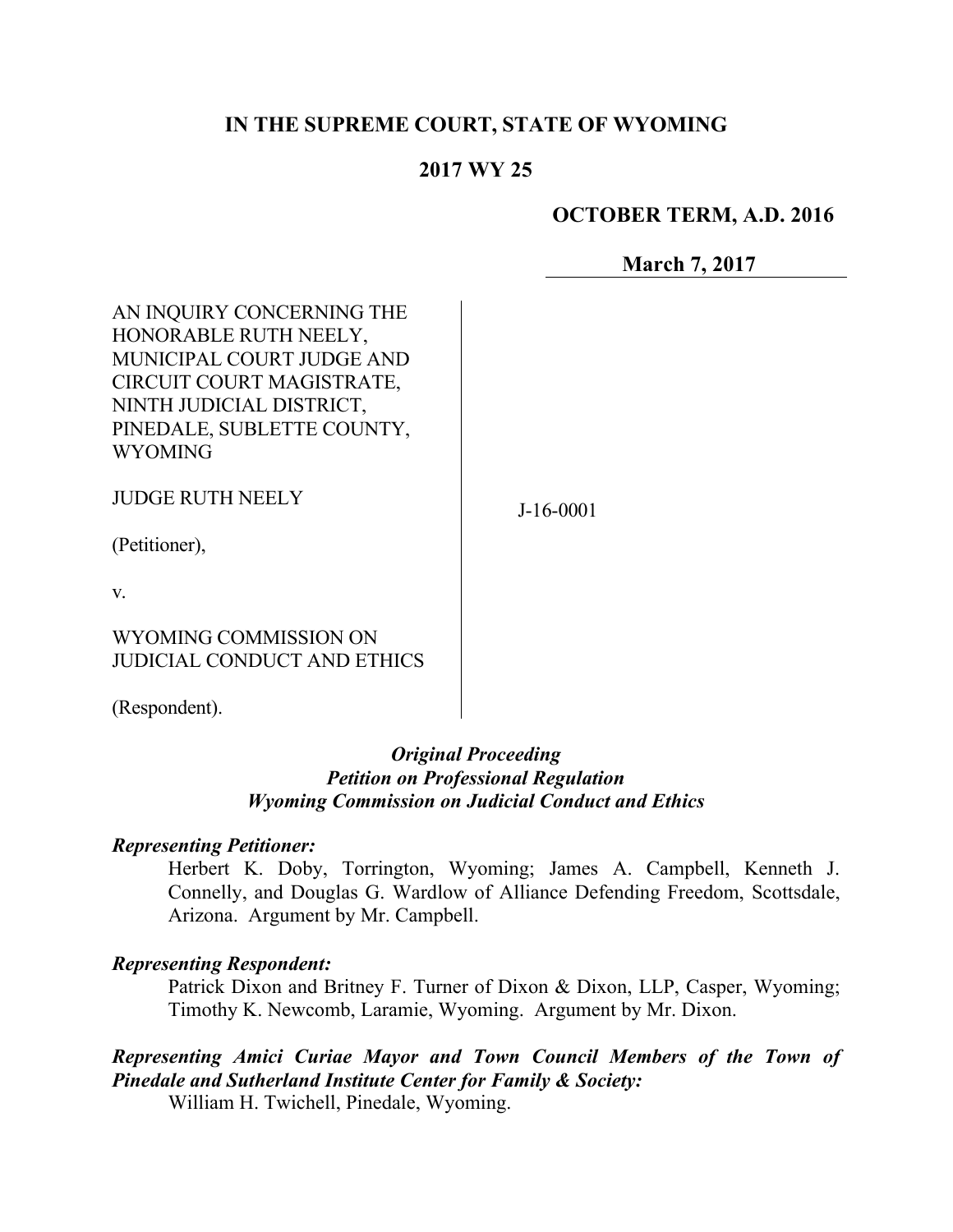*Before BURKE, C.J., and HILL, DAVIS, FOX, and KAUTZ, JJ.*

*FOX, Justice, delivers the opinion of the Court; KAUTZ, Justice, files a dissenting opinion, in which DAVIS, Justice, joins.* 

**NOTICE: This opinion is subject to formal revision before publication in Pacific Reporter Third. Readers are requested to notify the Clerk of the Supreme Court, Supreme Court Building, Cheyenne, Wyoming 82002, of any typographical or other formal errors so that correction may be made before final publication in the permanent volume.**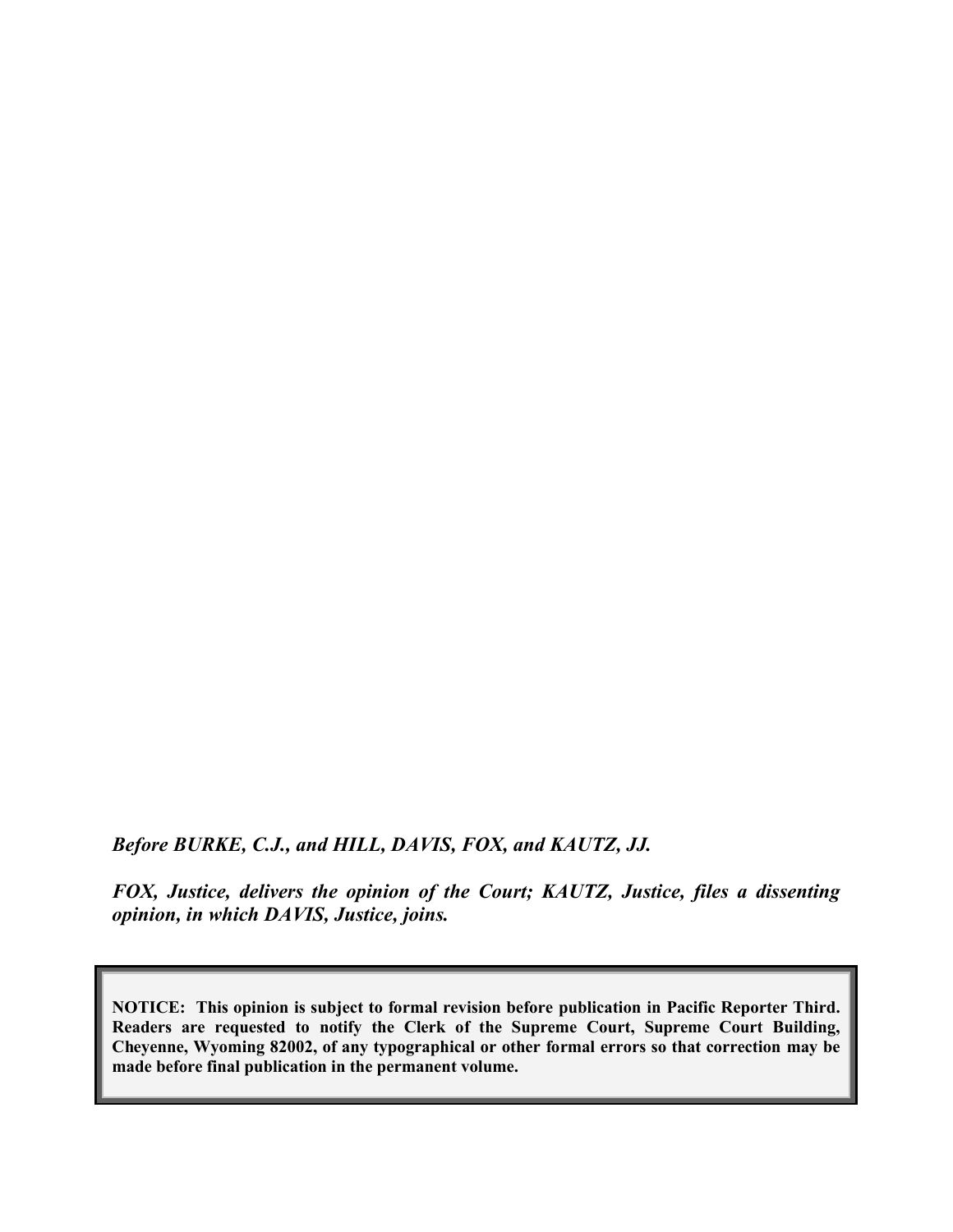### **FOX, Justice.**

[¶1] Judge Ruth Neely objects to the Wyoming Commission on Judicial Conduct and Ethics' (Commission) recommendation that she be removed from her positions as municipal court judge and part-time circuit court magistrate because of her refusal to perform same-sex marriages in her judicial capacity as a part-time circuit court magistrate. We conclude, as have all the state judicial ethics commissions that have considered this question, that a judge who will perform marriages only for opposite-sex couples violates the Code of Judicial Conduct, and we hold that Judge Neely violated Rules 1.2, 2.2, and 2.3 of the Wyoming Code of Judicial Conduct. However, we do not accept the Commission's recommendation for removal, and instead order public censure, with specific conditions.

### *ISSUES*

[¶2] While the parties state numerous and divergent issues, we consider the issues in this case to be:

1. Does the United States Constitution permit this Court to discipline Judge Neely for announcing that her religious beliefs prevent her from officiating same-sex marriages?

2. Does the Wyoming Constitution permit this Court to discipline Judge Neely for announcing that her religious beliefs prevent her from officiating same-sex marriages?

3. Are the provisions of the Wyoming Code of Judicial Conduct alleged to have been violated by Judge Neely void for vagueness?

4. Did Judge Neely violate the Wyoming Code of Judicial Conduct?

[¶3] This case is *not* about same-sex marriage or the reasonableness of religious beliefs. We recognize that "[m]any who deem same-sex marriage to be wrong reach that conclusion based on decent and honorable religious or philosophical premises, and neither they nor their beliefs are disparaged here." *Obergefell v. Hodges*, 135 S.Ct. 2584, 2602, 192 L.Ed.2d 609 (2015). This case is also not about imposing a religious test on judges. Rather, it is about maintaining the public's faith in an independent and impartial judiciary that conducts its judicial functions according to the rule of law, independent of outside influences, including religion, and without regard to whether a law is popular or unpopular.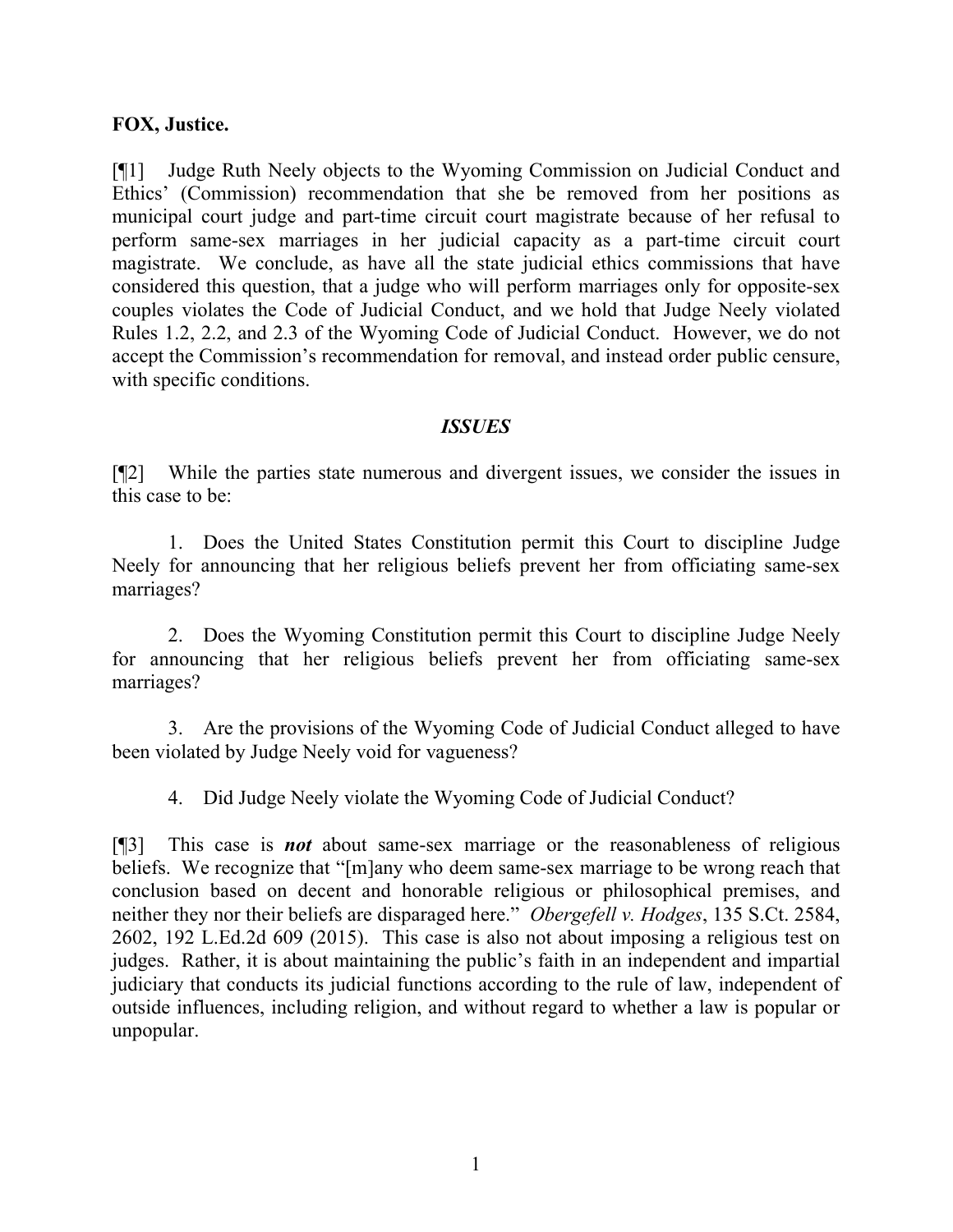## *FACTS*

[¶4] Judge Neely was appointed as a municipal court judge for the Town of Pinedale, Wyoming, in 1994, and has served continuously in that capacity ever since.<sup>1</sup> As a Pinedale municipal court judge, Judge Neely hears all cases arising from the town's ordinances, such as traffic and parking violations, animal control, public intoxication, underage drinking, breach of peace, nuisances, and similar matters. Municipal court judges are not authorized to perform marriages. Wyo. Stat. Ann. § 20-1-106(a) (LexisNexis 2015). Municipal court judges are appointed by the governing bodies of the towns where they sit. Wyo. Stat. Ann. § 15-4-202(d) (LexisNexis 2015). It is undisputed that the Wyoming Code of Judicial Conduct applies to them, and that they are subject to the disciplinary authority of the Commission on Judicial Conduct and Ethics and this Court. Wyoming Code of Judicial Conduct, *Application* I.(B); *see also* Wyo. Const. art. 5, § 6. The evidence is uncontroverted that Judge Neely is highly respected as a municipal court judge in her community, including by at least one member of the gay community.

[¶5] Since approximately 2001, Judge Neely has also served as a part-time circuit court magistrate; she was most recently appointed by circuit court Judge Haws to assist him. Part-time magistrates are in a unique position in that they perform judicial functions only as needed. They are not on the state payroll, but instead are compensated for particular services by voucher. Wyo. Stat. Ann. § 5-9-213 (LexisNexis 2015). One of her powers in that capacity is to perform marriage ceremonies, Wyo. Stat. Ann.  $\S$  5-9-212(a)(iii) (LexisNexis 2015), and in fact performing marriages was her primary function as a parttime circuit court magistrate. Judge Neely was compensated for marriages by the marrying couple and not by the state. Under Wyoming law, marriage is "a civil contract . . . ." Wyo. Stat. Ann. § 20-1-101 (LexisNexis 2015). Marriage ceremonies have minimal requirements:

> In the solemnization of marriage no particular form is required, except that the parties shall solemnly declare in the presence of the person performing the ceremony and at least two (2) attending witnesses that they take each other as husband and wife.

Wyo. Stat. Ann. § 20-1-106(b) (LexisNexis 2015).

[¶6] Judge Neely has performed over 100 weddings. Part-time magistrates can and do decline to perform marriages for various reasons. Stephen Smith, who also serves as a part-time circuit court magistrate, testified that he only performs marriages for people he

<sup>&</sup>lt;sup>1</sup> Judge Neely is not a lawyer and has no formal legal training.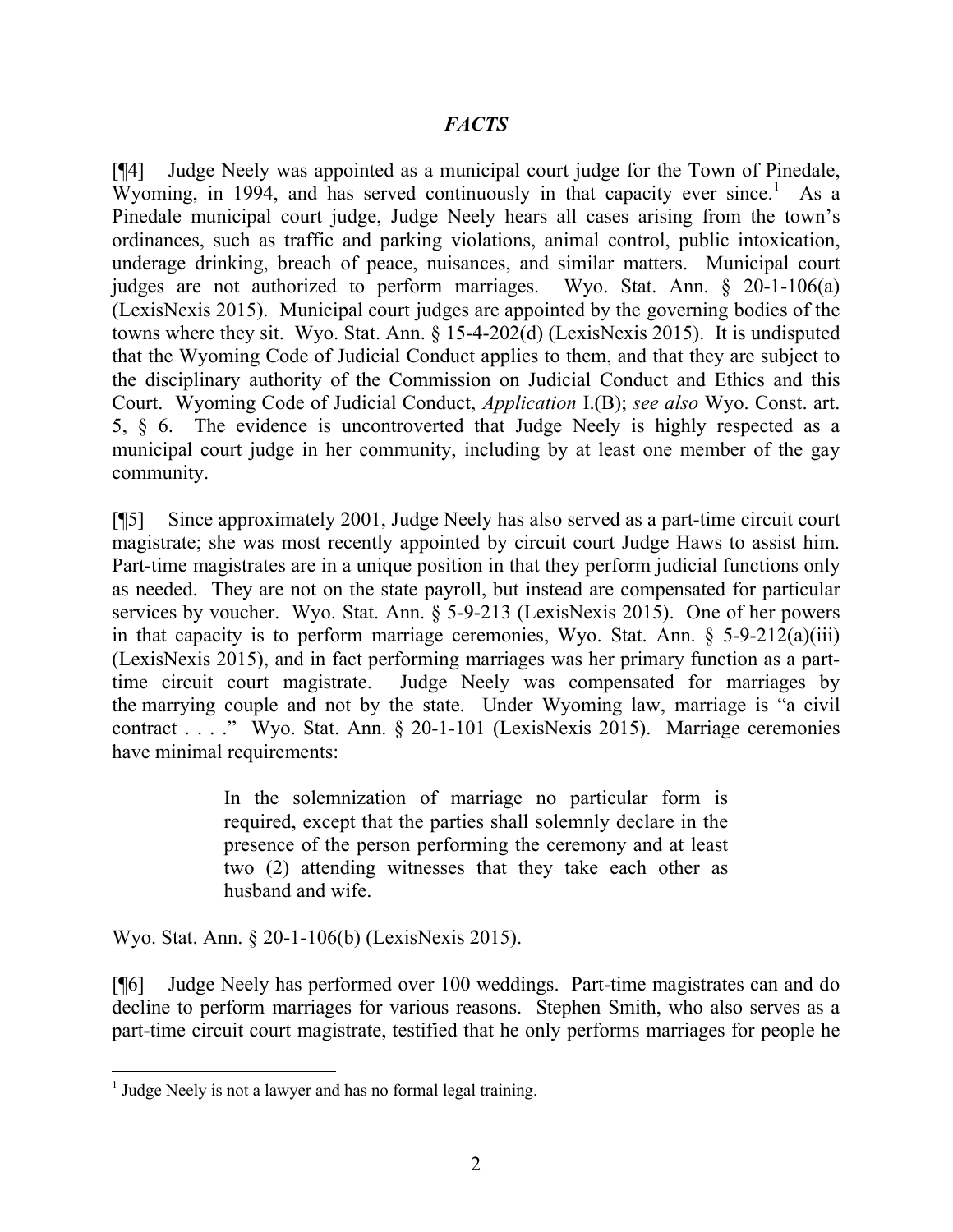knows. Judge Haws testified that he would turn down a request to perform a marriage if his schedule would not permit it, and that it would be acceptable for magistrates to turn down such a request if they were going to a football game, getting their hair done, or were sick.

[¶7] When she was appointed as part-time circuit court magistrate, Judge Neely took the oath required by Wyoming law.

> "I do solemnly swear (or affirm) that I will support, obey and defend the constitution of the United States, and the constitution of the state of Wyoming; that I have not knowingly violated any law related to my election or appointment, or caused it to be done by others; and that I will discharge the duties of my office with fidelity."

Wyo. Const. art. 6, § 20.<sup>2</sup>

[¶8] Judge Neely is a devout Christian and a member of the Lutheran Church, Missouri Synod. It is undisputed that she holds the sincere belief that marriage is the union of one man and one woman. Shortly after the United States District Court for the District of Wyoming issued its order enjoining the state from enforcing or applying any "state law, policy, or practice, as a basis to deny marriage to same-sex couples," *Guzzo v. Mead*, No. 14-CV-200-SWS, 2014 WL 5317797, at  $*9$  (D. Wyo. Oct. 17, 2014),<sup>3</sup> Judge Neely met with Judge Haws "to explain to him that I would not be able to officiate same-sex marriages due to my sincerely held religious beliefs about what marriage is." Judge Haws advised her to "keep your head down and your mouth shut," until they received further guidance.

[¶9] On December 5, 2014, *Pinedale Roundup* reporter Ned Donovan called Judge Neely on her cell phone. She returned the call, Mr. Donovan answered "Pinedale Roundup," and he then asked her if she was "excited" to be able to perform same-sex marriages. In the article that followed the interview, two quotes were attributed to Judge Neely, which she later testified were accurate:

> "I will not be able to do them. . . . We have at least one magistrate who will do same-sex marriages, but I will not be able to."

 <sup>2</sup> This oath is required of circuit court magistrates by Wyo. Stat. Ann. § 5-9-203 (LexisNexis 2015).

<sup>&</sup>lt;sup>3</sup> That decision, essentially finding that same-sex marriage was legal in Wyoming, was established as the law of the land by the United States Supreme Court in *Obergefell v. Hodges*, 135 S.Ct. 2584, 192 L.Ed.2d 609 (2015).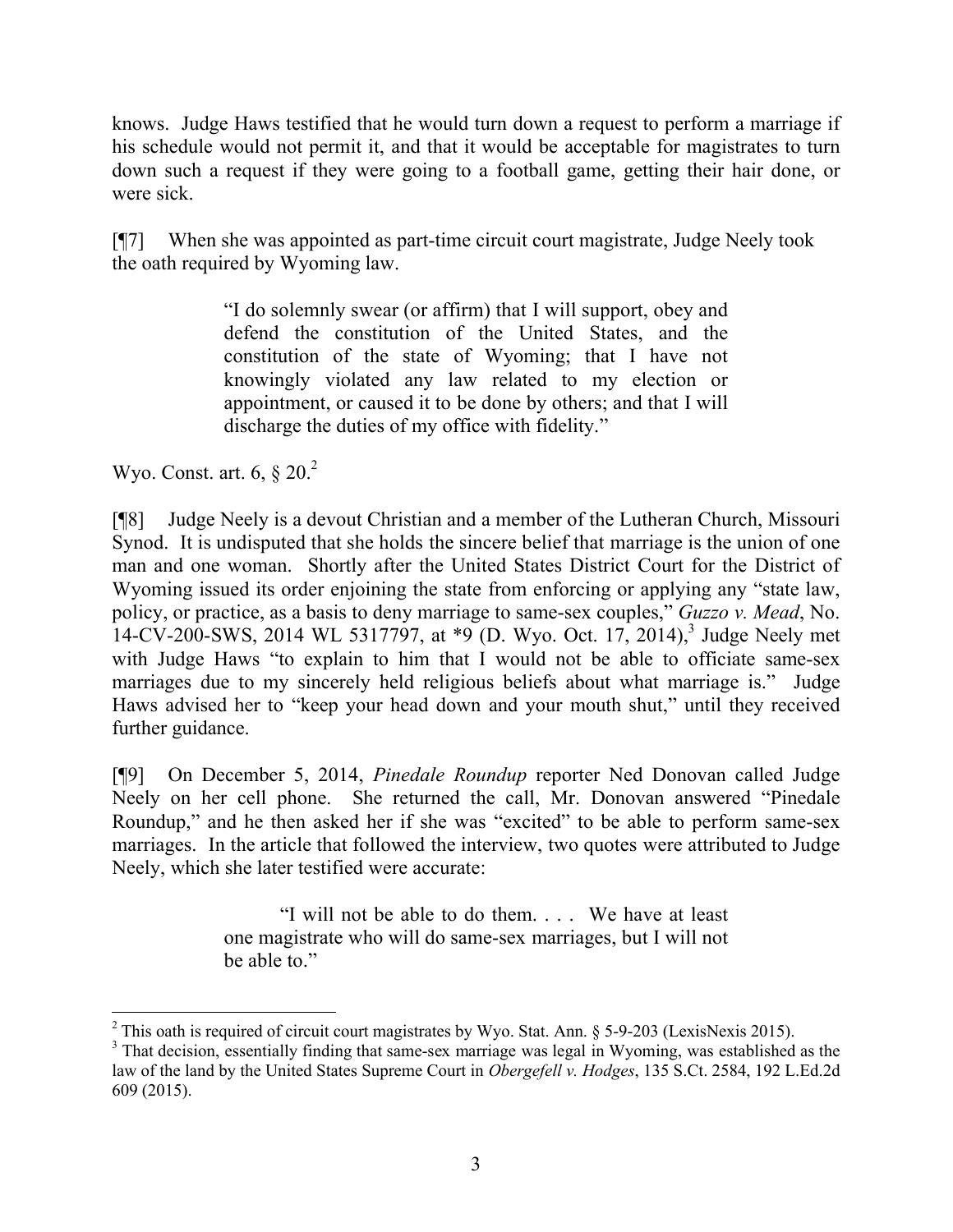"When law and religion conflict, choices have to be made. I have not yet been asked to perform a same-sex marriage."

[¶10] Mr. Donovan's article appeared in the December 9, 2014 edition of the *Pinedale Roundup*. The *Sublette Examiner* published the article in its online edition on December 11, 2014. The matter came to the Commission's attention, and on December 22, 2014, the Commission's Executive Director forwarded the articles to the Commission's Investigatory Panel for their review. On January 6, 2015, the Investigatory Panel decided to commence an investigation and sent a letter of inquiry to Judge Haws and Judge Neely.

[¶11] Also on January 6, without knowledge of the Commission's actions, Judge Neely sent a letter to the Judicial Ethics Advisory Committee to seek its guidance. She asked: "Can a magistrate recuse himself/herself from officiating at a same sex wedding due to religious conviction; and if so, without fear of civil rights repercussions?" She explained:

> Without getting in too deeply here, homosexuality is a named sin in the Bible, as are drunkenness, thievery, lying, and the like. I can no more officiate at a same sex wedding than I can buy beer for the alcoholic or aid in another person's deceit. I cannot knowingly be complicit in another's sin. Does that mean I cannot be impartial on the bench when that homosexual or habitual liar or thief comes before me with a speeding ticket? Or the alcoholic appears before me for yet another charge of public intoxication? No. Firmly, no. I have been the municipal court judge for the Town of Pinedale for over 20 years; and there has not been one claim of bias or prejudice made by anyone who has come before me. Not the homosexual, not the alcoholic, not the liar, not the thief. Not one.  $[4]$

The Commission provided no answer to Judge Neely's question, explaining that it could only "provide guidance for those judges seeking resolution to *current or unresolved* ethical dilemmas, rather than to confirm a judge's decision or provide a legal opinion." On January 15, 2015, Judge Haws met with Judge Neely and suspended her from her position as a part-time circuit court magistrate.

<sup>&</sup>lt;sup>4</sup> This letter to the Judicial Ethics Advisory Committee would normally be a protected communication. However, this Court's "determination must be made upon the evidence that was presented to the Board at the hearing." *Bd. of Prof'l Responsibility v. Custis*, 2015 WY 59, ¶ 19, 348 P.3d 823, 829 (Wyo. 2015) (citations omitted). As no party raised this issue either below or on appeal, and in fact both parties referred to the letter, it remains part of the record, particularly when Judge Neely waived confidentiality when she filed her motion to remove confidentiality. *See infra* ¶ 14.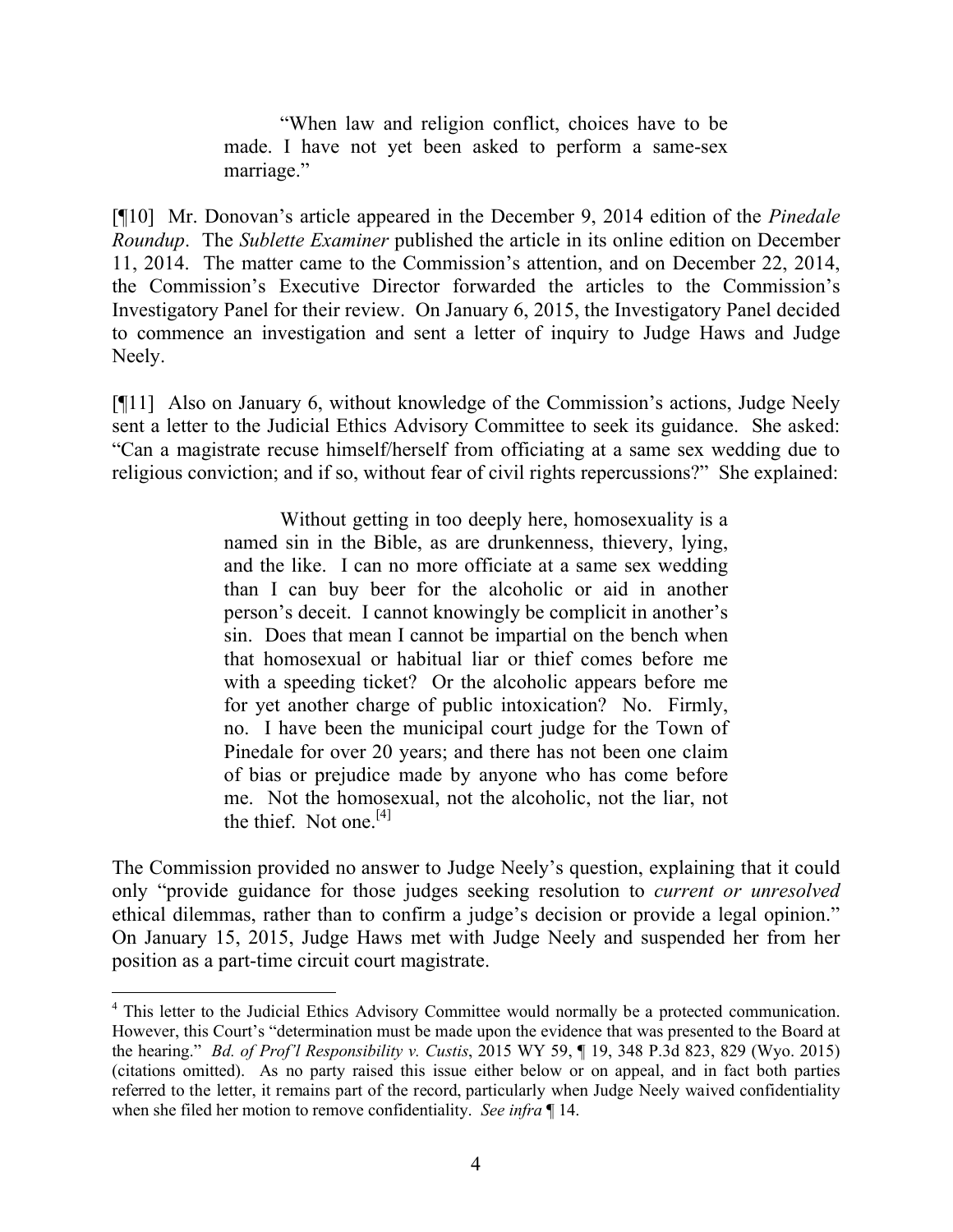[¶12] In her response to the Investigatory Panel's inquiry, Judge Neely affirmed that "[m]y conscience, formed by my religious convictions, will not allow me to solemnize the marriage of two men or two women . . . ." She indicated that she has not been asked to perform a same-sex marriage, and she admonished the Commission:

> [P]lease keep my and others' First Amendment rights in mind. I want to continue to officiate at weddings; and I should not have to fear that lawful exercise of my freedom of religion as a member of a Lutheran church in Pinedale, Wyoming would be a violation of the Code.

[¶13] After reviewing the responses from Judge Neely and Judge Haws, the Investigatory Panel met again and determined there was probable cause to find a code violation and referred the matter to the Commission's Adjudicatory Panel. The Commission and Judge Neely retained counsel, and the parties engaged in discovery and filed cross-motions for summary judgment. The Adjudicatory Panel held a hearing on those motions and issued its Order Granting Commission's Motion for Partial Summary Judgment and Denying Judge Neely's Motion for Summary Judgment on December 31, 2015. The full Commission adopted the Adjudicatory Panel's findings and recommendations, and recommended that Judge Neely be removed from her positions as municipal court judge and part-time circuit court magistrate.

[¶14] Judge Neely timely petitioned this Court to reject the Commission's recommendation, the parties filed their briefs, and this Court heard the arguments of counsel. Although normally all proceedings before the Commission are confidential (Rules Governing the Commission on Judicial Conduct and Ethics, Rule 22), Judge Neely filed a motion seeking to remove the confidentiality, the motion was not opposed by the Commission, and it was granted by this Court. Several motions to file *Amicus Curiae* briefs were filed, and this Court denied all but the Motion for Leave to File Proposed Brief of *Amici Curiae* Mayor and Town Council Members of the Town of Pinedale and Sutherland Institute Center for Family & Society in Support of the Honorable Ruth Neely's Petition Objecting to the Commission's Recommendation, which was granted.

## *DISCUSSION*

[ $[15]$  Judge Neely contends that removing<sup>5</sup> her from either judicial position "because of her religious beliefs" would violate her constitutional rights to free speech and free exercise of religion, under both the United States and the Wyoming constitutions. Judge

<sup>5</sup> As we discuss below, *see infra* ¶ 57, this Court is not bound by the Commission's recommendation, and although we have determined that discipline is appropriate, we stop short of removing her from either of her judicial positions.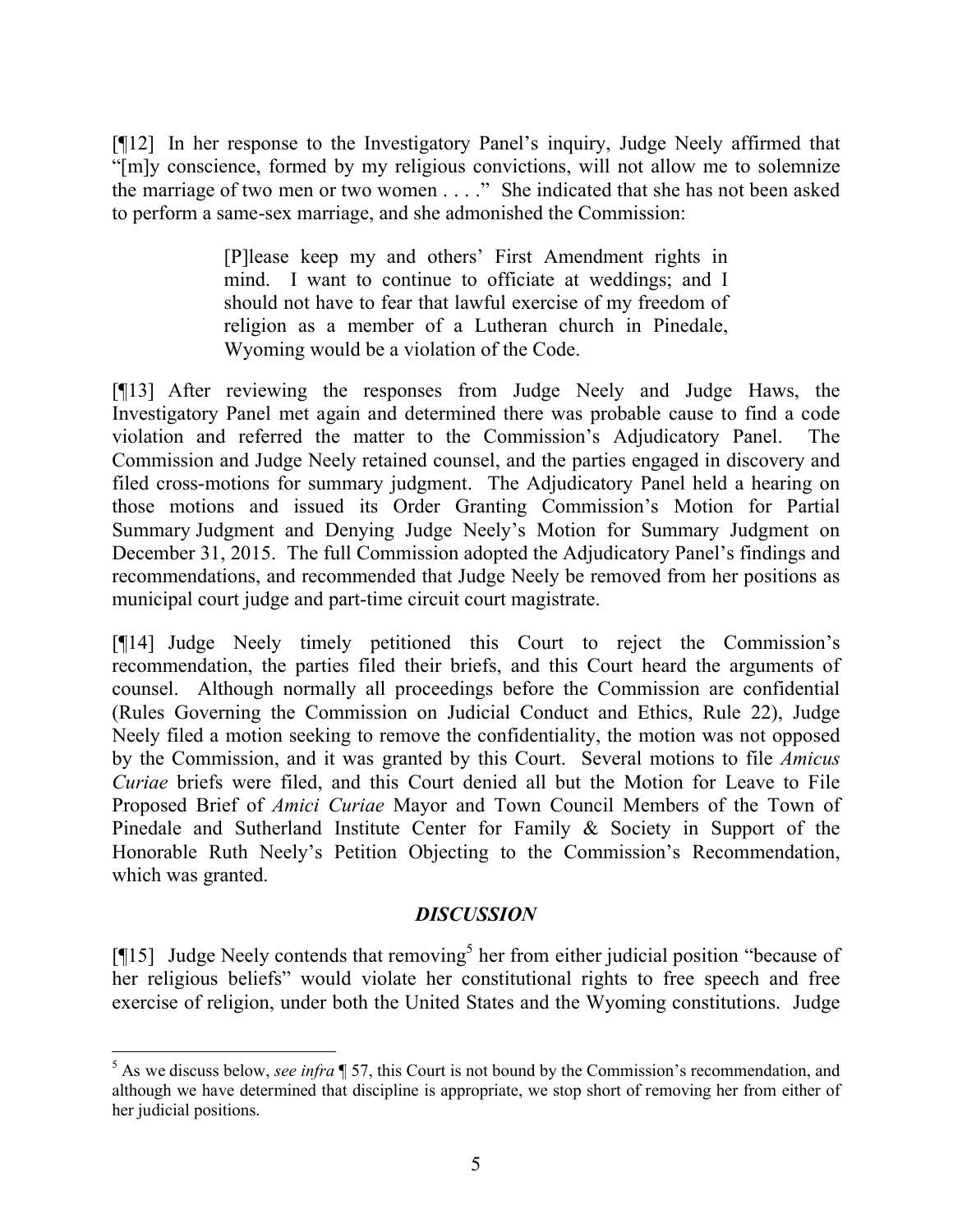Neely's religious beliefs, however, are not the issue. Rather, the issue is Judge Neely's conduct as a judge.

## *I. Does the United States Constitution permit this Court to discipline Judge Neely for announcing that her religious beliefs prevent her from officiating same-sex marriages?*

[¶16] The free exercise clause of the First Amendment provides that "Congress shall make no law respecting an establishment of religion, or prohibiting the free exercise thereof . . . ." U.S. Const. amend. I. This provision is made applicable to the states by the Fourteenth Amendment. *Cantwell v. State of Connecticut*, 310 U.S. 296, 303, 60 S.Ct. 900, 903, 84 L.Ed. 1213 (1940). "The free exercise of religion means, first and foremost, the right to believe and profess whatever religious doctrine one desires." *Employment Div., Dep't of Human Resources of Oregon v. Smith*, 494 U.S. 872, 877, 110 S.Ct. 1595, 1599, 108 L.Ed.2d 876 (1990). $<sup>6</sup>$  Yet the United States Supreme Court has</sup> recognized an important distinction between the "freedom to believe and freedom to act. The first is absolute but, in the nature of things, the second cannot be." *Cantwell*, 310 U.S. at 303-04, 60 S.Ct. at 903.

[¶17] In *Smith*, the United States Supreme Court considered the free exercise claims of two parties whose employment had been terminated for their use of peyote for religious purposes, and then were denied unemployment benefits. 494 U.S. at 874, 110 S.Ct. at 1598-99. The Court rejected respondents' claims that "their religious motivation for using peyote places them beyond the reach of a criminal law that is not specifically directed at their religious practices . . . . ," *Id.* at 878, 110 S.Ct. at 1599, citing the principle that a citizen cannot excuse violation of the law because of his religious beliefs. "'Laws,' we said, 'are made for the government of actions, and while they cannot interfere with mere religious belief and opinions, they may with practices. . . .'" *Id*. at 879, 110 S.Ct. at 1600 (quoting *Reynolds v. United States*, 98 U.S. 145, 166-67, 25 L.Ed. 244 (1878)).

> Subsequent decisions have consistently held that the right of free exercise does not relieve an individual of the obligation to comply with a 'valid and neutral law of general applicability on the ground that the law proscribes (or prescribes) conduct that his religion prescribes (or proscribes).'

*Smith*, 494 U.S. at 879, 110 S.Ct. at 1600 (citations omitted).

<sup>6</sup> Although Congress subsequently attempted to overturn *Smith* by enacting the Religious Freedom Restoration Act of 1993, 42 U.S.C. § 20000bb, the United States Supreme Court struck down the Act, as applied to state actions, in *City of Boerne v. Flores*, 521 U.S. 507, 536, 117 S.Ct. 2157, 2172, 138 L.Ed.2d 624 (1997).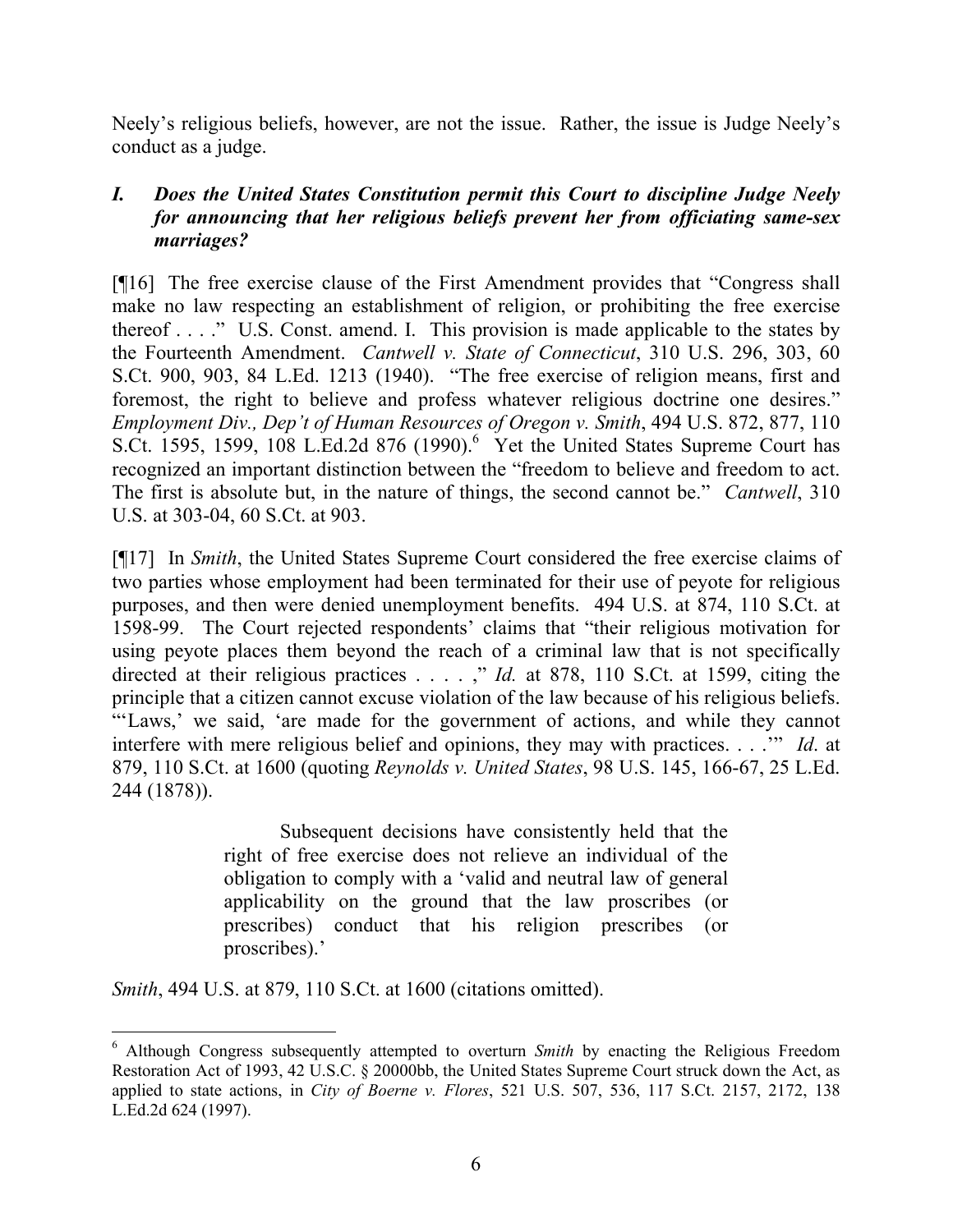[¶18] We adhere to the *Smith* Court's rule on the interplay between the right to free exercise and the obligation to comply with a valid and neutral law, but unlike the *Smith*  Court, we will apply strict scrutiny to our analysis. The parties agree that we should do so, and Judge Neely has raised both free exercise of religion and freedom of speech claims, requiring us to apply the strict scrutiny standard to our decision. *See Republican Party of Minnesota v. White*, 536 U.S. 765, 774, 122 S.Ct. 2528, 2534, 153 L.Ed.2d 694 (2002) (applying strict scrutiny in First Amendment challenge to rule restricting judicial campaign speech). Strict scrutiny requires us to determine whether disciplining Judge Neely for her refusal to conduct same-sex marriages serves a compelling state interest, and whether the discipline is narrowly tailored to serve that interest. *Williams-Yulee v. Florida Bar*, --- U.S. ---, ---, 135 S.Ct. 1656, 1664-65, 191 L.Ed.2d 570 (2015).

[¶19] The judicial code at issue in *Williams-Yulee* prohibited candidates for judicial election from "personally solicit[ing] campaign funds, or solicit[ing] attorneys for publicly stated support . . . ." 135 S.Ct. at 1663 (citation omitted). Williams-Yulee (Yulee), who ran for a seat on a county court, drafted a campaign letter soliciting campaign contributions, which she mailed to local voters and posted on her campaign website. *Id.* The Florida bar filed a complaint against Yulee for violating the Florida Code of Judicial Conduct, and the Florida Supreme Court, finding that Canon 7C was narrowly tailored to serve a compelling state interest, imposed sanctions on Yulee for her code violation. *Id.* at 1664.

[¶20] The *Williams-Yulee* Court agreed that the State of Florida had a "compelling interest in preserving public confidence in the integrity of the judiciary . . . ." *Id.* at 1666.

> The importance of public confidence in the integrity of judges stems from the place of the judiciary in the government. Unlike the executive or the legislature, the judiciary "has no influence over either the sword or the purse; . . . neither force nor will but merely judgment." The Federalist No. 78, p. 465 (C. Rossiter ed. 1961) (A. Hamilton) (capitalization altered). The judiciary's authority therefore depends in large measure on the public's willingness to respect and follow its decisions. As Justice Frankfurter once put it for the Court, "justice must satisfy the appearance of justice." *Offutt v. United States*, 348 U.S. 11, 14, 75 S.Ct. 11, 99 L.Ed. 11 (1954).

*Id. See also Caperton v. A.T. Massey Coal Co.*, 556 U.S. 868, 889, 129 S.Ct. 2252, 173 L.Ed.2d 1208 (2009) ("Judicial integrity is . . . a state interest of the highest order." (citation omitted)). We find that, like the State of Florida, the State of Wyoming has a compelling government interest in maintaining the integrity of the judiciary, in this case by enforcing Wyoming Rules of Judicial Conduct 1.2, 2.2, and 2.3.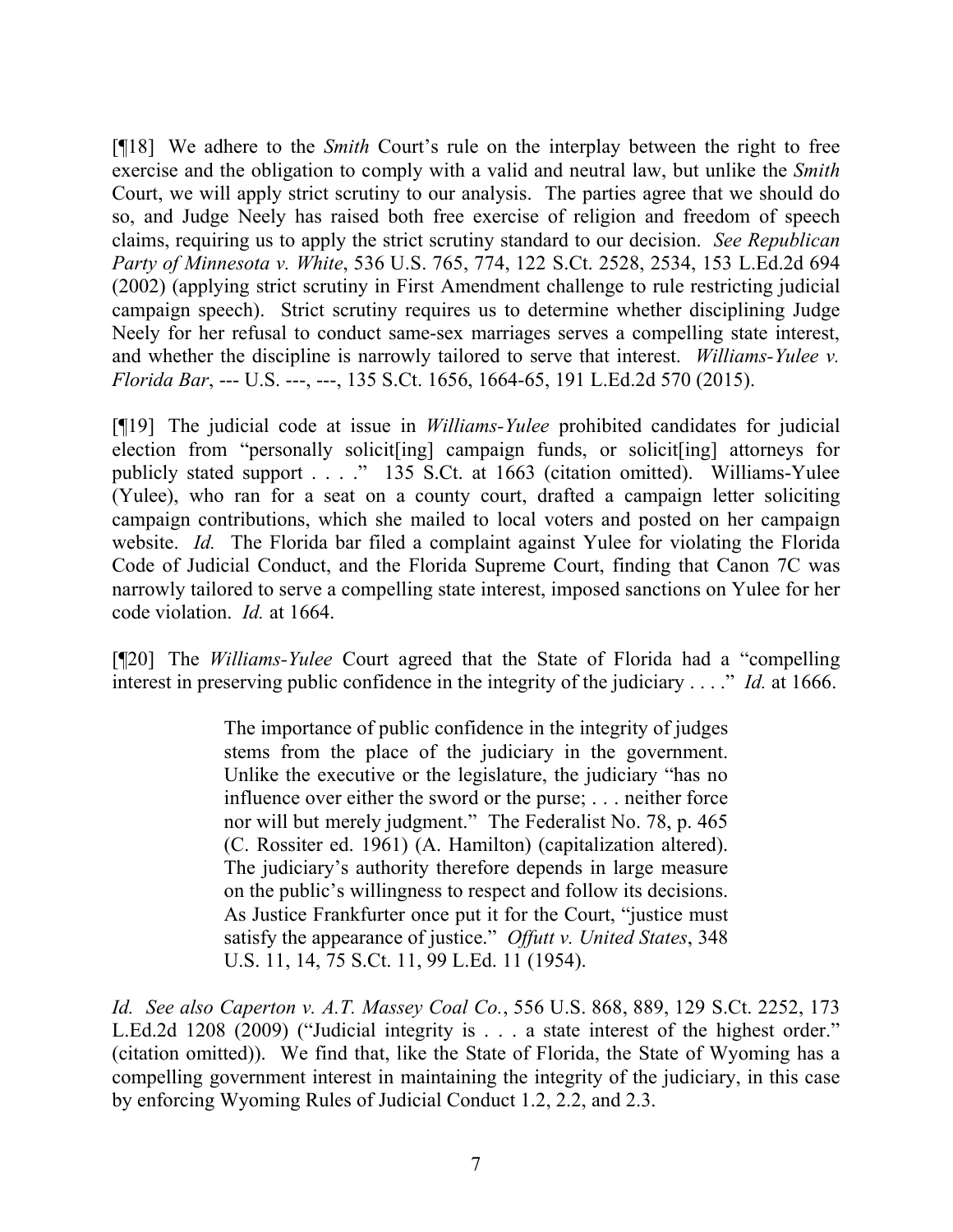[¶21] Judge Neely contends that *Republican Party of Minnesota v. White* governs, and there is no compelling state interest in ensuring her lack of preconception on the issue of same-sex marriage. 536 U.S. at 777-78, 122 S.Ct. at 2536. In *White*, the United States Supreme Court addressed a different rule, restricting judicial campaign activity.<sup>7</sup> The Court there had before it the "announce clause," which said that a candidate for judicial office in Minnesota shall not "announce his or her views on disputed legal or political issues." *Id*., 536 U.S. at 770, 122 S.Ct. at 2532. (The "announce clause" is distinguished from a separate provision which "prohibits judicial candidates from making 'pledges or promises of conduct other than the faithful and impartial performance of the duties of the office.'" (internal citation omitted)).

[¶22] In *White*, a candidate for judicial office had distributed campaign literature criticizing "Minnesota Supreme Court decisions on issues such as crime, welfare, and abortion." *Id.* at 768, 122 S.Ct. at 2531. Although a complaint was filed against him, the disciplinary board with the responsibility to investigate ethical violations dismissed the complaint, expressing doubt whether the announce clause was constitutionally enforceable. *Id.* at 769, 122 S.Ct. at 2531. The candidate, who had nevertheless withdrawn from the race, filed suit, joined by the Republican Party of Minnesota and others, seeking a declaration that the announce clause violated the First Amendment. The board interpreted the announce clause to allow the candidate to criticize decisions of the state supreme court on such issues as application of the exclusionary rule in criminal cases, striking down a state law restricting welfare benefits, and financing abortions for poor women, but not if the candidate also stated he was against *stare decisis*. *Id.* at 771- 72, 122 S.Ct. at 2533.

[¶23] The Court found that, although judicial impartiality may be a compelling state interest, the announce clause was not narrowly tailored to serve that interest. *Id.* at 774- 76, 122 S.Ct. at 2534-35. The *White* majority reached this conclusion by first defining "impartiality" as "the lack of bias for or against either *party* to the proceeding. Impartiality in this sense assures equal application of the law." *Id.* at 775-76, 122 S.Ct. at

<sup>7</sup> Most cases dealing with the tension between the First Amendment and restrictions on judicial conduct arise in the context of judicial election campaigns. *See Winter v. Wolnitzek*, 834 F.3d 681, 2016 WL 4446081 (6th Cir. Aug. 24, 2016); *In re Judicial Campaign Complaint Against O'Toole*, 24 N.E.3d 1114 (Ohio 2014). Judges in Wyoming are not elected, but rather are selected in a modified system of judicial selection known as "Merit Selection" or the "Missouri Plan." "[T]he very practice of electing judges undermines" the interest in an impartial judiciary. Judges subject to regular elections "are likely to feel that they have at least some personal stake in the outcome of every publicized case." And, because campaigns cost money, judges must engage in fundraising, which "may leave judges feeling indebted to certain parties or interest groups." *White*, 536 U.S. at 788-90, 122 S.Ct. at 2542 (O'Connor, J., concurring). "Legislative and executive officials act on behalf of the voters who placed them in office; judge[s] represent[t] the Law." *Id.* at 803, 122 S.Ct. at 2550 (Ginsburg, J., dissenting) (internal quotation marks and citation omitted).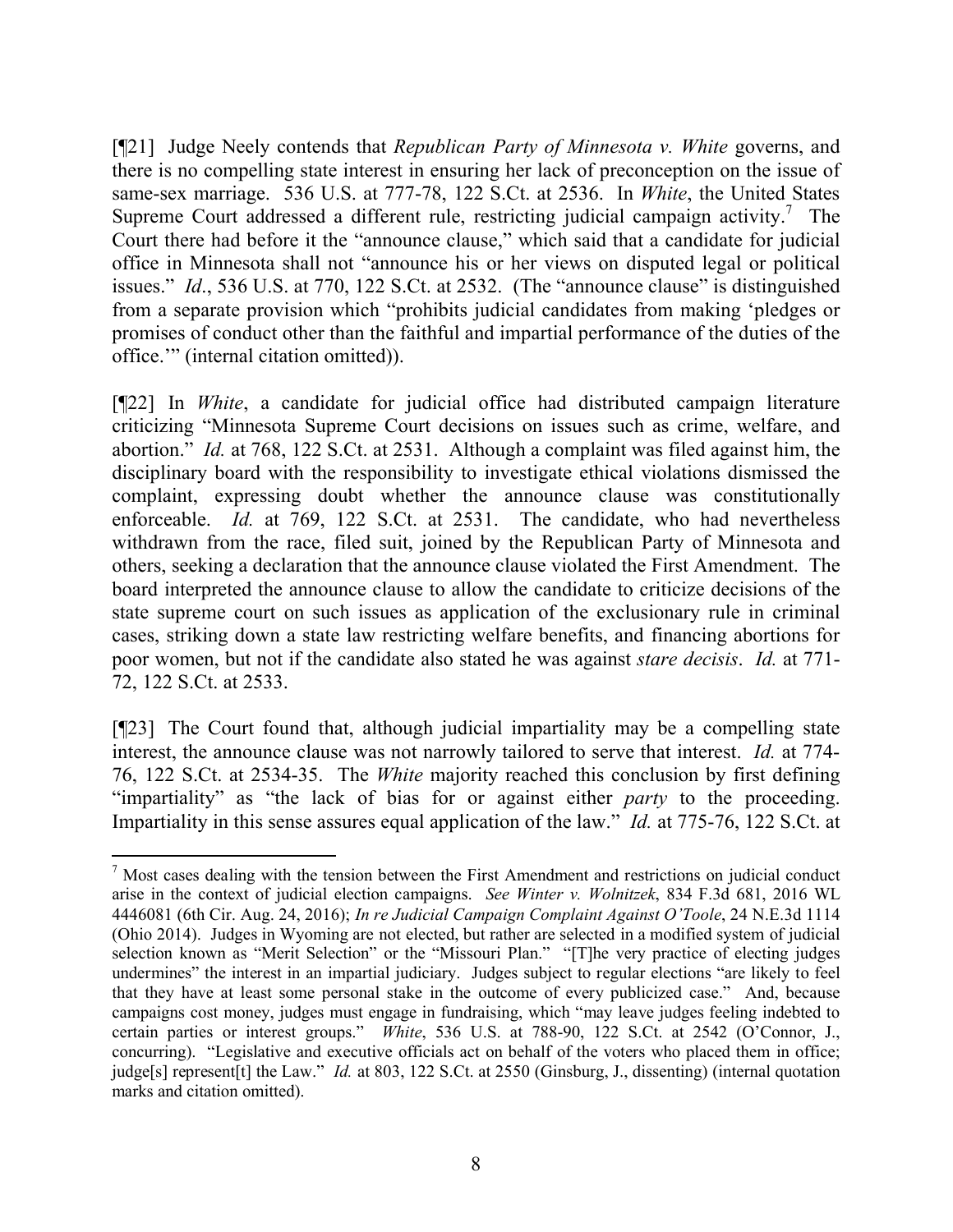2535 (emphasis in original). The Court then reasoned that the announce clause failed to address the objective of judicial impartiality because it "does not restrict speech for or against particular *parties*, but rather speech for or against particular *issues.*" *Id.* at 776, 122 S.Ct. at 2535 (emphasis in original).

[¶24] There are two critical differences between *White* and Judge Neely's case. First, rather than simply express her views on a matter of law or religion, she has stated her position that she will not perform her judicial functions with impartiality. She does not merely believe that homosexuality is a sin; as a judge, she will manifest that belief by not treating homosexual persons the same way she treats heterosexual persons. Thus, unlike the candidate in *White*, Judge Neely's conduct is at odds with a "lack of bias for or against either *party . . . .*" *Id*. at 775, 122 S.Ct. at 2535. She refuses "equal application of the law" to homosexuals. *Id*. at 776, 122 S.Ct. at 2535. Second, the rules she has violated are far more well established than the announce clause at issue in *White*. Rule 1.2, Promoting Confidence in the Judiciary; Rule 2.2, Impartiality and Fairness; and Rule 2.3, Bias, Prejudice, and Harassment, all address different facets of the fundamental requirement that judges maintain public confidence in the judiciary by impartially applying the law. *See infra* ¶¶ 59-70. The Wyoming Code of Judicial Conduct, including the three rules at issue here, is based on the American Bar Association Model Code of Judicial Conduct, as revised in 2007. Arthur Garwin et al., *Annotated Model Code of Judicial Conduct*, at 22, 30, 92, 111 (2d ed. 2011). Each of the rules at issue here has been applied in numerous decisions. *Id.* at 31-73, 93-111, 113-119.

> When [a judge] takes the oath of office, he or she yields the prerogative of executing the responsibilities of the office on any basis other than the fair and impartial and competent application of the law to the facts. The preservation of the rule of law as our last best hope for the just ordering of our society requires nothing less than an insistence by this Court that our justice court judges be in fact what they are in name: judges.

*In re Bailey*, 541 So.2d 1036, 1039 (Miss. 1989) (emphasis omitted).

[¶25] The *White* Court went on to look at other possible grounds for finding a compelling state interest, and it rejected the argument that avoiding preconception on a particular legal view was a compelling state interest, in part because "it is virtually impossible to find a judge who does not have preconceptions about the law." 536 U.S. at 777, 122 S.Ct. at 2536. It similarly rejected the notion that there was a compelling state interest in maintaining judicial open-mindedness regarding the law, stating, for example, that Minnesota's prohibition of a judicial candidate's statement, "I think it is constitutional for the legislature to prohibit same-sex marriages," was "woefully underinclusive" because the same person could make that statement prior to announcing his candidacy, and after he is elected. *Id.* at 779-80, 122 S.Ct. at 2537. (*White* was decided before *Obergefell*.)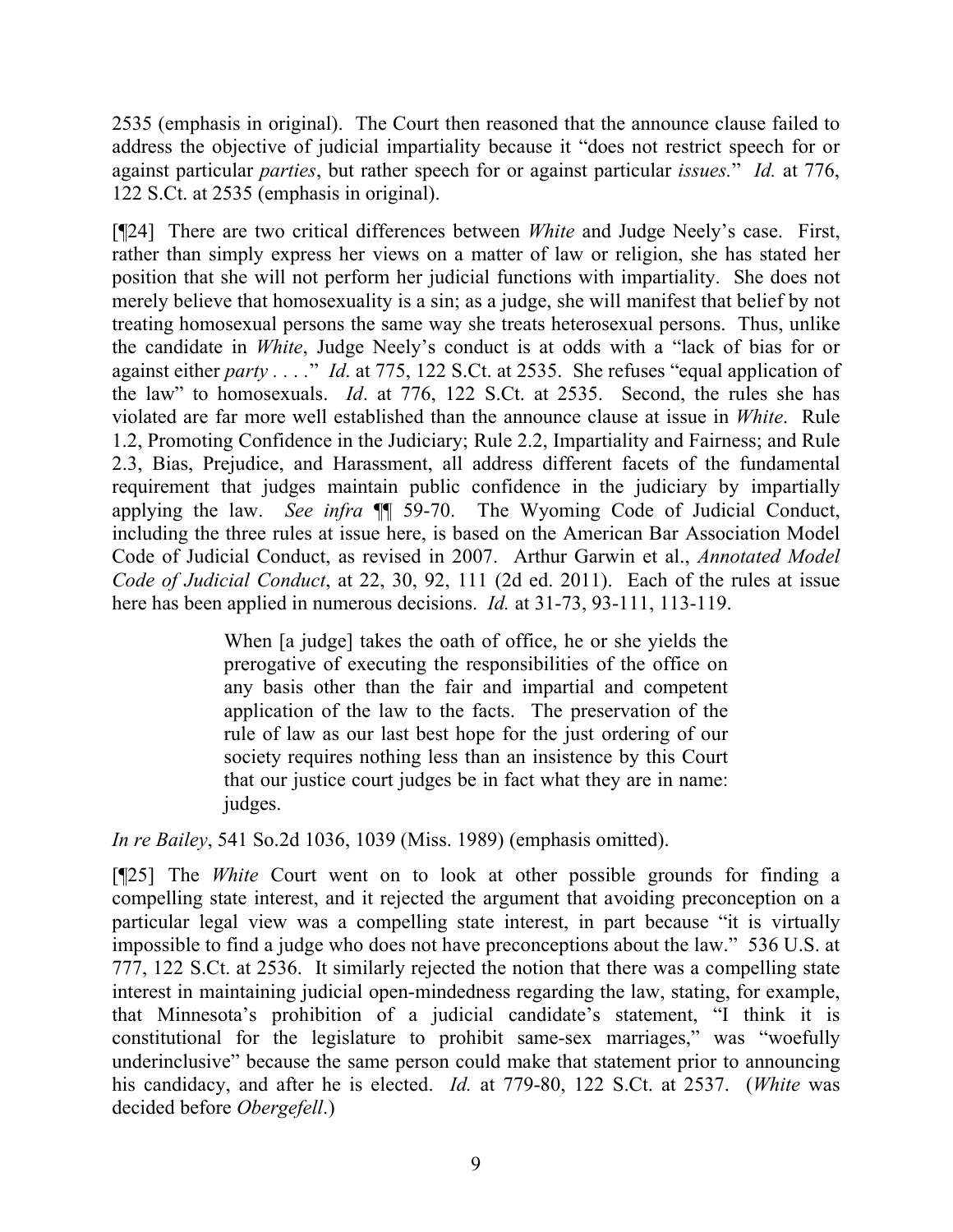[¶26] Judge Neely attempts to fit her conduct into the "lack of preconception" prong discussed in *White*. 536 U.S. at 766, 122 S.Ct. at 2530. But we are not concerned here with Judge Neely's views on the issue of same-sex marriage. Instead, the questions that Judge Neely's conduct engender regarding her judicial impartiality go to her bias toward particular *parties*, rather than toward particular *issues*. Judge Neely has indicated that she will perform marriage ceremonies for one category of parties, but not another. Her position is a sufficient basis for the public's confidence in Judge Neely's impartiality to be undermined, and thus enforcement of the Code of Judicial Conduct serves a compelling state interest under these facts. Although Judge Neely contends that this result would mean that "no one who holds Judge Neely's widely shared beliefs about marriage can remain a judge in Wyoming," that is incorrect. Judge Neely may hold her religious beliefs, and she must impartially apply the law regardless of those beliefs.

[¶27] It is quite likely that all judges disagree with some aspect of the law for religious, personal, or moral reasons. Yet the judiciary plays a key role in preserving the principles of justice and the rule of law, which requires the consistent application of the law regardless of the judge's personal views. "Although each judge comes to the bench with a unique background and personal philosophy, a judge must interpret and apply the law without regard to whether the judge approves or disapproves of the law in question." Wyoming Code of Judicial Conduct, Rule 2.2, Comment 2. "Our obligation is to define the liberty of all, not to mandate our own moral code." *Planned Parenthood of Southeastern Pennsylvania. v. Casey*, 505 U.S. 833, 850, 112 S.Ct. 2791, 2806, 120 L.Ed.2d 674 (1992). An independent judiciary "requires that judges decide cases according to the law and the facts, without regard to whether" a particular law is popular, and without permitting a judge's "other interests or relationships to influence the judge's judicial conduct or judgment." Wyoming Code of Judicial Conduct, Rule 2.4(B) and Comment. "No judge is permitted to substitute his concept of what the law ought to be for what the law actually is." *In re Inquiry Concerning a Judge, J.Q.C. No. 77-16*, 357 So.2d 172, 179 (Fla. 1978). We find that the state has a compelling interest in maintaining public confidence in the judiciary by enforcing the rules requiring independence and impartiality.

[¶28] We turn next to the narrowly-tailored prong of strict scrutiny. The *Williams-Yulee*  Court explained that "narrowly tailored" does not mean "perfectly tailored."

> The impossibility of perfect tailoring is especially apparent when the State's compelling interest is as intangible as public confidence in the integrity of the judiciary. . . . Here, Florida has concluded that all personal solicitations by judicial candidates create a public appearance that undermines confidence in the integrity of the judiciary; banning all personal solicitations by judicial candidates is narrowly tailored to address that concern.

*Williams-Yulee*, 135 S.Ct. at 1671.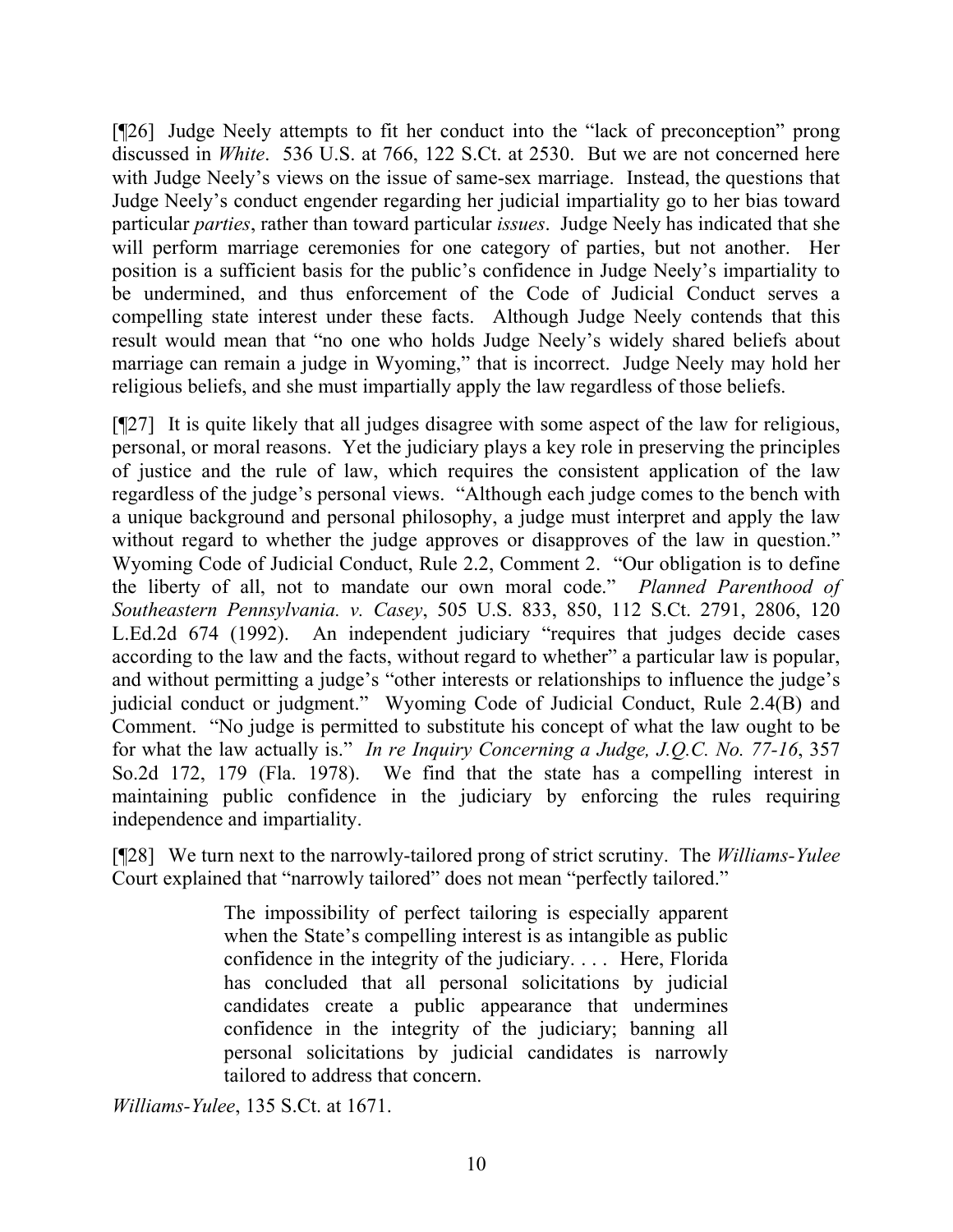[¶29] Judge Neely argues that "removing [her] for her religious beliefs and expression about marriage is fatally underinclusive," and therefore not narrowly tailored. In *Church of the Lukumi Babalu Aye, Inc. v. City of Hialeah*, 508 U.S. 520, 113 S.Ct. 2217, 124 L.Ed.2d 472 (1993), the United States Supreme Court found that the challenged ordinances were not narrowly tailored because they were underinclusive to the city's professed governmental interest in protecting the public health and preventing cruelty to animals. The ordinances, while prohibiting the Church of Lukumi's animal sacrifice, permitted many other types of animal deaths, like euthanasia of unwanted animals. *Id.*, 508 U.S. at 543, 113 S.Ct. at 2232. Judge Neely attempts to draw parallels to her circumstances, arguing that a municipal court judge "may critique or praise . . . the *Guzzo* decision that brought same-sex marriage to Wyoming" or could "publicly disclose their views on controversial political issues" in a caucus-type election procedure. Judge Neely again mischaracterizes her conduct at issue. She is not subject to discipline merely because she has expressed her religious beliefs. She has gone one or two critical steps farther than that to say that she will not impartially perform her judicial functions with respect to parties the United States Supreme Court has held have a constitutional right to be treated equally. *Obergefell*, 135 S.Ct. at 2598, 2602 (due process clause and equal protection clauses of the Fourteenth Amendment guarantee same-sex couples the right to marry).

[¶30] Judge Neely further argues that disciplining her would violate her free speech rights because the Commission would not have brought a disciplinary proceeding against a judge who expressed her willingness to follow the law on same-sex marriage, and therefore it is discriminating against her based on the content and viewpoint of her speech. But there would indeed be no basis for disciplining a judge who indicated her willingness to follow the law and thus demonstrated her impartiality toward parties. The action against Judge Neely is a response to her deeds, not her faith.

[¶31] Judge Neely argues that others could perform marriages for same-sex couples, causing no disruption to their rights to marry, and the dissent relies heavily on the fact that same-sex couples will likely face no obstacles to getting married despite Judge Neely's refusal to perform their marriages. These contentions may be true, but they have no relevance to the decision whether she has violated any provision of the Code of Judicial Conduct. Even if we accepted the premise that allowing Judge Neely to opt out would have no effect on the rights of same-sex couples to marry,<sup>8</sup> the problem of the public's faith in judicial integrity remains. As Judge Posner explained in the context of a case decided under the Civil Rights Act of 1964, §§ 701(j), 703(a)(1), 42 U.S.C.A. §§ 2000e(j), 2000e-2(a)(1):

<sup>&</sup>lt;sup>8</sup> "There cannot be one set of employees to serve the preferred couples and another who is 'willing' to serve LGBT citizens with a 'clear conscience' . . . ." *Barber v. Bryant*, Nos. 3:16-CV-417 & 442-CWR-LRA, 2016 WL 3562647, at \*23 (S.D. Miss. June 30, 2016).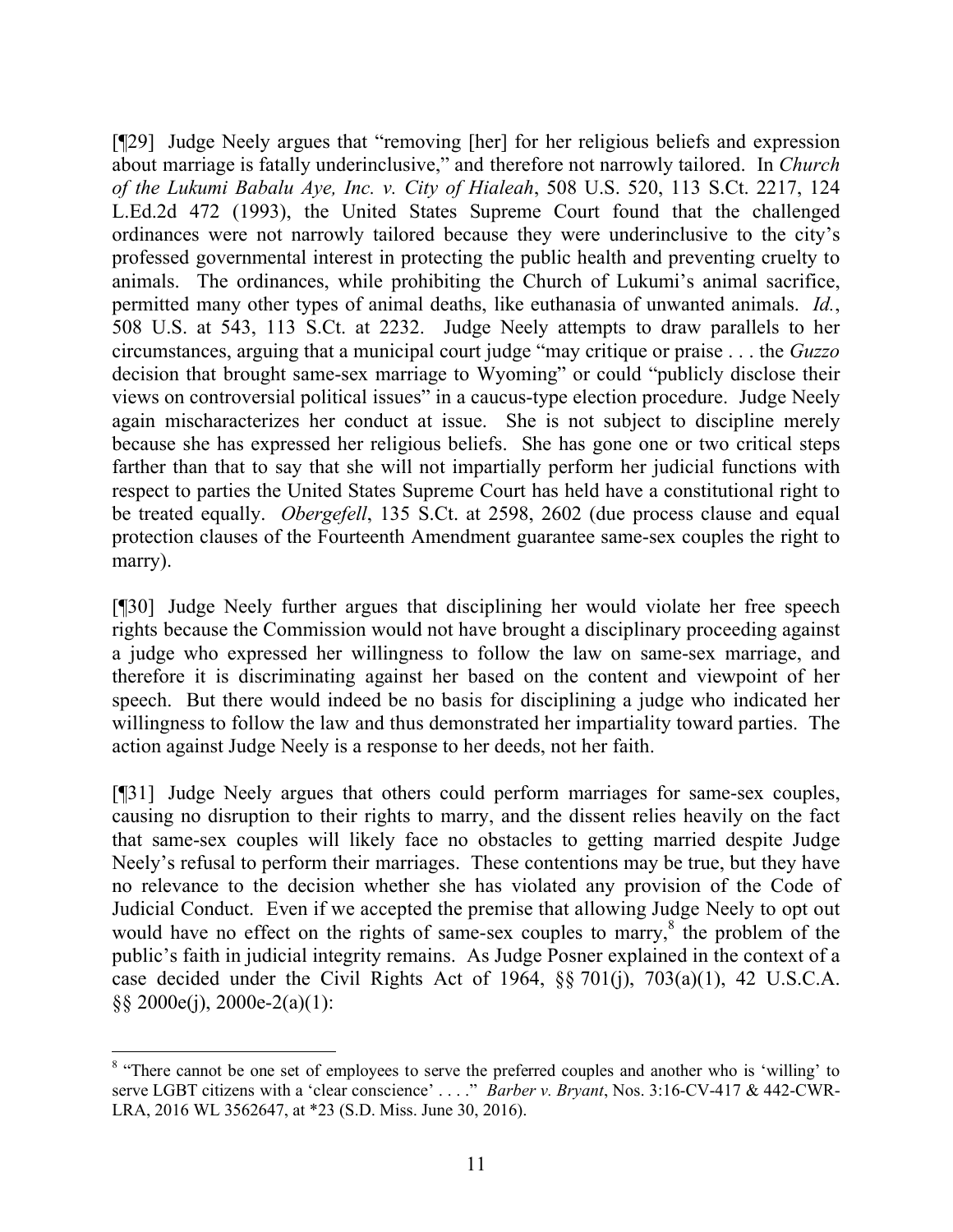Mr. Rodriguez, a Chicago police officer, claims, I have no reason to doubt sincerely, that it violates his religious principles to guard abortion clinics. He is entitled to his view. He is not entitled to demand that his police duties be altered to conform to his view any more than a volunteer member of the armed forces is entitled to demand that he be excused from performing military duties that conflict with his religious faith . . . or than a firefighter is entitled to demand that he be entitled to refuse to fight fires in the places of worship of religious sects that he regards as Satanic. The objection to recusal in all of these cases is not the inconvenience to the police department, the armed forces, or the fire department, as the case may be, though that might be considerable in some instances. *The objection is to the loss of public confidence in governmental protective services if the public knows that its protectors are at liberty to pick and choose whom to protect.*

The public knows that its protectors have a private agenda; everyone does. But it would like to think that they leave that agenda at home when they are on duty—that Jewish policemen protect neo-Nazi demonstrators, that Roman Catholic policemen protect abortion clinics, that Black Muslim policemen protect Christians and Jews, that fundamentalist Christian policemen protect noisy atheists and white-hating Rastafarians, that Mormon policemen protect Scientologists, and that Greek-Orthodox policemen of Serbian ethnicity protect Roman Catholic Croats. We judges certainly want to think that U.S. Marshals protect us from assaults and threats without regard to whether, for example, we vote for or against the pro-life position in abortion cases.

*Rodriguez v. City of Chicago*, 156 F.3d 771, 779 (7th Cir. 1998) (Posner, C.J., concurring) (emphasis added). In *Endres v. Indiana State Police*, 349 F.3d 922, 926 (7th Cir. 2003), the Seventh Circuit upheld the termination of a state police officer who would not defend a casino because it would violate his religious beliefs, emphasizing

> the need to hold police officers to their promise to enforce the law without favoritism—*as judges take an oath to enforce all laws, without regard to their (or the litigants') social, political, or religious beliefs.* Firefighters must extinguish all fires, even those in places of worship that the firefighter regards as heretical. Just so with police.

*Id.* at 927 (emphasis added).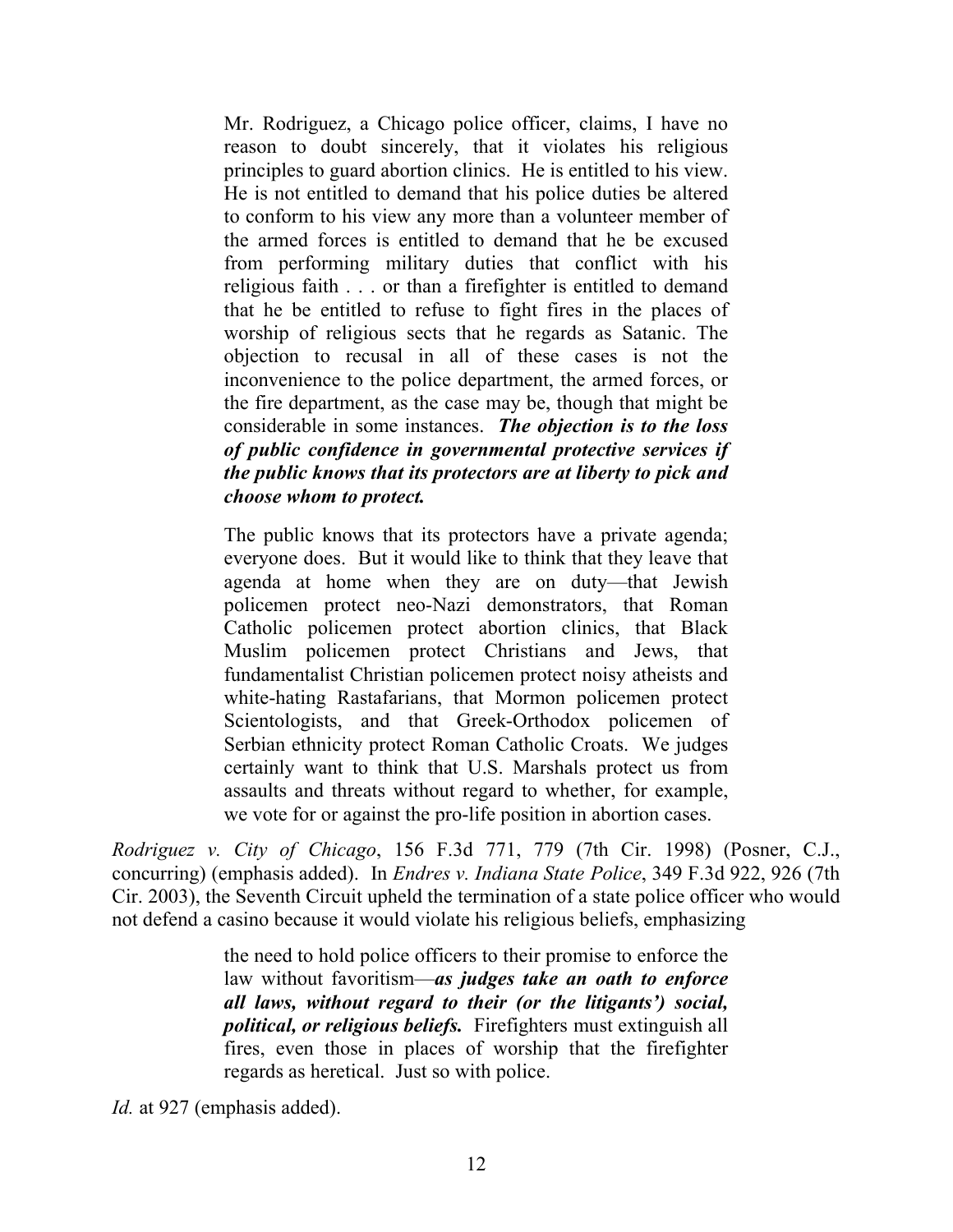[¶32] Allowing Judge Neely to opt out of same-sex marriages is contrary to the compelling state interest in maintaining an independent and impartial judiciary. Judge Neely, like all judges, has taken an oath to enforce all laws, and the public depends upon an impartial judiciary, regardless of religious sentiment. "The objection is to the loss of public confidence in [the judiciary] if the public knows that its [judges] are at liberty to pick and choose whom to [serve]." *Rodriguez*, 156 F.3d at 779.

[¶33] "The Free Exercise Clause simply cannot be understood to require the Government to conduct its own internal affairs in ways that comport with the religious beliefs of particular citizens." *Bowen v. Roy*, 476 U.S. 693, 699, 106 S.Ct. 2147, 2152, 90 L.Ed.2d 735 (1986). In *Bowen*, parents claimed that the government's requirement that they provide a social security number for their child in order to receive government benefits violated their sincerely held religious beliefs that the number would "rob the spirit" of their daughter. *Id.* at 696, 106 S.Ct. at 2150. The Court distinguished between beliefs and conduct, finding that the parents' issue implicated conduct and therefore was not entitled to absolute protection under the First Amendment. *Id.* at 699, 106 S.Ct. at 2152. It rejected the parents' claim, holding that "[t]he Free Exercise Clause affords an individual protection from certain forms of governmental compulsion; it does not afford an individual a right to dictate the conduct of the Government's internal procedures." *Id*. at 700, 106 S.Ct. at 2152.

[¶34] *Amici Curiae* point out that in many cases, courts have required accommodation for religious beliefs. For instance, in *American Postal Workers Union, San Francisco Local v. Postmaster General*, 781 F.2d 772, 776 (9th Cir. 1986), the court held that Title VII of the Civil Rights Act of 1964 required the post office to determine reasonable accommodations for postal workers who believed that processing draft registration forms was contrary to their religious beliefs. But there, unlike in *Rodriguez* and *Endres*, there was no issue of public confidence in the neutrality of the clerks processing draft registrations. *Amici Curiae* also cite *Haring v. Blumenthal*, 471 F.Supp. 1172 (D.C. Cir. 1979), another Title VII case in which the court held that the Internal Revenue Service was required to allow its employee to disqualify himself from handling applications for exemptions from groups whose practices were abhorrent to his religious beliefs. There, the court rejected the argument that the integrity of the Internal Revenue Service was at stake, holding that "[i]t is difficult to see how that stand could impair taxpayer confidence in the tax system or the impartiality of the IRS." *Id.* at 1183. In contrast, in Judge Neely's case, public confidence in the judiciary is the central issue.

[¶35] Perhaps the seminal case representing government accommodation to freedom of religion is *Wisconsin v. Yoder*, 406 U.S. 205, 208, 92 S.Ct. 1526, 1529, 32 L.Ed.2d 15 (1972). In *Yoder*, the Court found unconstitutional Wisconsin's application of its compulsory school attendance law to Amish parents who believed that any education beyond eighth grade undermined their entire, religiously-focused way of life. 406 U.S. at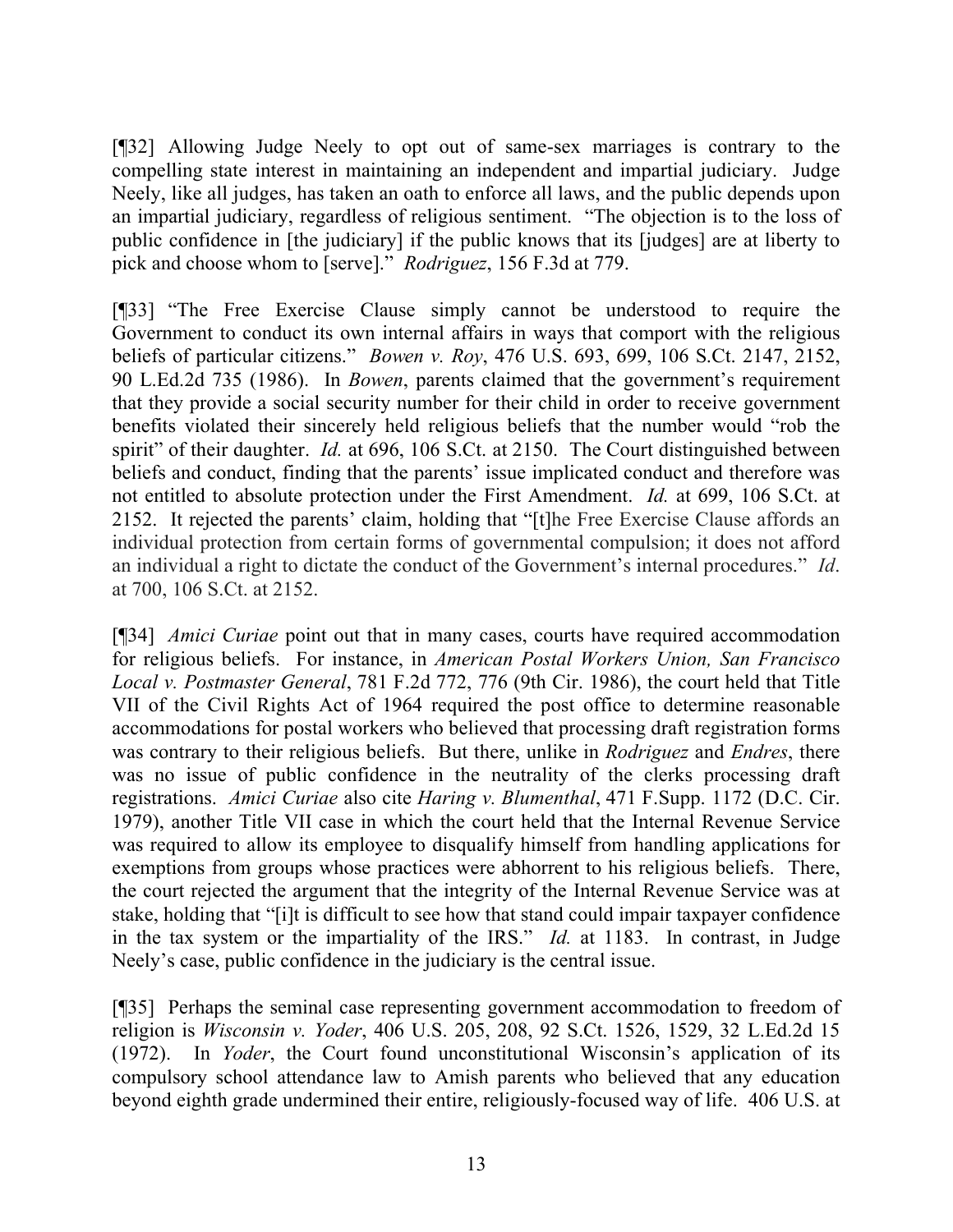235-36, 92 S.Ct. 1543. The *Yoder* opinion emphasized "the interrelationship of belief with [the Amish] mode of life, the vital role that belief and daily conduct play in the continued survival of Old Order Amish communities and their religious organization," and how as a result compulsory high-school education would "substantially interfer[e] with the religious development of the Amish child and his integration into the way of life of the Amish faith community." *Id.* at 218, 235, 92 S.Ct. at 1534, 1543. The Court held compulsory attendance at *any* school—whether public, private, or home-based prevented these Amish parents from making fundamental decisions regarding their children's religious upbringing and effectively overrode their ability to pass their religion on to their children, as their faith required. *Id.* at 233-35, 92 S.Ct. 1542-43.

[¶36] There are obvious distinctions between Judge Neely's case and *Yoder*. She is required by the Wyoming Code of Judicial Conduct to perform a ministerial judicial function in an impartial manner. Unlike the Amish in *Yoder*, occasionally performing this function does not threaten her very "way of life" by impacting a distinct community and life style. *Yoder* emphasized that its holding was essentially *sui generis*, as few sects could make a similar showing of a unique and demanding religious way of life that is fundamentally incompatible with *any* schooling system. *See Yoder*, 406 U.S. at 235-36, 92 S.Ct. at 1543. Judge Neely can make no such showing. Moreover, in *Yoder*, the Amish parents had been criminally convicted for violating Wisconsin's compulsory school attendance law. *Id*. at 207, 92 S.Ct. at 1529. Judge Neely is not compelled to serve as a part-time circuit court magistrate and does not face criminal prosecution.

[¶37] Neither Judge Neely nor *Amici Curiae* direct us to any case in which accommodation for religious beliefs has been required when the requested accommodation would undermine the fundamental function of the position. "The First Amendment . . . gives no one the right to insist that in pursuit of their own interests others must conform their conduct to his own religious necessities." *Estate of Thornton v. Caldor, Inc.*, 472 U.S. 703, 710, 105 S.Ct. 2914, 2918 (1985) (citations omitted). There is no less restrictive alternative than discipline for Judge Neely that would serve the compelling state interest in judicial integrity.

[¶38] Judge Neely's refusal to perform marriage ceremonies for same-sex couples, in spite of the law recognizing their right to be married, implicates the compelling state interest in maintaining the integrity, independence, and impartiality of the judiciary. Imposing discipline on her for such conduct is not underinclusive or overbroad. We will address the scope of the discipline necessary and permissible under the narrowly-tailored standard below. *See infra* ¶¶ 72-75.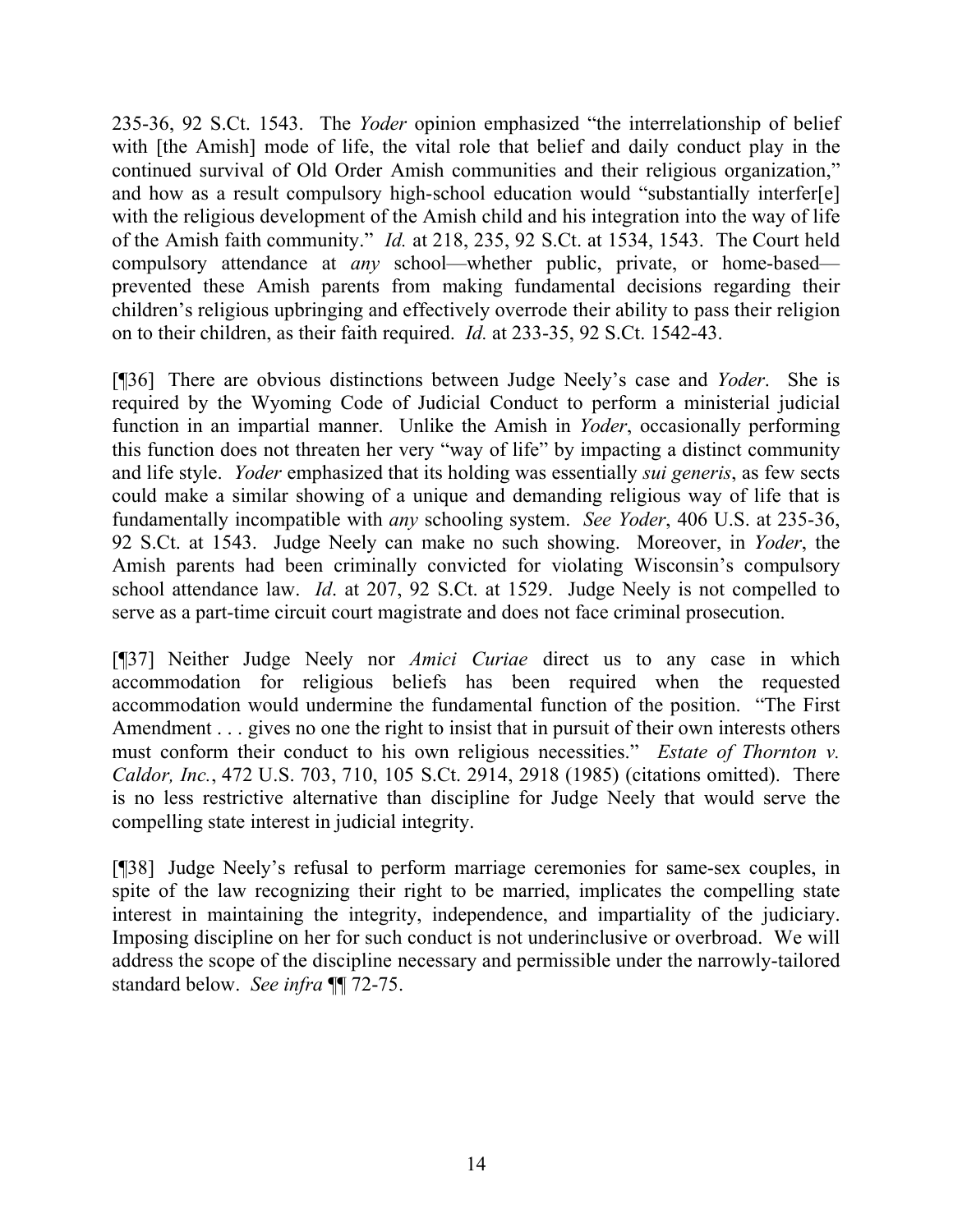## *II. Does the Wyoming Constitution permit this Court to discipline Judge Neely for announcing that her religious beliefs prevent her from officiating same-sex marriages?*

[¶39] The Wyoming Constitution can offer "broader protection than the United States Constitution." *Andrews v. State*, 2002 WY 28, ¶ 31, 40 P.3d 708, 715 (Wyo. 2002); *see also O'Boyle v. State*, 2005 WY 83, ¶ 23, 117 P.3d 401, 408 (Wyo. 2005). "Recourse to our state constitution as an independent source for recognizing and protecting the individual rights of our citizens must spring not from pure intuition, but from a process that is at once articulable, reasonable and reasoned." *Bear Cloud v. State*, 2014 WY 113, ¶ 14, 334 P.3d 132, 137 (Wyo. 2014) (quoting *Saldana v. State*, 846 P.2d 604, 622 (Wyo. 1983) (Golden, J., concurring)).

[¶40] Judge Neely offers an articulable, reasonable, and reasoned argument for considering whether Wyoming Constitution, article 1, section 18 and article 21, section 25 provide greater protection than does the United States Constitution.<sup>9</sup> They provide:

> The free exercise and enjoyment of religious profession and worship without discrimination or preference shall be forever guaranteed in this state, and no person shall be rendered incompetent to hold any office of trust or profit, or to serve as a witness or juror, because of his opinion on any matter of religious belief whatever; but the liberty of conscience hereby secured shall not be so construed as to excuse acts of licentiousness or justify practices inconsistent with the peace or safety of the state.

Wyo. Const. art. 1, § 18. Judge Neely points out that this provision is significantly broader than the similar provision in the United States Constitution―"but no religious Test shall ever be required as a Qualification to any Office or public Trust under the United States." U.S. Const. art. VI.

> Perfect toleration of religious sentiment shall be secured, and no inhabitant of this state shall ever be molested in person or property on account of his or her mode of religious worship.

Wyo. Const. art. 21, § 25. In contrast, the United States Constitution states that "Congress shall make no law respecting an establishment of religion, or prohibiting the free exercise thereof . . . . " U.S. Const. amend. I.

 $9$  Her reference to Wyoming Constitution, Article 1, section 20 (free speech rights) contains no argument for why the Wyoming Constitution might provide greater free speech rights than does the First Amendment of the United States Constitution, and we will therefore not address that provision of the Wyoming Constitution separately.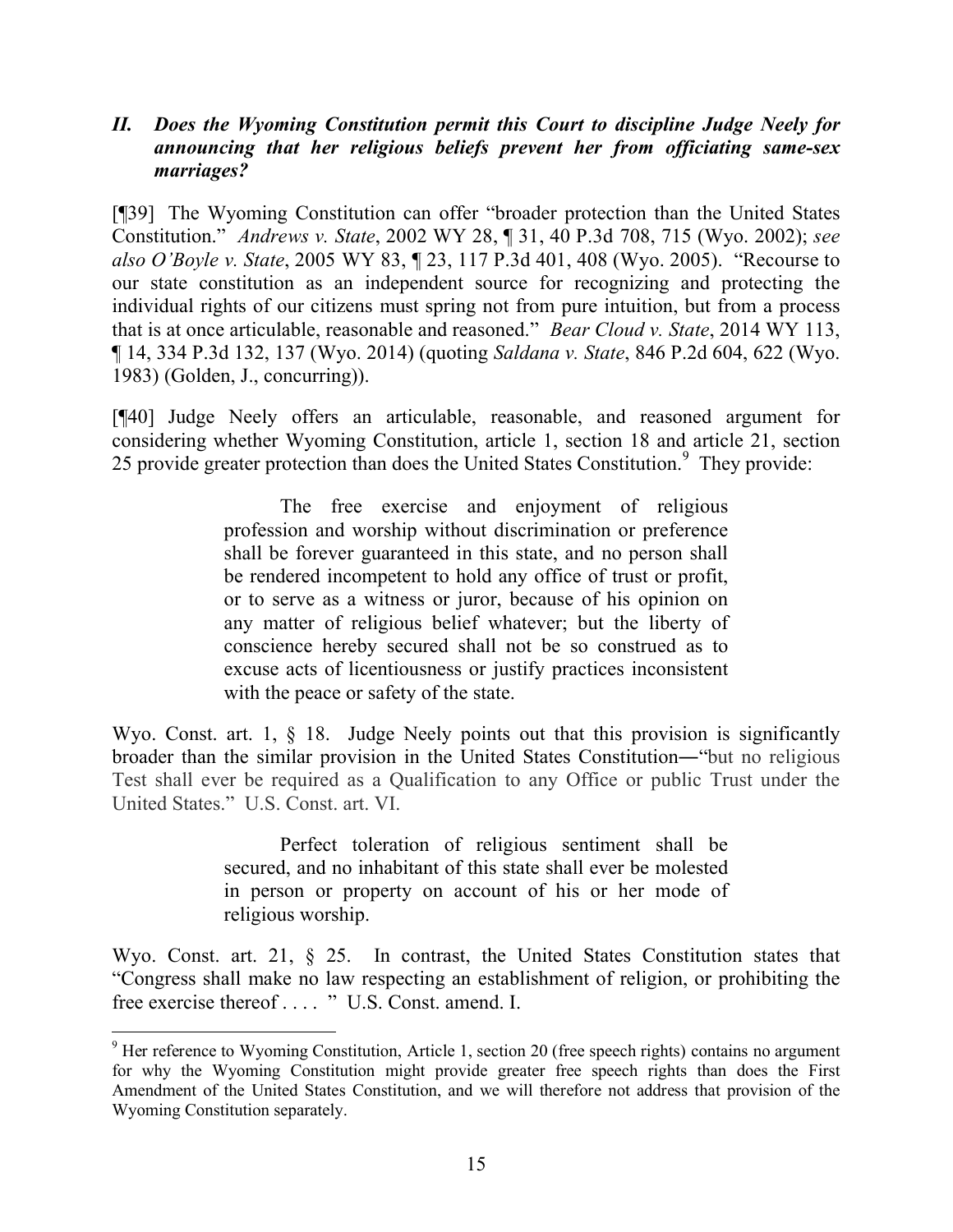[¶41] In construing the Wyoming Constitution, we follow the same rules as those we apply to statutory interpretation. Our "fundamental purpose is to ascertain the intent of the framers." *Cathcart v. Meyer*, 2004 WY 49, ¶ 39, 88 P.3d 1050, 1065 (Wyo. 2004) (citations omitted). Judge Neely argues that these provisions in Wyoming's Constitution are broader than the First Amendment of the United States Constitution, and broader than those of other states. She further directs us to the debates during the constitutional convention, which indicate article 1, section 18 was adopted in conjunction with the defeat of a proposed amendment, "aimed at the state's Mormon population, that would have prohibited anyone who entered into or believed in polygamy from voting, holding public office, or serving as a juror." Robert B. Keiter & Tim Newcomb, *The Wyoming State Constitution*, at  $\overline{69}$   $(2011)^{10}$  Courts of other states with similar constitutional language have held that their state constitutions provided stronger protection than the federal constitution. *See First Covenant Church of Seattle v. City of Seattle*, 840 P.2d 174, 224 (Wash. 1992); *State v. Hersberger*, 462 N.W.2d 393, 397 (Minn. 1990).

[¶42] The language of Wyoming Constitution article 1, section 18 and article 21, section 25 may offer broader protections than does the United States Constitution, but we do not find that the protections they may offer are applicable to Judge Neely's circumstances here. That is because neither her opinion on matters of her religious belief, nor her religious sentiment, are the focus of the state action.

[¶43] Referring to the debates of the constitutional convention, Judge Neely asserts that this Court should conclude that, "just as a Mormon judge who believes in polygamy cannot be excluded from judicial office because of her beliefs about marriage, neither may Judge Neely or others be expelled as municipal judges because of their sincere beliefs about that issue." This argument ignores the important distinction between the freedom to believe and the freedom to act. "While the freedom to believe is absolute, the freedom to act cannot be. 'Conduct remains subject to regulation for the protection of society. The freedom to act must have appropriate definition to preserve the enforcement of that protection.'" *Trujillo v. State*, 2 P.3d 567, 576-77 (Wyo. 2000) (quoting *Cantwell*,

*Powers v. State*, 2014 WY 15, ¶ 39, 318 P.3d 300, 314 (Wyo. 2014), *reh'g denied* (Feb. 12, 2014) (quoting *Rasmussen v. Baker*, 7 Wyo. 117, 138, 50 P. 819, 824 (Wyo. 1897)).

  $10$  We have noted before that:

The debates of the convention are not a very reliable source of information upon the subject of the construction of any particular word or provision of the constitution. As we understand the current of authority, and the tendency of the courts, they may for some purpose, but in a limited degree, be consulted in determining the interpretation to be given some doubtful phrase or provision; but, as a rule, they are deemed an unsafe guide.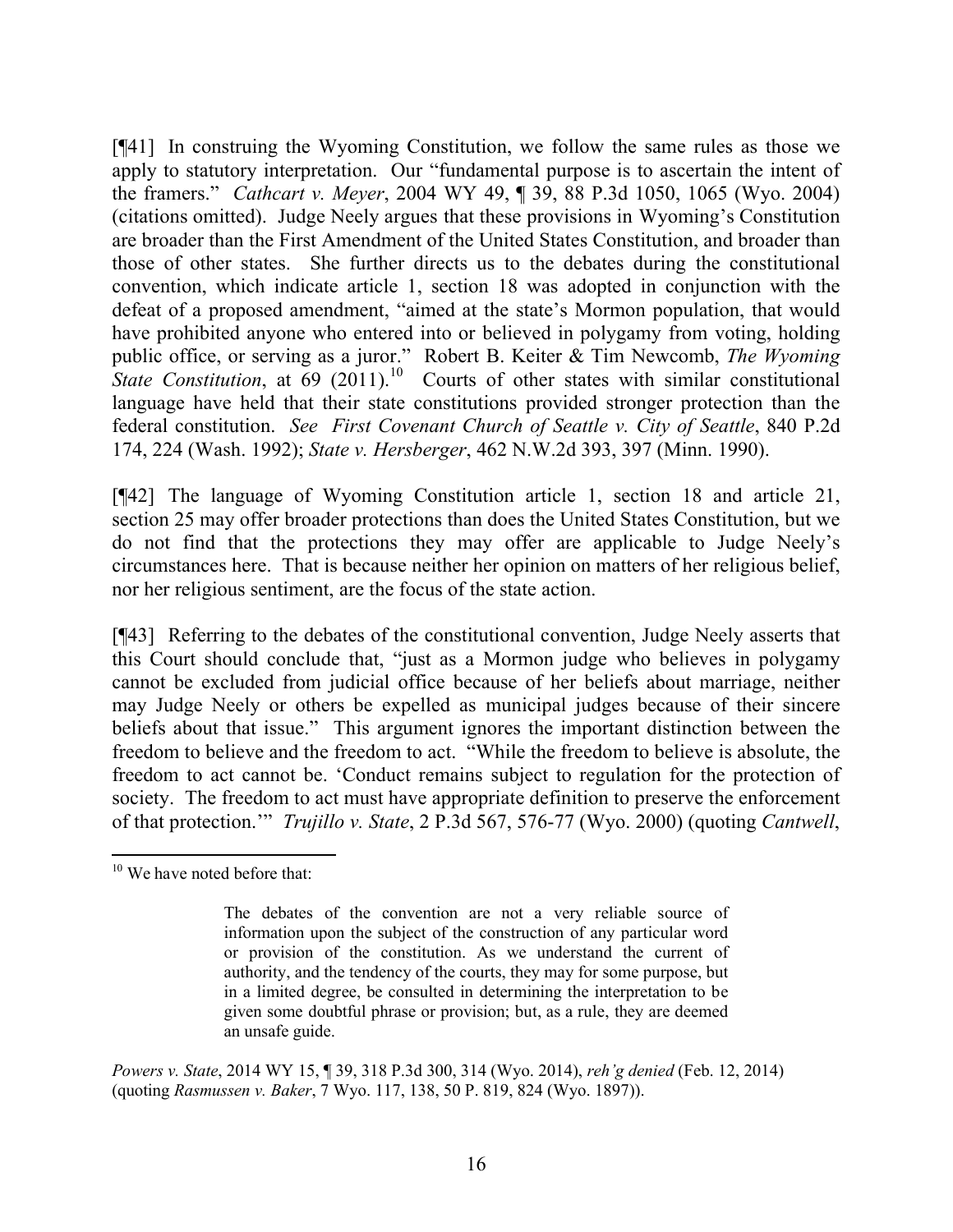310 U.S. at 304, 60 S.Ct. at 903). In *Trujillo*, we rejected the appellant's challenge to state drug laws on both United States and Wyoming constitutional grounds, and we held the notion that compliance with the law could be "contingent upon the law's coincidence with his religious beliefs," thus making him "a law unto himself," would contradict "both constitutional tradition and common sense." *Trujillo*, 2 P.3d at 575 n.4, 577 (quoting *Smith,* 494 U.S. at 885, 110 S.Ct. at 1603). The Wyoming Constitution does not give Judge Neely the prerogative to perform her judicial functions contingent upon the law's coincidence with her religious beliefs.

[¶44] Just like the county clerk in *Miller v. Davis*, 123 F.Supp.3d 924, 944 (E.D. Ky. 2015), *appeal dismissed, cause remanded by Miller v. Davis*, Nos. 15-5880, 15-5978, 2016 WL 3755870 (6th Cir. July 13, 2016) (finding county clerk must issue marriage licenses to same-sex couples), Judge Neely remains "free to practice her [religious] beliefs," and she is "free to believe that marriage is a union between one man and one woman, as many Americans do. However, her religious convictions cannot excuse her from performing the duties that she took an oath to perform . . . ." *Id*. "The State is not asking her to condone same-sex unions on moral or religious grounds, nor is it restricting her from engaging in a variety of religious activities." *Id*. Judge Neely is not being "molested . . . on account of [her] mode of religious worship." Wyo. Const. art. 21, § 25.

[¶45] The Alabama Supreme Court rejected a similar argument by Chief Justice Roy Moore, when he was removed from his position as a consequence of his refusal to comply with a federal court order enjoining him to remove a monument to the Ten Commandments that he had placed in the rotunda of the Alabama Judicial Building. *Moore v. Judicial Inquiry Comm'n of State of Alabama*, 891 So.2d 848, 851 (Ala. 2004). Justice Moore argued that he was being removed from office because of a "religious test," in violation of the Alabama Constitution $11$  and the free exercise clause of the United States Constitution. The court cited with approval two federal courts which

> concluded that this case is not about a public official's right to acknowledge God, as Chief Justice Moore contends. Rather, this case is about a public official who took an oath to uphold the Constitution of the United States and then refused to obey a valid order of a United States District Court holding that the placement of the monument in the Judicial Building violated the Establishment Clause of the First Amendment to the United States Constitution.

*Id.* at 859.

  $11$  Alabama Constitution section 3 provides that "no religious test shall be required as a qualification to any office or public trust under this state." *Moore*, 891 So.2d at 858 (citation omitted).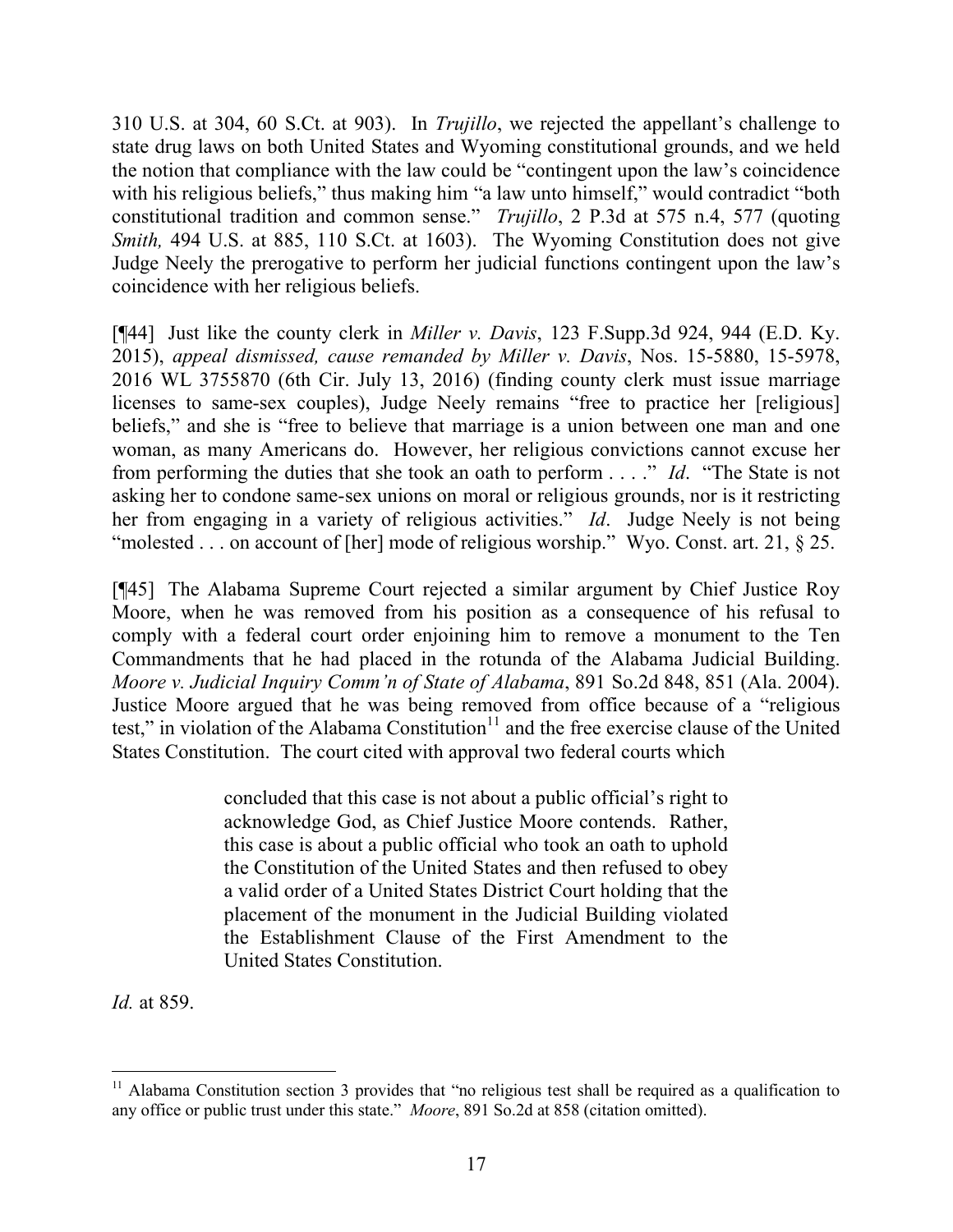[¶46] It is likely correct, as Judge Neely contends, that "a Mormon judge who believes in polygamy cannot be excluded from judicial office because of her beliefs about marriage," but if a judge broke the law against polygamy by maintaining multiple marriages, she would be removed as a judge because she broke the law, not because of her beliefs. *See, e.g., In re Steed*, 131 P.3d 231, 232 (Utah 2006) (The court removed the judge because his multiple marriages were contrary to law, holding "it is of little or no consequence that the judge may believe a criminal statute is constitutionally defective.") Similarly, Judge Neely has done more than express her opinion on a matter of religious belief. She has taken the position that, although she has sworn to "support, obey and defend" the constitutions of the United States and Wyoming, when it comes to same-sex marriages, she will decline to do so. Judge Neely is not being disciplined "because of [her] opinion on any matter of religious belief," she is being disciplined because of her conduct. Thus, Wyoming Constitution article 1, section 18 and article 21, section 25 are not violated by such discipline.

[¶47] Our conclusion is further reinforced by an examination of the entire Wyoming Constitution, for "[e]very statement in the constitution must be interpreted in light of the entire document, with all portions thereof read in *pari materia*." *Cathcart*, 2004 WY 49, ¶ 40, 88 P.3d at 1065-66. In addition to protecting religious freedom, our constitution recognizes the importance of equal rights for all.

[¶48] "In their inherent right to life, liberty and the pursuit of happiness, all members of the human race are created equal." Wyo. Const. art. 1, § 2. "No person shall be deprived of life, liberty or property without due process of law." Wyo. Const. art. 1, § 6.

> Since equality in the enjoyment of natural and civil rights is only made sure through political equality, the laws of this state affecting the political rights and privileges of its citizens shall be without distinction of race, color, sex, or any circumstance or condition whatsoever other than individual incompetency, or unworthiness duly ascertained by a court of competent jurisdiction.

Wyo. Const. art. 1, section 3. The Wyoming Constitution also contains its own variation of the federal establishment clause. *See* Wyo. Const. art. 1, § 19 (Appropriations for sectarian or religious societies or institutions prohibited); Wyo. Const. art. 7,  $\S$  12 (Sectarianism prohibited). "Considering the state constitution's particular call for equal protection, the call to recognize basic rights, and notion that these particular protections are merely illustrative, the Wyoming Constitution is construed to protect people against legal discrimination more robustly than does the federal constitution." *Johnson v. State Hearing Examiner's Office*, 838 P.2d 158, 165 (Wyo. 1992). Judge Neely would have us find, not only that the religious liberty provisions of the Wyoming Constitution provide greater protections than the United States Constitution provides, but also that they trump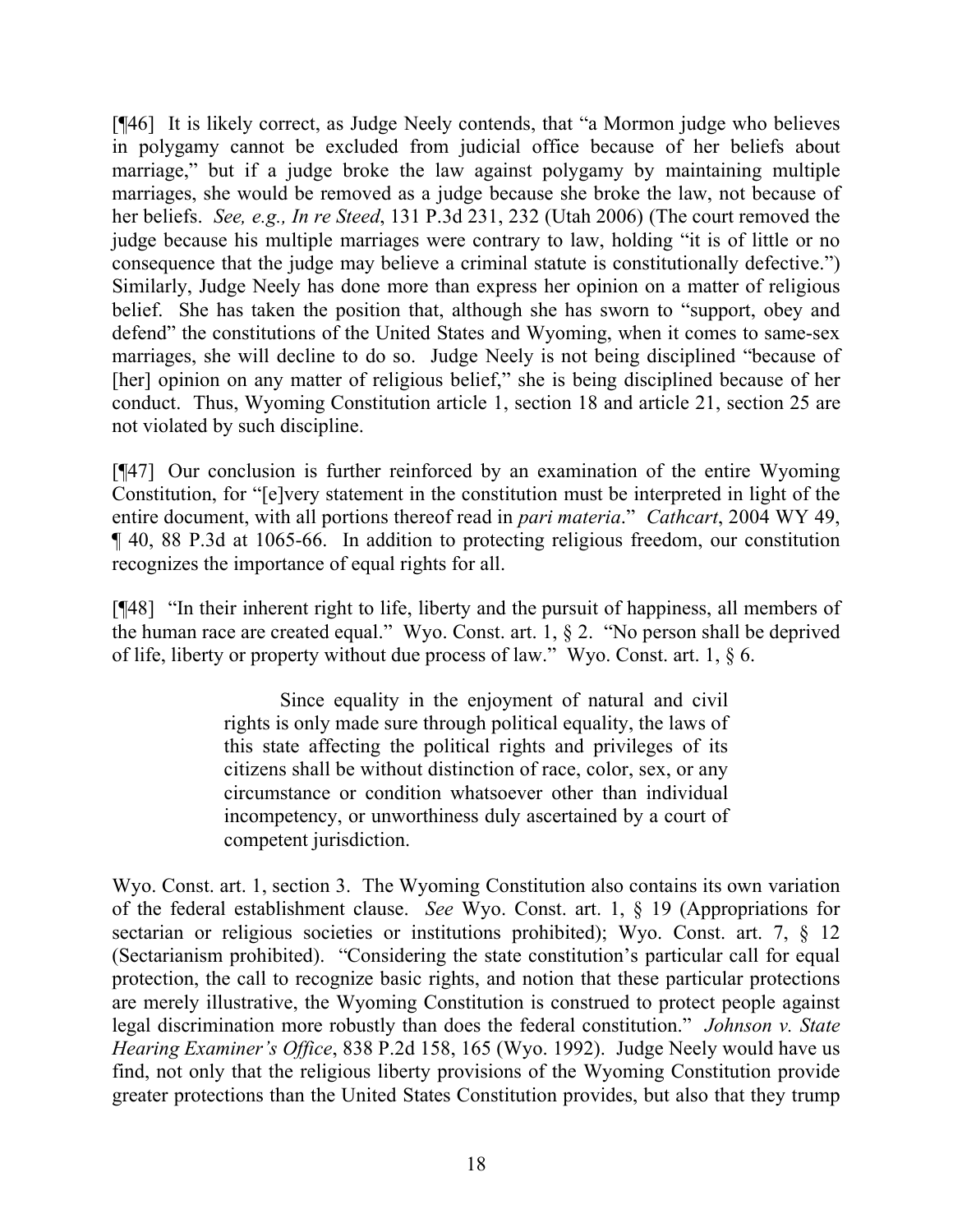all other provisions of the Wyoming Constitution. That is contrary to the rules of constitutional interpretation.

[¶49] Applying our rule that, in interpreting the constitution, "no part will be inoperative or superfluous," *Geringer v. Bebout*, 10 P.3d 514, 520 (Wyo. 2000), we could not read the provisions recognizing religious liberty to render those provisions recognizing equal rights and due process to be inoperative or superfluous. Judge Neely contends that the religious freedom provisions of the Wyoming Constitution entitle her to act in accordance with her religious beliefs, so long as they do not "foster<sup>[]</sup> licentiousness or jeopardize<sup>[]</sup> public safety." Such a rule would permit her, and any other judge, to apply the law in accordance with their individual views on what "divine law" required, to the exclusion of any other right under the Wyoming Constitution. That is an untenable position.

> Can a man excuse his practices . . . because of his religious belief? To permit this would be to make the professed doctrines of religious belief superior to the law of the land, and in effect to permit every citizen to become a law unto himself. Government could exist only in name under such circumstances.

*Reynolds v. United States*, 98 U.S. 145, 166-67, 25 L.Ed. 244 (1878).

[¶50] Further, the broad reading of the Wyoming constitutional provisions recognizing freedom of religion that Judge Neely urges upon us would also require us to find that those provisions of the state constitution trump the federal due process and equal protection rights that the United States Supreme Court relied upon in *Obergefell*, 135 S.Ct. at 2602-03. If we held that freedom of religious opinion meant no state official in Wyoming had to marry a same-sex couple if it offended his or her religious belief, the right of same-sex couples to marry under the United States Constitution would be obviated. "The State of Wyoming is an inseparable part of the federal union, and the constitution of the United States is the supreme law of the land." Wyo. Const. art. 1, § 37.

> This Constitution, and the Laws of the United States which shall be made in Pursuance thereof; and all Treaties made, or which shall be made, under the Authority of the United States, shall be the supreme Law of the Land; and the Judges in every State shall be bound thereby, any Thing in the Constitution or Laws of any State to the Contrary notwithstanding.

U. S. Const. art. VI.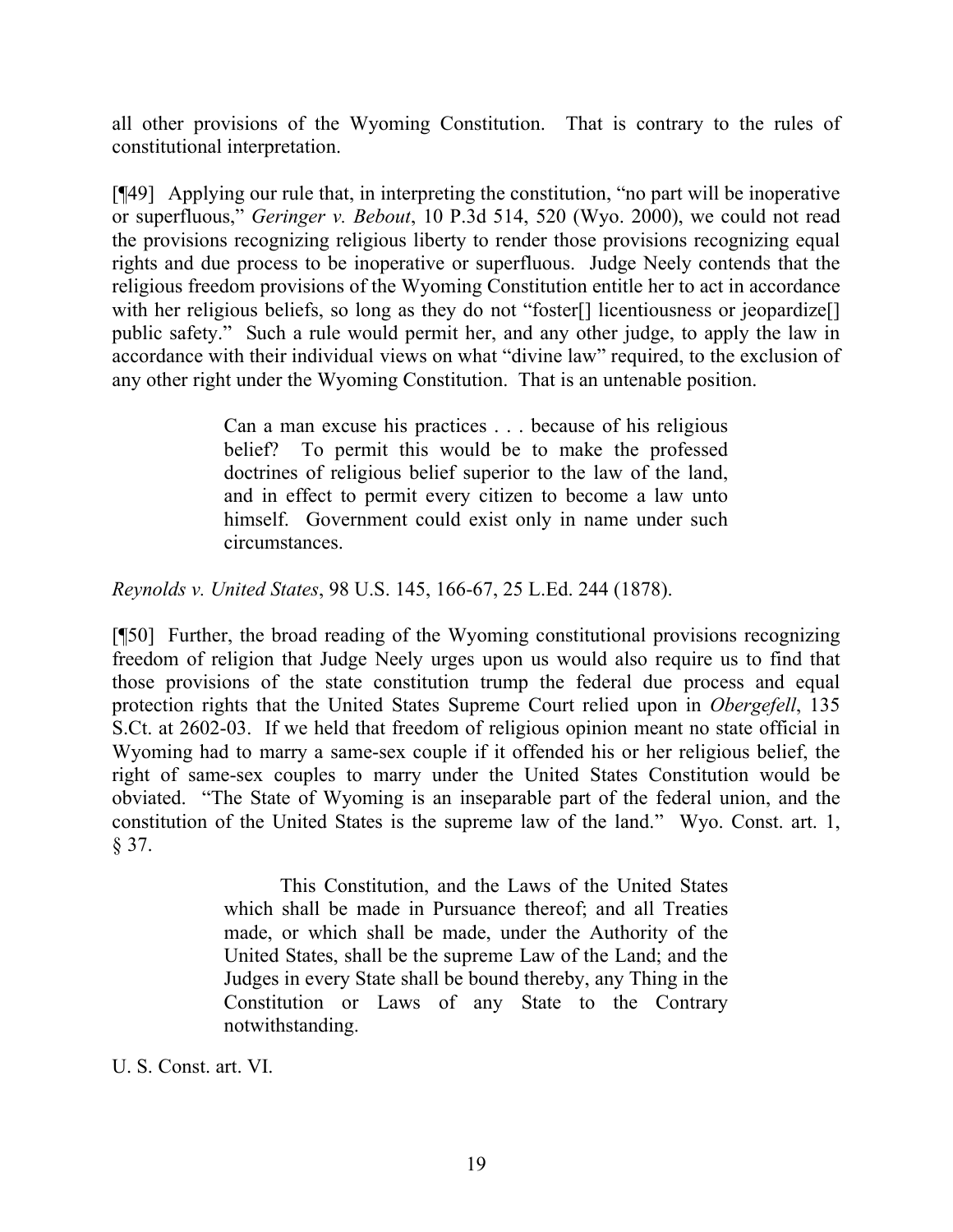[¶51] The United States Supreme Court explained this when Arkansas state officials sought to avoid school desegregation, arguing in part that they were not bound by the Court's holding in *Brown v. Board of Education of Topeka*, 347 U.S. 483, 74 S.Ct. 686, 98 L.Ed. 873 (1954).

> Article VI of the Constitution makes the Constitution the 'supreme Law of the Land.' In 1803, Chief Justice Marshall, speaking for a unanimous Court, referring to the Constitution as 'the fundamental and paramount law of the nation,' declared in the notable case of *Marbury v. Madison*, 1 Cranch 137, 177, 2 L.Ed. 60 [(1803)], that 'It is emphatically the province and duty of the judicial department to say what the law is.' This decision declared the basic principle that the federal judiciary is supreme in the exposition of the law of the Constitution, and that principle has ever since been respected by this Court and the Country as a permanent and indispensable feature of our constitutional system. It follows that the interpretation of the Fourteenth Amendment enunciated by this Court in the *Brown* case is the supreme law of the land, and Art. VI of the Constitution makes it of binding effect on the States 'any Thing in the Constitution or Laws of any State to the Contrary notwithstanding.' Every state legislator and executive and judicial officer is solemnly committed by oath taken pursuant to Art. VI, ¶3 'to support this Constitution.' Chief Justice Taney, speaking for a unanimous Court in 1859, said that this requirement reflected the framers' 'anxiety to preserve it [the Constitution] in full force, in all its powers, and to guard against resistance to or evasion of its authority, on the part of a State. \*\*\*' [Citation omitted.]

*Cooper v. Aaron*, 358 U.S. 1, 18, 78 S.Ct. 1401, 1409-10, 3 L.Ed.2d 5 (1958); *see also Williams v. Eaton*, 443 F.2d 422, 429 (10th Cir. 1971) ("[I]f plaintiffs establish a violation of Federal constitutional rights and entitlement to relief under the Federal civil rights acts, the Wyoming Constitution may not immunize the defendants and override the Federal constitutional principles . . . .").

[¶52] Just last year, Alabama Chief Justice Roy Moore was suspended from office because of his instruction to Alabama probate judges to disregard the opinion of the United States Supreme Court. He said that "the *Obergefell* opinion, being manifestly absurd and unjust and contrary to reason and divine law, is not entitled to precedential value." *In the Matter of: Roy S. Moore, Chief Justice, Supreme Court of Alabama*, Alabama Court of the Judiciary Case No. 46, *Final Judgment*, at 15 (September 30,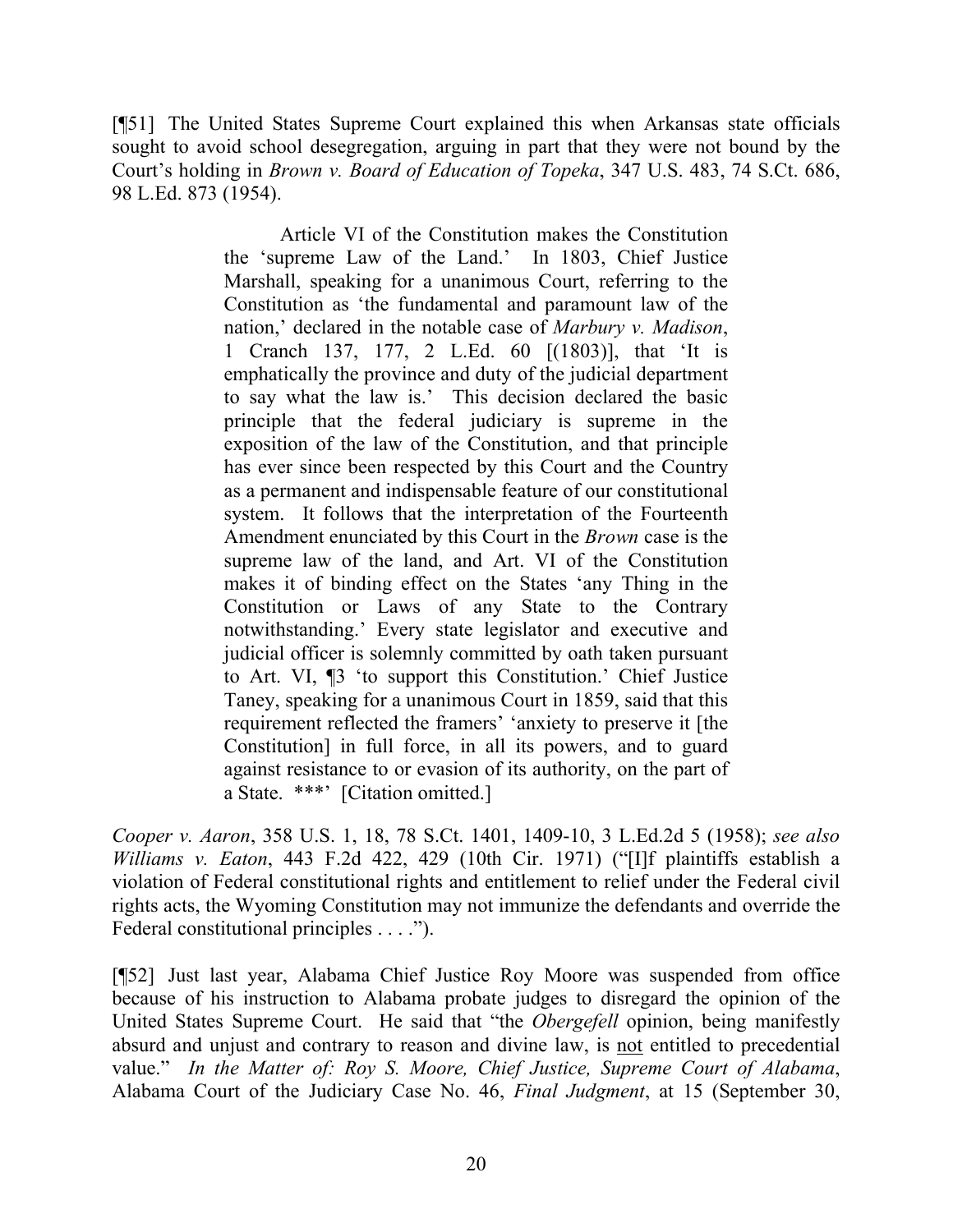2016). As the Court of the Judiciary held, an individual judge's interpretation of divine law must give way to the "supreme law of the land." *Id.* at 34.<sup>12</sup>

[¶53] The religious freedom provisions of the Wyoming Constitution do not prohibit the state from proceeding with disciplinary action against Judge Neely for her stated refusal to conduct same-sex marriages.

## *III. Are the provisions of the Wyoming Code of Judicial Conduct alleged to have been violated by Judge Neely void for vagueness?*

[¶54] Judge Neely argues that the provisions of the Wyoming Code of Judicial Conduct that she is charged with violating are void for vagueness, citing U.S. Const. amends. I and XIV; Wyo. Const. art. 1, §§ 6, 7, 20. "The prohibition against vague regulations of speech is based in part on the need to eliminate the impermissible risk of discriminatory enforcement." *Gentile v. State Bar of Nevada*, 501 U.S. 1030, 1051, 111 S.Ct. 2720, 2732, 115 L.Ed.2d 888 (1991). A "provision is not unconstitutionally vague if its wording can reasonably be said to provide sufficient notice to a person of ordinary intelligence that his conduct was [contrary to the rules]." *Guilford v. State*, 2015 WY 147, ¶ 15, 362 P.3d 1015, 1018 (Wyo. 2015). Judge Neely again mischaracterizes the conduct for which she is being disciplined as "honestly conveying her religious beliefs," and she argues that "the Commission could use Rule 1.2's vague language to punish a judge who expresses her moral belief that human life begins at conception . . . ." However, as discussed above, Judge Neely is not being disciplined for her expression of her religious beliefs, but for her conduct in refusing to impartially perform her judicial functions.

The idea of the Constitution "was to withdraw certain subjects from the vicissitudes of political controversy, to place them beyond the reach of majorities and officials and to establish them as legal principles to be applied by the courts." *West Virginia Bd. of Ed. v. Barnette,* 319 U.S. 624, 638, 63 S.Ct. 1178, 87 L.Ed. 1628 (1943). This is why "fundamental rights may not be submitted to a vote; they depend on the outcome of no elections." *Ibid.* It is of no moment whether advocates of same-sex marriage now enjoy or lack momentum in the democratic process.

*Obergefell*, 135 S. Ct. at 2605-06.

 <sup>12</sup> The law recognizes no hierarchy of sincerely held religious beliefs. "'[R]eligious beliefs need not be acceptable, logical, consistent, or comprehensible to others in order to merit First Amendment protection.'" *Church of the Lukumi Babalu*, 508 U.S. at 531, 113 S.Ct. at 2225 (quoting *Thomas v. Review Bd. of Indiana Employment Security Div.*, 450 U.S. 707, 714, 101 S.Ct. 1425, 1430, 67 L.Ed.2d 624 (1981)). Yet if Judge Neely had taken the position that her religion prevented her from conducting interracial marriages, a right which our society now generally accepts, there would be little controversy regarding her discipline. While we respect the religious views of those who deem same-sex marriage to be wrong, we cannot give those views greater weight in our constitutional analysis simply because they are more widely held.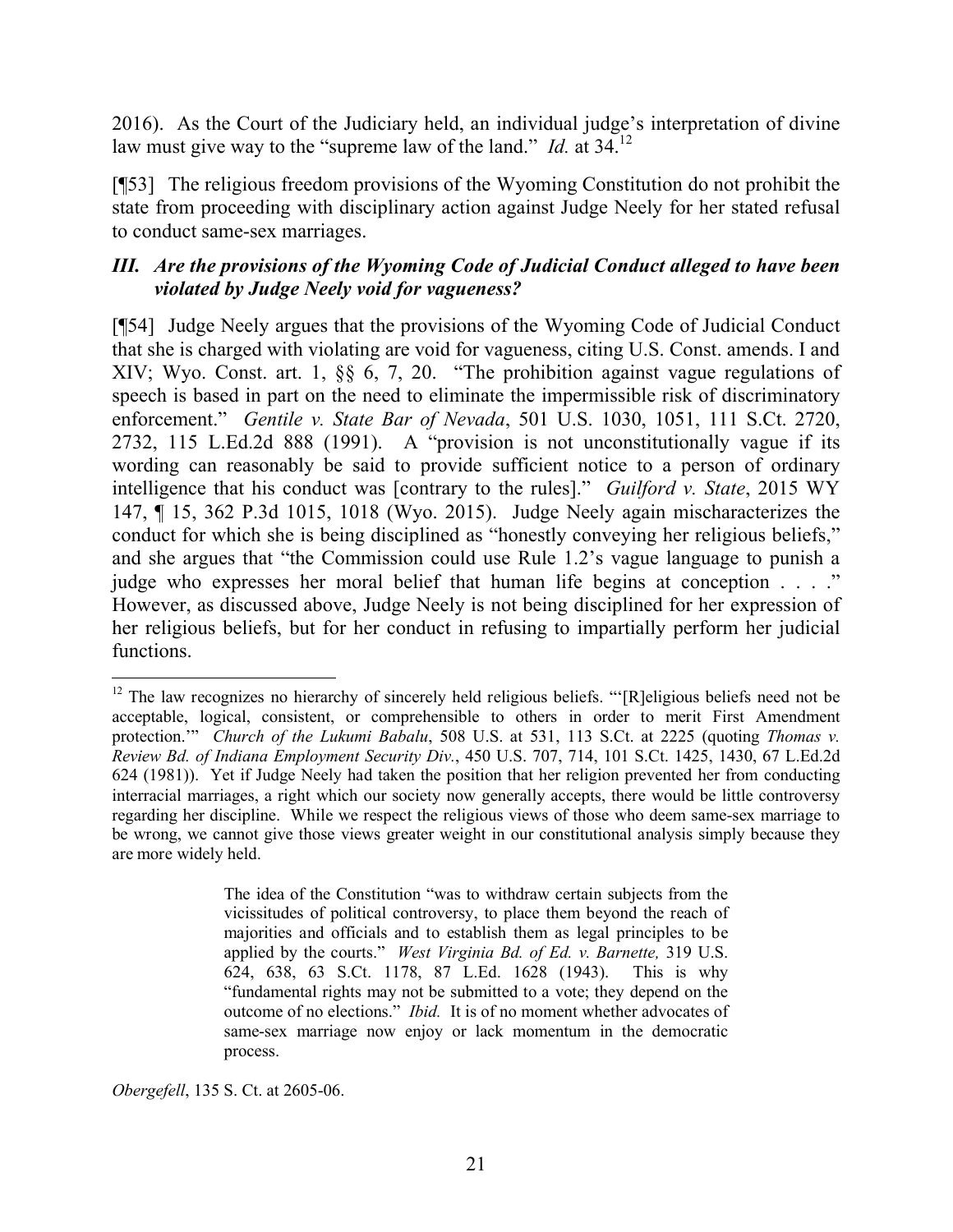[¶55] Further, Judge Neely ignores the law which recognizes that the standard for vagueness is relaxed when applied to codes of professional conduct.

> Given the traditions of the legal profession and an attorney's specialized professional training, there is unquestionably some room for enforcement of standards that might be impermissibly vague in other contexts; an attorney in many instances may properly be punished for "conduct which all responsible attorneys would recognize as improper for a member of the profession."

*Zauderer v. Office of Disciplinary Counsel of Supreme Court of Ohio*, 471 U.S. 626, 666, 105 S.Ct. 2265, 2289, 85 L.Ed.2d 652 (1985) (Brennan, J., concurring in part and dissenting in part) (citation omitted). The same rationale has been applied to judicial codes of conduct. *See, e.g., Matter of Halverson*, 169 P.3d 1161, 1176 (Nev. 2007) ("[W]hen evaluating a statute that applies only to judges, the issue is whether an ordinary judge could understand and comply with it."). And in fact, courts have consistently rejected vagueness challenges in judicial discipline matters. *Matter of Halverson*, 169 P.3d at 1176; *Judicial Conduct Comm'n v. McGuire (In re McGuire)*, 685 N.W.2d 748, 761 (N.D. 2004); *In re Barr*, 13 S.W.3d 525, 565 (Tex. Rev. Trib. 1998); *In re Complaint Against Harper*, 673 N.E.2d 1253, 1263, (Ohio 1996); *In re Disciplinary Proceeding Against Ritchie*, 870 P.2d 967, 972 (Wash. 1994); *Matter of Young*, 522 N.E.2d 386, 387- 88 (Ind. 1988); *Matter of Seraphim*, 294 N.W.2d 485, 493, (Wis. 1980).

[¶56] Although Judge Neely is not an attorney, she has been a municipal court judge since 1994, and she served on the Select Committee to review the Wyoming Code of Judicial Conduct in 2008. That committee met many times, and as a consequence, Judge Neely was familiar with the Wyoming Code of Judicial Conduct. Judge Neely's own conduct tells us that she understood her refusal to perform same-sex marriages could be a code violation. She met with Judge Haws to express her concern to him, and then she wrote to the Judicial Ethics Advisory Committee to ask if she could recuse herself from officiating same-sex weddings "without fear of civil rights repercussions." We do not mean to suggest that Judge Neely should be faulted for asking the questions (although we note, as did the Judicial Ethics Advisory Committee, that her request for guidance from them came after she had already engaged in the conduct at issue here, and appeared to be more of a request for their approval than a request for guidance); we simply observe that this conduct indicates she suspected her position would put her in conflict with the Wyoming Code of Judicial Conduct. We find that an ordinary judge would also understand that refusal to conduct some marriages on the basis of the sexual orientation of the couple did not comply with the Code of Judicial Conduct and thus, it is not unconstitutionally vague.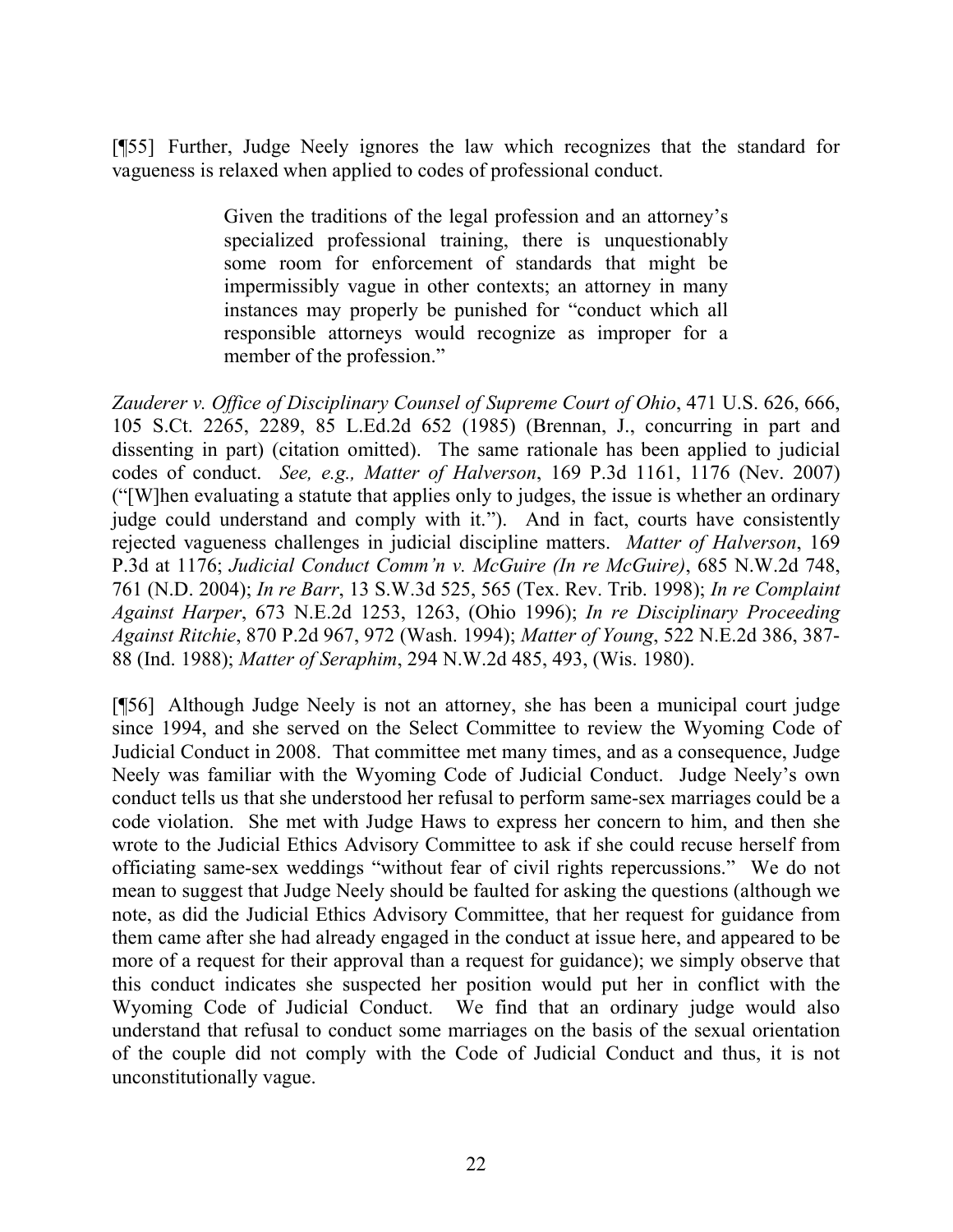## *IV. Did Judge Neely violate the Wyoming Code of Judicial Conduct?*

[¶57] Because the Wyoming Supreme Court makes the initial determination whether to impose discipline on a judicial officer, we do not "review" a recommendation of the Commission on Judicial Conduct and Ethics in the same way that we review decisions of the district courts. Wyo. Const. art. 5, § 6(f). Our approach here is analogous to our approach in attorney discipline cases. While the Court "gives due consideration to the findings and recommendations of the Board, [] 'the ultimate judgment in these cases is vested in this Court.'" *Bd. of Prof'l Responsibility v. Custis*, 2015 WY 59, ¶¶ 19-21, 348 P.3d 823, 829 (Wyo. 2015) (citations omitted). Although the Commission urges us to give its findings a "significant degree of deference," we decline to do so, particularly in this case which was decided on cross-motions for summary judgment, which we review de novo. *Snell v. Snell*, 2016 WY 49, ¶ 18, 374 P.3d 1236, 1240 (Wyo. 2016) (On review of summary judgment, "[w]e examine the record from the vantage point most favorable to the party opposing the motion, and we give that party the benefit of all favorable inferences that may fairly be drawn from the record." (citation omitted)). We therefore engage in a de novo review of the record to decide whether there is clear and convincing evidence that Judge Neely violated the Wyoming Code of Judicial Conduct. Rules Governing the Commission on Judicial Conduct and Ethics, Rule 16(b). "Clear and convincing evidence" is defined as "that kind of proof which must persuade . . . that the truth of a contention is highly probable." Rules Governing the Commission on Judicial Conduct and Ethics, Rule 2(b). We review questions of law de novo, without giving any deference to the lower tribunal's determinations. *Pope v. Rosenberg*, 2015 WY 142, ¶ 15, 361 P.3d 824, 829 (Wyo. 2015).

[¶58] The primary objective of judicial discipline is to hold judges to a high ethical standard that fosters public confidence in the integrity and impartiality of the judiciary. Garwin, *supra*, at 3; *In re Johnstone*, 2 P.3d 1226, 1234 (Alaska 2000). "Unlike the other branches of government, the authority of the judiciary turns almost exclusively on its credibility and the respect warranted by its rulings . . . ." *Carey v. Wolnitzek*, 614 F.3d 189, 194 (6th Cir. 2010). The *Preamble* to the Wyoming Code of Judicial Conduct describes the critical importance of such a high standard for the judiciary:

> An independent, fair and impartial judiciary is indispensable to our system of justice. The United States legal system is based upon the principle that an independent, impartial, and competent judiciary, composed of men and women of integrity, will interpret and apply the law that governs our society. Thus, the judiciary plays a central role in preserving the principles of justice and the rule of law. Inherent in all the Rules contained in this Code are the precepts that judges, individually and collectively, must respect and honor the judicial office as a public trust and strive to maintain and enhance confidence in the legal system.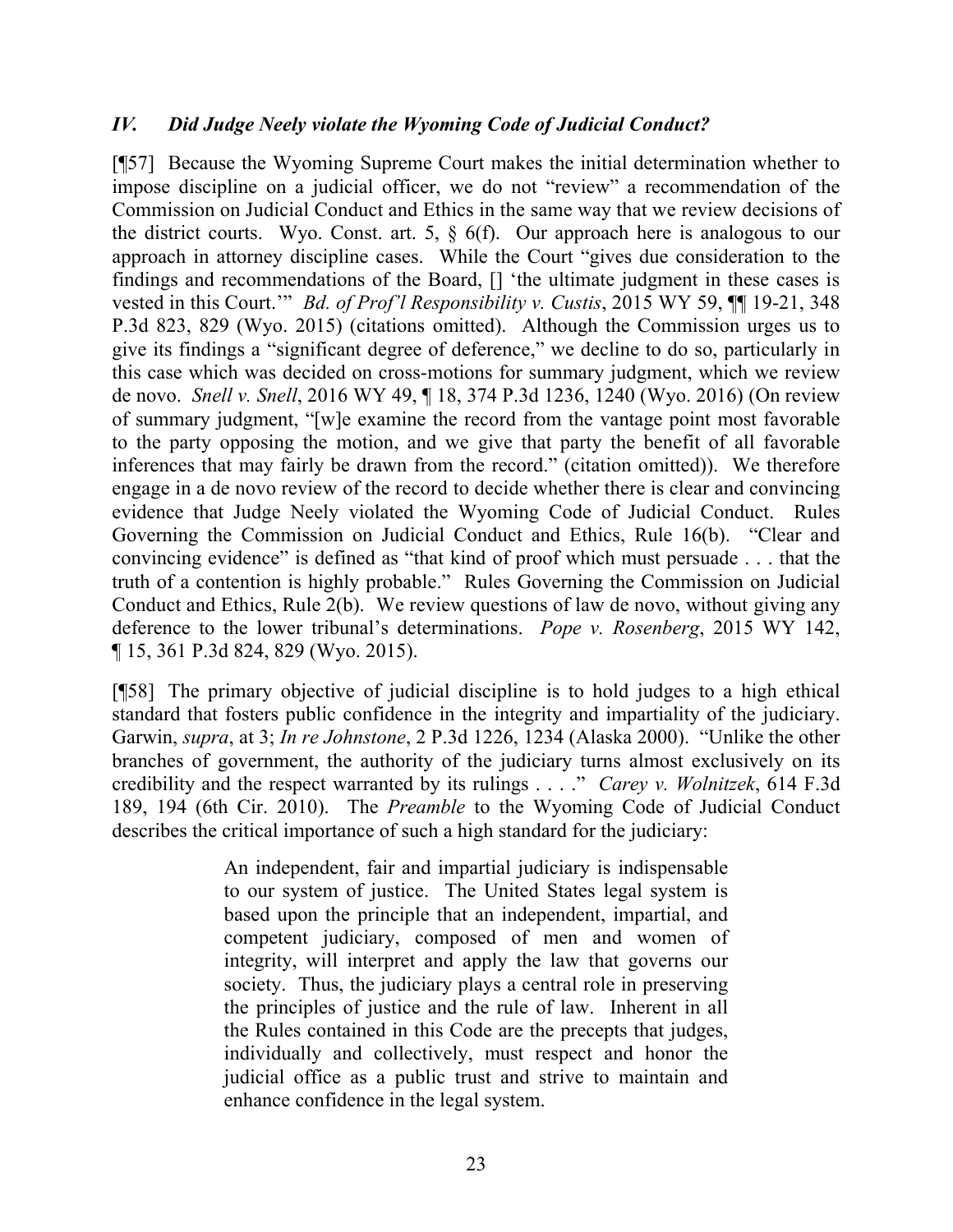#### **A. Rule 1.1.**

#### [¶59] **Rule 1.1. Compliance with the Law.**

A judge shall comply with the law, including the Code of Judicial Conduct.

The Commission found that Judge Neely's unwillingness to perform same-sex marriages is a violation of Rule 1.1. The vast majority of Rule 1.1 violations are found when a judge violates a criminal law in his or her personal conduct. *See, e.g., In re Coffey's Case*, 949 A.2d 102, 120 (N.H. 2008) (judge violated code when she transferred assets in violation of Fraudulent Transfer Act); *Disciplinary Counsel v. Ault*, 852 N.E.2d 727, 728, 730 (Ohio 2006) (municipal court judge, convicted of attempting to obtain dangerous drugs by deception, violated code). As leading commentators have explained: "Whereas Rule 1.1 addresses the judge's duty to comply with the law in his or her daily life, this Rule [Rule 2.2] directs the judge to follow the rule of law when deciding cases." Garwin, *supra*, at 93. Here, there is no suggestion that Judge Neely has failed to comply with the law in her daily life.

[¶60] The Commission directs us to a handful of cases in which judges were found to have violated Rule 1.1 as a result of their failure to properly apply the law in executing their judicial functions. However, in all those cases, the judges had violated clear procedural rules of law. *See In re Bennington*, 24 N.E.3d 958, 961 (Ind. 2015) (The judge did not comply with Indiana law when she did not "(a) sentence [defendant] to a set time in jail for contempt, (b) indicate when he would be released, (c) reduce her order to writing as Indiana Code section 34-47-2-4 requires, (d) appoint him an attorney before jailing him for contempt, nor (e) inform him of his right to appeal his contempt sentence."); *In re Harkin*, 958 N.E.2d 788, 791 (Ind. 2011) (The judge violated Rule 1.1 when he failed to comply with Indiana law by "referring traffic infraction litigants to the Traffic School and then dismissing their cases upon their completion of the program without any dismissal request from the prosecutor . . . ."); *In re Young*, 943 N.E.2d 1276, 1280 (Ind. 2011) (judge's imposition of penalties for traffic infractions in excess of amount authorized by law violated Rule 1.1). The Commission also cites a Texas case in which a judge was disciplined for his failure to comply with the law, for his use of writs of attachment to secure the accused's appearance at a peace bond hearing, his use of mediation in the peace bond context, and his issuance of arrest warrants without a complete written complaint, all in violation of Texas law. *In re Jones*, 55 S.W.3d 243, 248 (Tex. Spec. Ct. Rev. 2000). The Minnesota Supreme Court found violations of Rule 1.1 as a result of failure to comply with the law in the judge's judicial role in *In re Perez*, 843 N.W.2d 562, 564 (Minn. 2014) (The judge "failed to release opinions in compliance with Minn.Stat. § 271.20, falsely certified that he was in compliance with Minn.Stat. § 271.20, and made false statements in his orders regarding the date cases were submitted for decision, in violation of Minn. Stat.  $\S 271.20...$ ").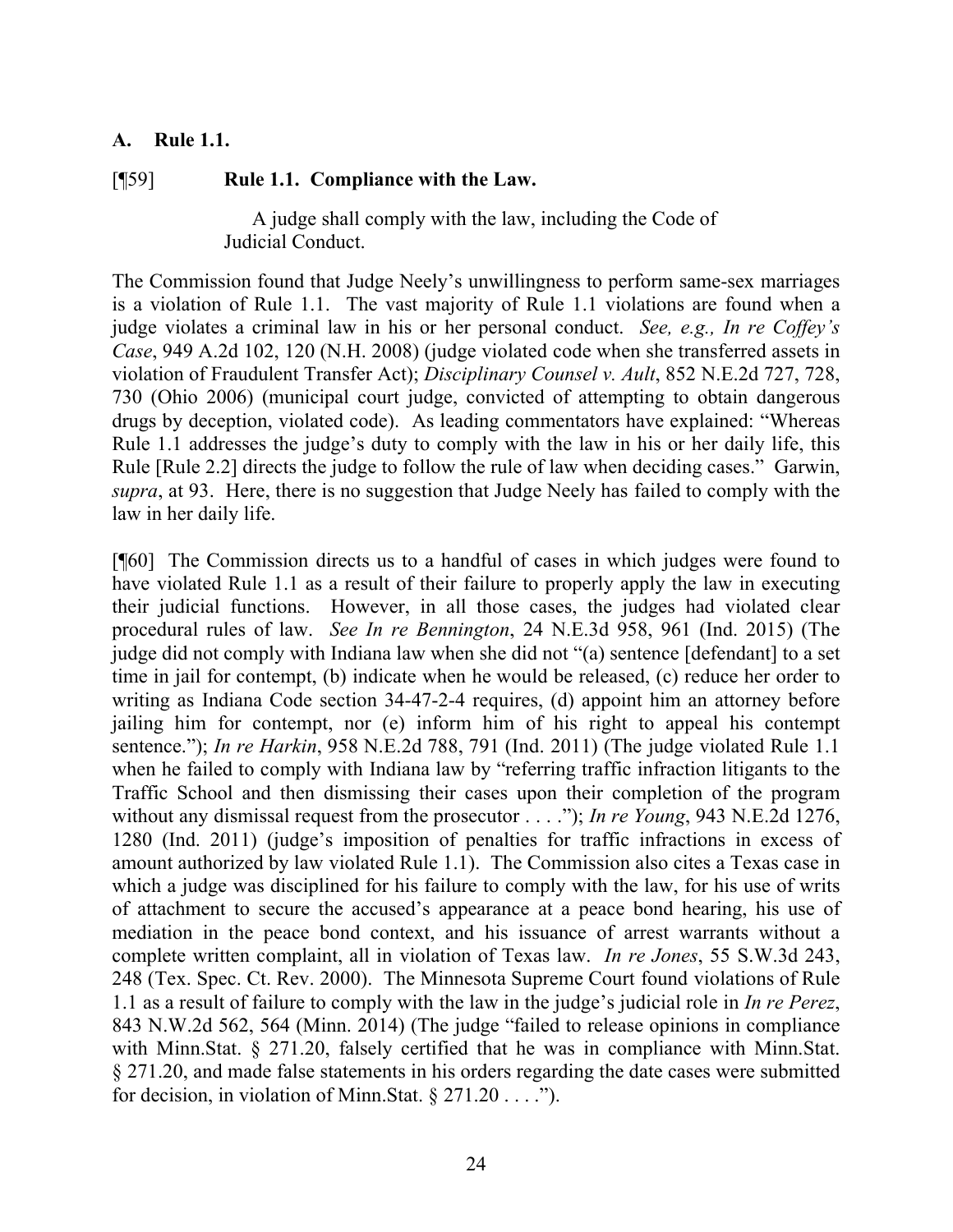[¶61] Even if we were to adopt this minority application of Rule 1.1, Judge Neely has not violated a clear procedural rule governing the performance of her legal duties. As a municipal court judge, she had no authority to perform marriages. As a part-time circuit court magistrate, she had the power to perform marriage ceremonies, but she was not required to do so. She has not violated the law in her daily life, and she has not violated a procedural rule of law, as occurred in the cases cited by the Commission, *see supra* ¶ 60. Our conclusion that the requirement to comply with the law at Rule1.1 addresses a much more specific violation than is present here is bolstered by the existence of other rules applicable to a judge's application of the law. Rules 1.2, 2.2, and 2.3 address the necessity of a judge's impartiality and absence of bias in the performance of her duties. Those rules are better fitted to the type of judicial misconduct at issue here. There is no need to stretch the requirement to comply with the law to this situation, where performance of marriages is a discretionary duty. We recognize that the language of Rule 1.1 includes compliance with the Code of Judicial Conduct. So to the extent that Judge Neely has violated other rules of the code, she has violated Rule 1.1. However, we find that, standing alone, her conduct does not violate Rule 1.1.

## **B. Rule 1.2.**

### [¶62] **Rule 1.2. Promoting Confidence in the Judiciary***.*

A judge shall act at all times in a manner that promotes public confidence in the independence, integrity, and impartiality of the judiciary, and shall avoid impropriety and the appearance of impropriety.

The parties dispute the proper application of the "objective standard" that should be applied to the "appearance of impropriety" determination. Judge Neely advocates the use of the standard applied by the Mississippi Supreme Court: "The test for impropriety is whether a judge's impartiality might be questioned by a reasonable person knowing all the circumstances." *Mississippi Comm'n on Judicial Performance v. Boland*, 975 So.2d 882, 895 (Miss. 2008). The Commission contends that this standard is unduly restrictive and argues that we should apply the standard used by Alaska, which sets forth the "objectively reasonable person test" to determine whether the judge failed "to use reasonable care to prevent objectively reasonable persons from believing an impropriety was afoot." *In re Johnstone*, 2 P.3d at 1235. We do not find this debate to be particularly fruitful. We apply the standard contained in the Wyoming Code of Judicial Conduct comments to this rule:

> Actual improprieties include violations of law, court rules or provisions of this Code. The test for appearance of impropriety is whether the conduct would create in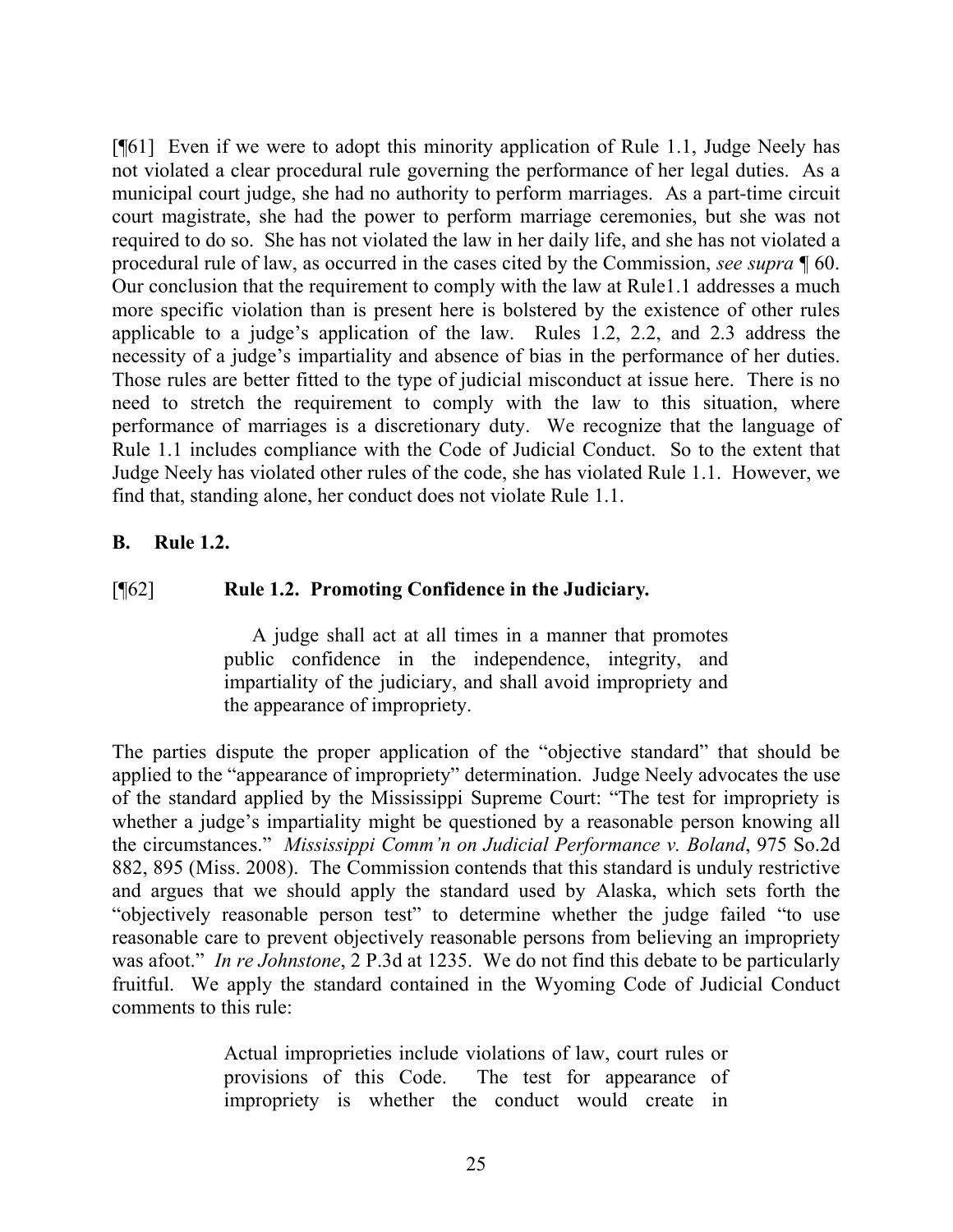reasonable minds a perception that the judge violated this Code or engaged in other conduct that reflects adversely on the judge's honesty, impartiality, temperament, or fitness to serve as a judge.

Wyoming Code of Judicial Conduct, Rule 1.2, Comment 5. It goes without saying that the "reasonable minds" would be fully informed of the relevant facts and circumstances, and we do not find conflict between the standards proposed by the parties.<sup>13</sup>

[¶63] The Commission found that Judge Neely's announcement that she would not perform same-sex marriages violated Rule 1.2 by giving "the impression to the public that judges, sworn to uphold the law, may refuse to follow the law of the land." Judge Neely contends that "no reasonable person knowing the following facts would conclude that Judge Neely's religious beliefs about marriage render her incapable of fairly adjudicating legal matters for LGBT citizens." However, the facts she goes on to cite are unpersuasive. First, she emphasizes that solemnizing marriages is a discretionary function, but we reject that argument because the requirement of impartiality cannot be limited to only certain types of judicial functions. In essence, this is an argument that bias or prejudice is acceptable if the judicial function is discretionary. Our society requires a fair and impartial judiciary no matter how the judicial function is classified. The Code of Judicial Conduct recognizes this when it says "The Rules in this Code have been formulated to address the ethical obligations of any person who serves a judicial function, and are premised upon the supposition that a uniform system of ethical principles should apply to all those authorized to perform judicial functions." Wyoming Code of Judicial Conduct, *Application*, Comment 1.

[¶64] The Washington Commission on Judicial Conduct reached the same conclusion in its Stipulation, Agreement and Order of Admonishment with a judge who told his colleagues he was "uncomfortable" performing same-sex marriages and asked them to officiate in his stead. *In re Matter of: The Honorable Gary Tabor, Thurston County* 

*Matter of Larsen*, 616 A.2d 529, 583 (1992) (quoting Rehnquist, *Sense and Nonsense About Judicial Ethics*, 28 The Record 694, 701 (1973)) (emphasis in original).

 It is, of course, possible to interpret the phrase "appearance of impropriety" much more broadly and to suggest that it embraces a situation *where the facts are only partially known,* and where this partial version of the facts might rouse legitimate suspicion. Suppose, for example, that it was known only that Judge Haynsworth had *some* stock in the litigant, without it being known how miniscule his interest was? *But this interpretation would cut so broadly as to prevent a judge named Jones from presiding at the trial of a defendant named Jones, even though they were totally unrelated, since it would be possible from simply reading the docket entries to conclude that they were related to one another.* It will not do.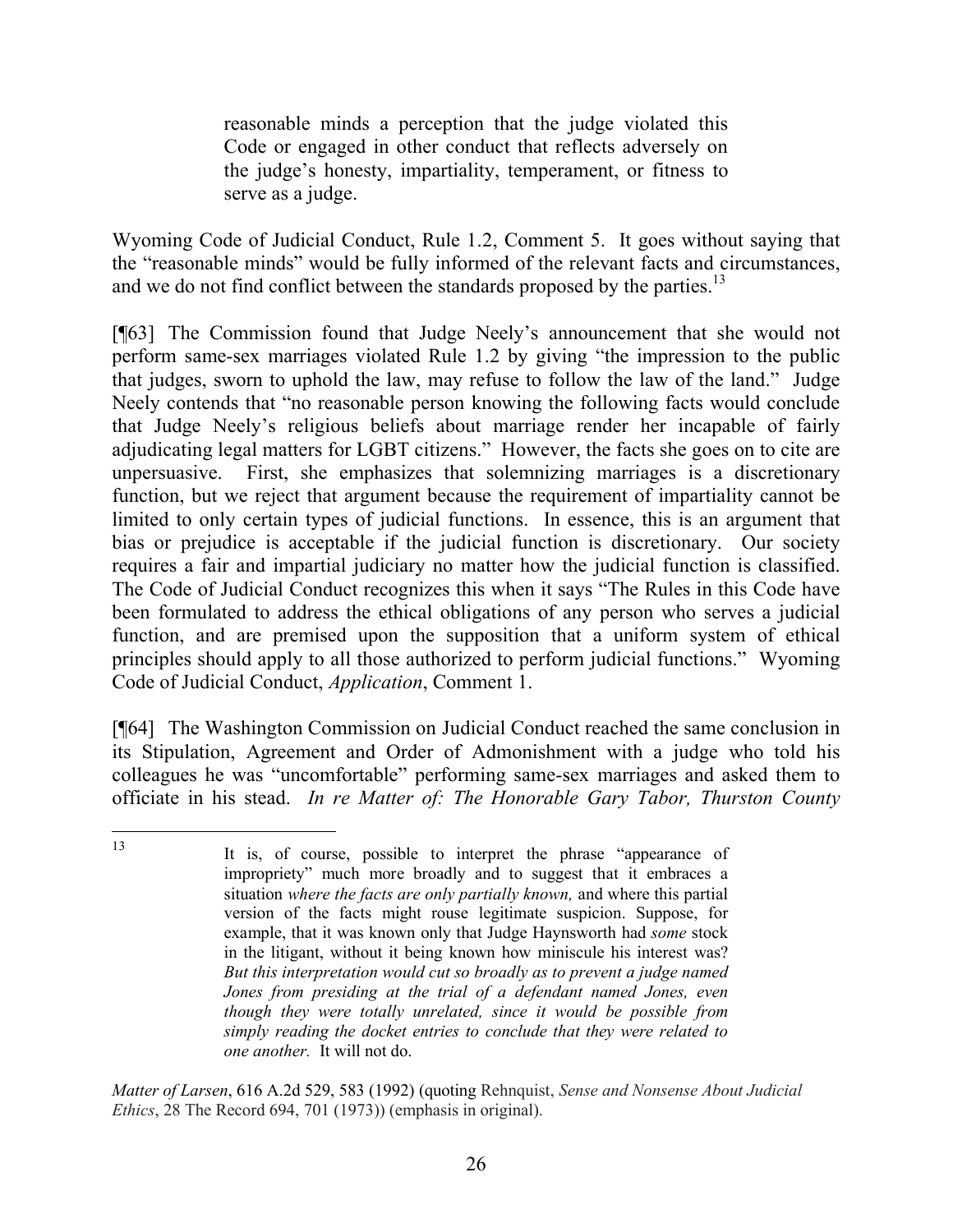*Superior Court Judge*, WA Jud. Disp. Op. 7251-F-158, 2013 WL 5853965, at \*1 (Wash. Com. Jud. Cond. 2013). In response to press inquiries, Judge Tabor explained that his decision was based on his religious views, and he expressed his belief that "since judges are not required, but are only permitted, to perform marriages," he was within his rights to decline to perform same-sex marriages. The Commission on Judicial Conduct disposed of that argument:

> Respondent is not required as a judicial officer to solemnize marriages. Having chosen to make himself available to solemnize some weddings, however, he is bound by the Code of Judicial Conduct to do so in a way that does not discriminate or appear to discriminate against a statutorilyprotected class of people.

*Id.* at \*2.

[¶65] Judge Neely then contends that solemnizing marriages is unlike other magisterial functions because it "involves personally participating in, celebrating, and expressing support for a marital union . . . ." However, Wyoming law does not require the person performing the ceremony to condone the union. Marriage is "a civil contract . . . ." Wyo. Stat. Ann. § 20-1-101.

> In the solemnization of marriage no particular form is required, except that the parties shall solemnly declare in the presence of the person performing the ceremony and at least two (2) attending witnesses that they take each other as husband and wife.

Wyo. Stat. Ann. § 20-1-106(b) (LexisNexis 2015).

[¶66] Judge Neely states that she would perform other magisterial functions for gays and lesbians, she would help them find someone else who would perform marriages, she does not question the legality of same-sex marriage in Wyoming and would recognize the validity of such marriages, and that homosexuals in Pinedale do not question her impartiality as a judge. We accept all of these allegations as true. However, they are insufficient to overcome the fact that she has unequivocally stated her refusal to perform marriages for same-sex couples, which creates the perception in reasonable minds that she lacks independence and impartiality.<sup>14</sup> We conclude that Judge Neely has violated Rule 1.2.

<sup>&</sup>lt;sup>14</sup> "Impartiality" includes the "absence of bias or prejudice in favor of, or against, particular parties or classes of parties . . . ." "Impropriety" includes conduct "that undermines a judge's independence, integrity, or impartiality." Wyoming Code of Judicial Conduct, *Terminology*.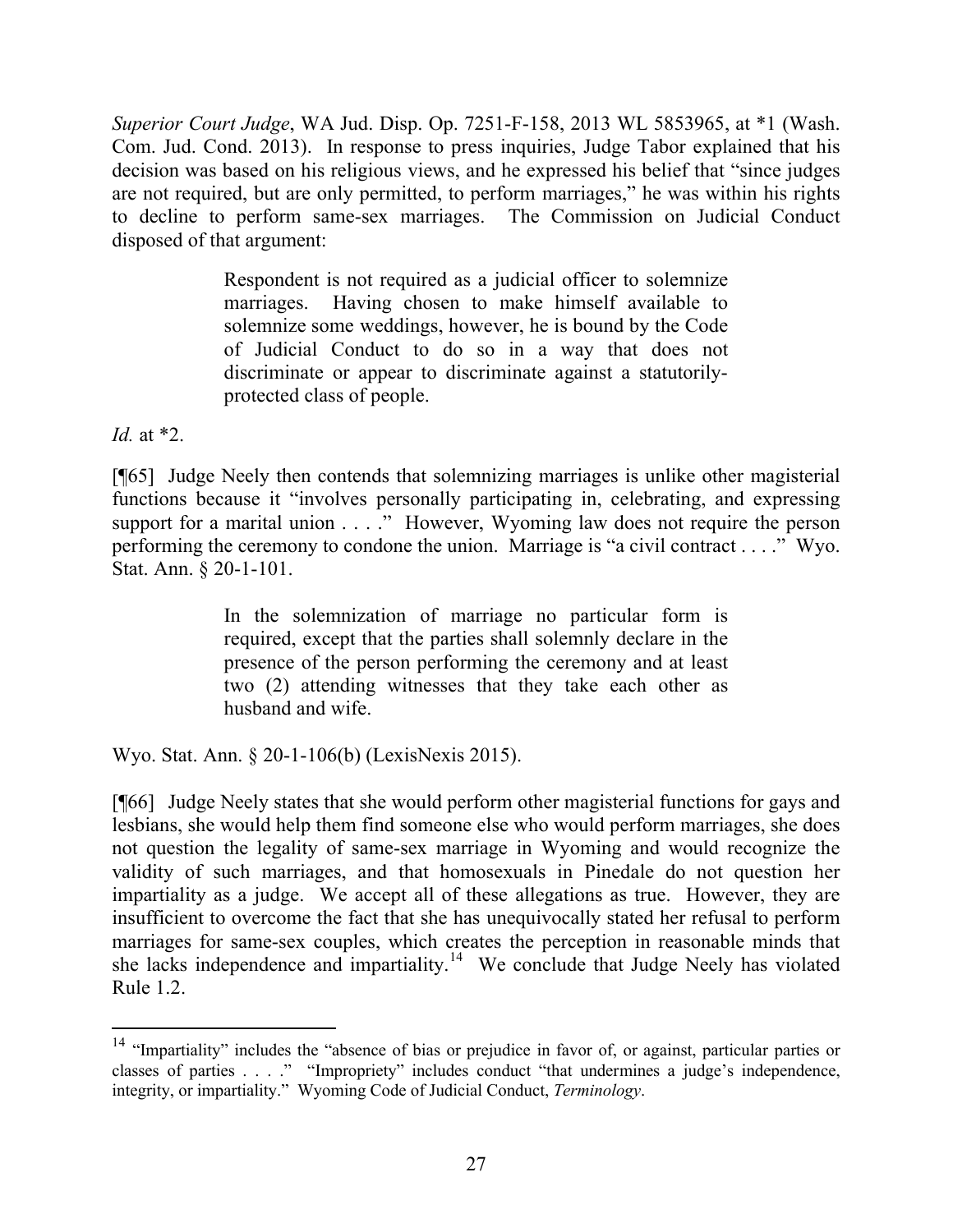## **C. Rule 2.2.**

### [¶67] **Rule 2.2. Impartiality and Fairness.**

A judge shall uphold and apply the law, and shall perform all duties of judicial office fairly and impartially.

Judge Neely's primary function as a circuit court magistrate was to perform marriages. She has taken the position that she is willing to do that for one class of people (oppositesex couples), but not for another (same-sex couples), in spite of the fact that the law provides both classes are entitled to be married. That is not fair and impartial performance by any measure. Comment 2 to Rule 2.2 is exactly on point:

> Although each judge comes to the bench with a unique background and personal philosophy, a judge must interpret and apply the law without regard to whether the judge approves or disapproves of the law in question.

Wyoming Code of Judicial Conduct, Rule 2.2, Comment 2. The Court respects Judge Neely's religious beliefs, but when she allows them to interfere with her fair and impartial application of the law, she violates Rule 2.2 and undermines the public confidence in the integrity of the judiciary.

#### **D. Rule 2.3.**

## [¶68] **Rule 2.3. Bias, Prejudice, and Harassment.**

(A) A judge shall perform the duties of judicial office, including administrative duties, without bias or prejudice.

(B) A judge shall not, in the performance of judicial duties, by words or conduct manifest bias or prejudice, or engage in harassment, including but not limited to bias, prejudice, or harassment based upon race, sex, gender, religion, national origin, ethnicity, disability, age, sexual orientation, marital status, socioeconomic status, or political affiliation, and shall not permit court staff, court officials, or others subject to the judge's direction and control to do so.

The Commission found that Judge Neely's "expression of her inability to perform same sex marriages, manifested a bias with respect to sexual orientation."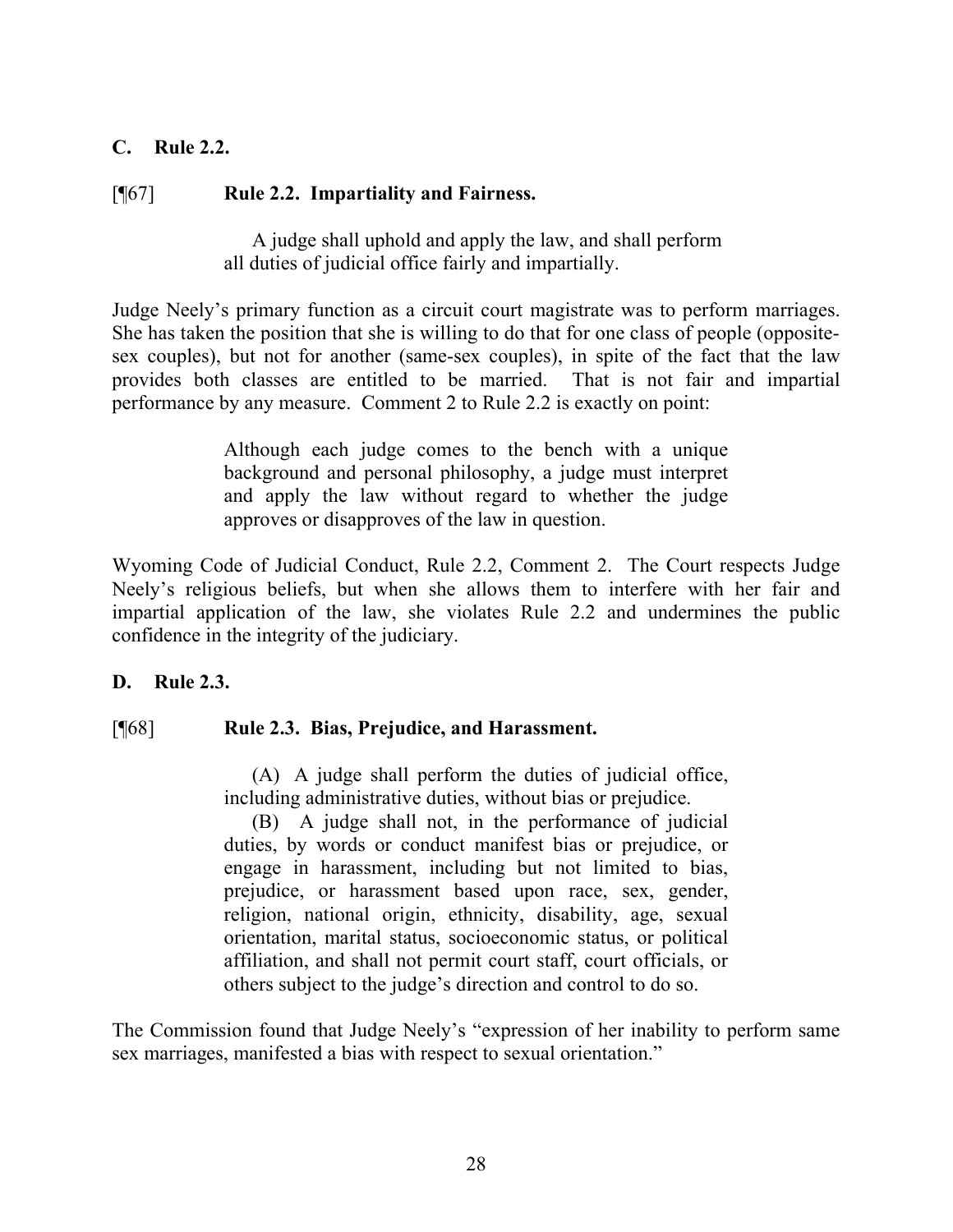[¶69] Judge Neely argues that her comments to the reporter did not manifest "bias or prejudice"<sup>15</sup> based upon "sexual orientation," but merely expressed her sincerely held religious belief. But Judge Neely did more than express her religious belief. She expressed her position that, in her performance of her judicial function, the law would have to yield to her religious beliefs. ("When law and religion conflict, choices have to be made.") The dissent suggests that Judge Neely should not be disciplined because no same-sex couple has asked her to officiate at a wedding and been turned away. But that is not likely to happen, given her clear and public statement refusing to perform same-sex marriages. She would therefore perform her judicial functions as a circuit court magistrate for one class of people, but not another.

[¶70] Comment 2 to Rule 2.3 states in part: "A judge must avoid conduct that may reasonably be perceived as prejudiced or biased." Judge Neely's refusal to perform same sex marriages exhibits bias and prejudice toward homosexuals. *See Supreme Court of Ohio, Board of Professional Conduct*, Opinion 2015-1, *Judicial Performance of Civil Marriages of Same-Sex Couples*, at 4-5 (August 7, 2015) ("A judge who is willing to perform marriages of only opposite-sex couples because of his or her personal, moral, or religious beliefs, may be viewed as possessing a bias or prejudice against a specific class or group of people based on sexual orientation.") Judge Neely asserts in her affidavit that she has no bias or prejudice against homosexuals. We examine the record in a light most favorable to Judge Neely and accept that averment, but our inquiry is whether her conduct may reasonably be perceived as prejudiced or biased. *See Caperton*, 556 U.S. at 881, 129 S.Ct. at 2262 ("The Court asks not whether the judge is actually, subjectively biased, but whether the average judge in his position is 'likely' to be neutral . . . ."); *In Matter of: The Honorable Gary Tabor*, 2013 WL 5853965, at \*3 ("[A] judge must not only be impartial, but must also be perceived as impartial . . . ."). Judge Neely's refusal to conduct marriages on the basis of the couple's sexual orientation can reasonably be perceived to be biased. We therefore conclude that Judge Neely violated Rule 2.3.

[¶71] Our conclusion that Judge Neely's expressed refusal to conduct same-sex marriages violates the Code of Judicial Conduct is in line with every other tribunal that has considered the question. The judges in *In re Matter of: The Honorable Gary Tabor* and *In re Roy S. Moore*, were disciplined for their conduct.Five state advisory commissions offered opinions, consistently stating that a judge may not perform judicial functions for some parties while declining to perform them for same-sex couples without violating the Code of Judicial Conduct: *Supreme Court of Ohio, Board of Professional Conduct*, Opinion 2015-1, *Judicial Performance of Civil Marriages of Same-Sex Couples* (August 7, 2015) (a judge may not decline to perform same-sex marriages, and may not

 <sup>15</sup> "Bias" is "[a] mental inclination or tendency; prejudice; predilection." Black's Law Dictionary 192 (10th ed. 2014). "Prejudice" is "[a] preconceived judgment or opinion formed with little or no factual basis; a strong and unreasonable dislike or distrust." Black's Law Dictionary 1370 (10th ed. 2014).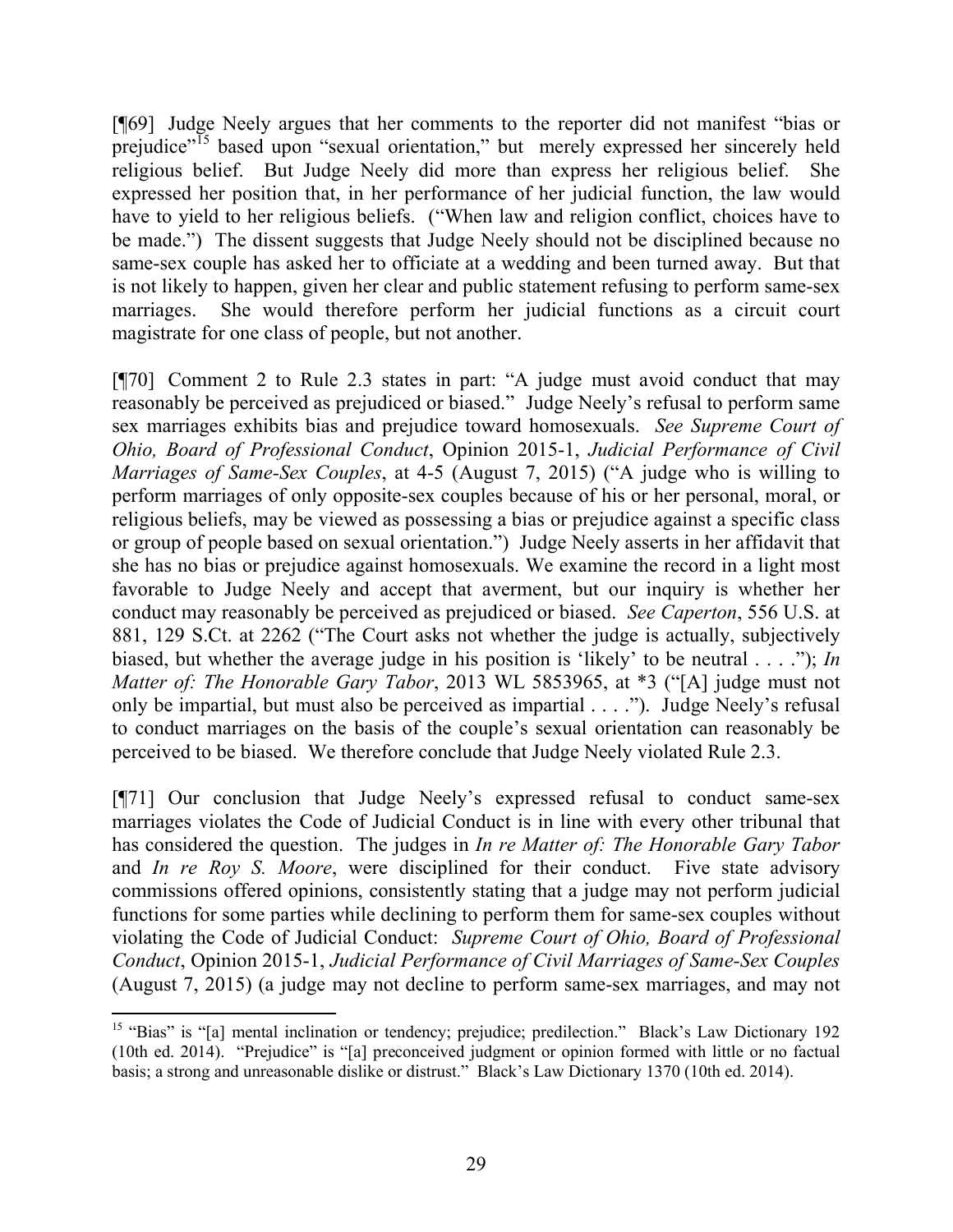decline to perform all marriages in order to avoid marrying same-sex couples); *Supreme Court of Wisconsin, Judicial Conduct Advisory Committee*, Opinion No. 15-1 (August 18, 2015) (judge may not decline to perform only same-sex marriages, but may decline performing all marriages); *Arizona Supreme Court, Judicial Ethics Advisory Committee*, Revised Advisory Opinion 15-01, *Judicial Obligation to Perform Same-Sex Marriages* (March 9, 2015) (judge may not distinguish between same-sex and opposite-sex couples); *Nebraska Judicial Ethics Committee Opinion*, Opinion 15-1 (June 29, 2015) (a judge who is willing to perform traditional marriage manifests bias or prejudice by refusing to perform same-sex marriage); *Judicial Conduct Board of Pennsylvania Newsletter*, *Impartiality in Solemnizing Marriages*, by Elizabeth A. Flaherty, Deputy Counsel, Judicial Conduct Board (No. 3 Summer 2014) (judge who decides not to perform wedding ceremonies for same-sex couples must opt out of officiating at *all* wedding ceremonies). Only in *Mississippi Comm'n on Judicial Performance v. Wilkerson*, 876 So.2d 1006, 1016 (Miss. 2004), did the tribunal find that a judge's comments disparaging gays and lesbians did not violate the Code of Judicial Conduct. But there, only the judge's speech as a private citizen was at issue; not his conduct as a judge, and there was no issue of performing marriages. *See Boland*, 975 So.2d at 892 (distinguishing *Wilkerson* on basis that judge in *Boland* made remarks while acting in her judicial capacity).

### *SANCTIONS*

[¶72] We turn to the determination of the appropriate sanctions to be imposed as a result of Judge Neely's violations of Rules 1.2, 2.2, and 2.3 of the Wyoming Code of Judicial Conduct. The purpose of judicial discipline is primarily to protect the public, but of necessity it has punitive effects.

> The punitive aspect of judicial discipline serves multiple purposes: it discourages further misconduct on the part of the disciplined judge and the judiciary as a whole; it reinforces the general perception that judicial ethics are important; and it promotes public confidence by demonstrating that the judicial system takes misconduct seriously. Punishment thus subserves the various goals of judicial discipline, but is a means, not an end.

*In re Johnstone*, 2 P.3d at 1234; *see also In re Judicial Campaign Complaint Against O'Toole*, 24 N.E.3d 1114, 1129 (Ohio 2014) (listing purposes of judicial discipline).

[¶73] The Commission has recommended that Judge Neely be removed from her positions as a part-time circuit court magistrate and as a municipal court judge; however, we may modify or reject that recommendation. Wyo. Const. art 5,  $\frac{6}{5}$  6(f)(iv); Rules Governing the Commission on Judicial Conduct and Ethics, Rule 19(a). We approach our sanctions analysis mindful of our standard under strict scrutiny, which requires us to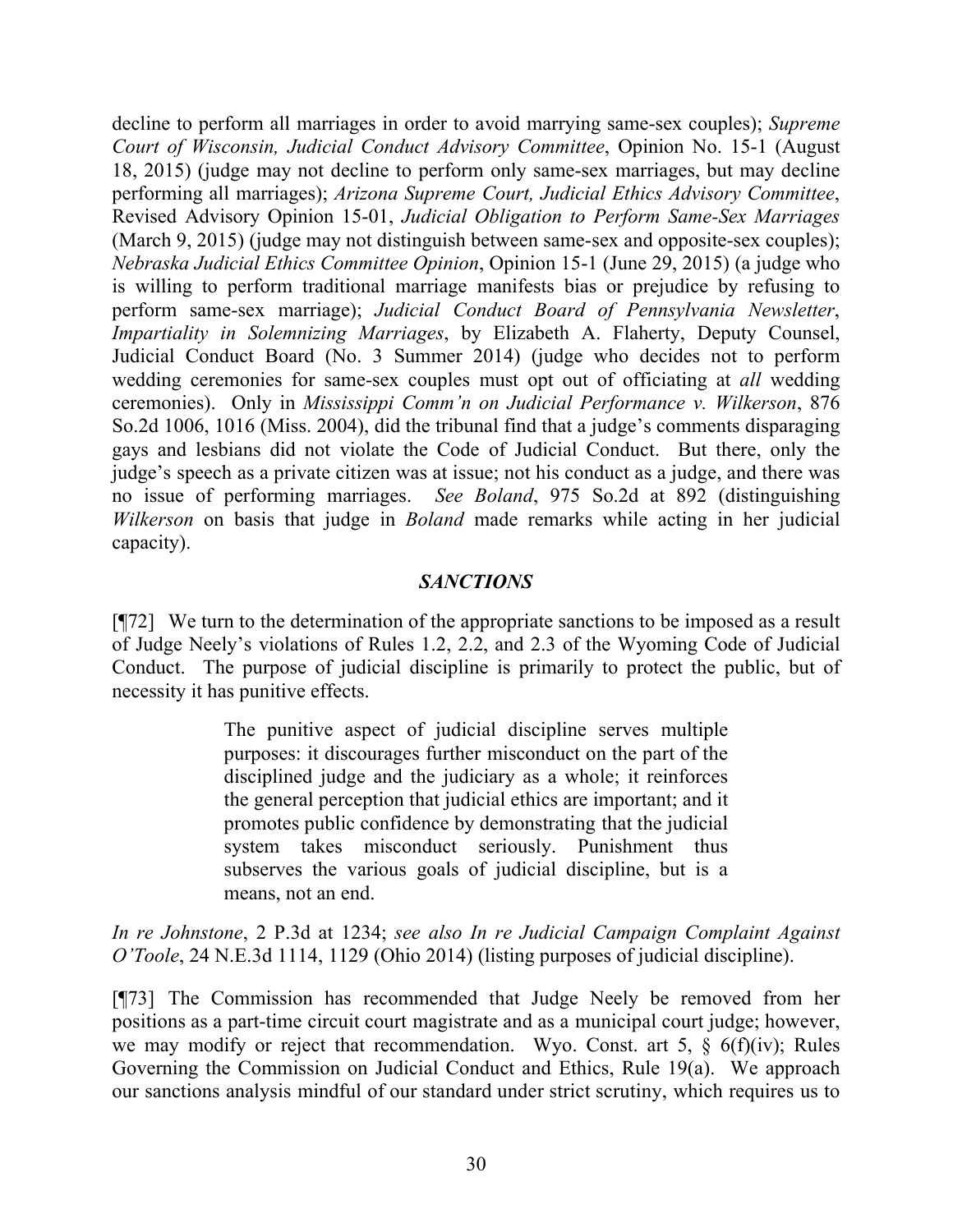narrowly tailor the restrictions on Judge Neely's speech and religious expression. We endeavor to craft a sanction that does not "unnecessarily circumscrib[e] protected expression." *White*, 536 U.S. at 775, 122 S. Ct. at 2535 (Scalia, J., with three justice concurring and one concurring in the result) (quoting *Brown v. Hartlage*, 456 U.S. 45, 54, 102 S.Ct. 1523, 1529, 71 L.Ed.2d 732 (1982). We are also guided by the relevant factors for determining the appropriate sanctions set forth in Rule  $8(d)(2)$  of the Rules Governing the Commission on Judicial Conduct and Ethics:

### *(A) the nature, extent, and frequency of the misconduct*

Judge Neely's refusal to conduct same-sex marriages, and her indication that her religious beliefs would override the rule of law undermines public confidence in the integrity and impartiality of the judiciary. But her misconduct was an isolated response to a quickly-changing legal landscape, one in which many judges have experienced similar turmoil. *See supra* ¶ 71.

## *(B) the judge's experience and length of service on the bench*

Judge Neely has had a long career as a municipal court judge and as a part-time circuit court magistrate; a career for which she is widely respected.

*(C) whether the conduct occurred in the judge's official capacity or private life* As discussed above, the misconduct occurred in Judge Neely's official capacity. She did not merely express her opinion about same-sex marriage, she expressed how that opinion would impact her performance of her judicial functions.

## *(D) the nature and extent to which the acts of misconduct injured other persons or respect for the judiciary*

There is no evidence that any person has been injured. And while there is no evidence of injury to respect for the judiciary, under the objective standard that we apply, we have concluded that her conduct does undermine the public's respect for the judiciary.

*(E) whether and to what extent the judge exploited his or her position for improper purposes*

Judge Neely has not exploited her position for improper purposes.

*(F) whether the judge has recognized and acknowledged the wrongful nature of the conduct and manifested an effort to change or reform the conduct*

Judge Neely has not recognized or acknowledged the wrongful nature of her conduct, nor has she indicated that she would consider performing same-sex marriages.

*(G) whether there has been prior disciplinary action concerning the judge, and if so, its remoteness and relevance to the present proceeding* There have been no prior disciplinary actions concerning Judge Neely.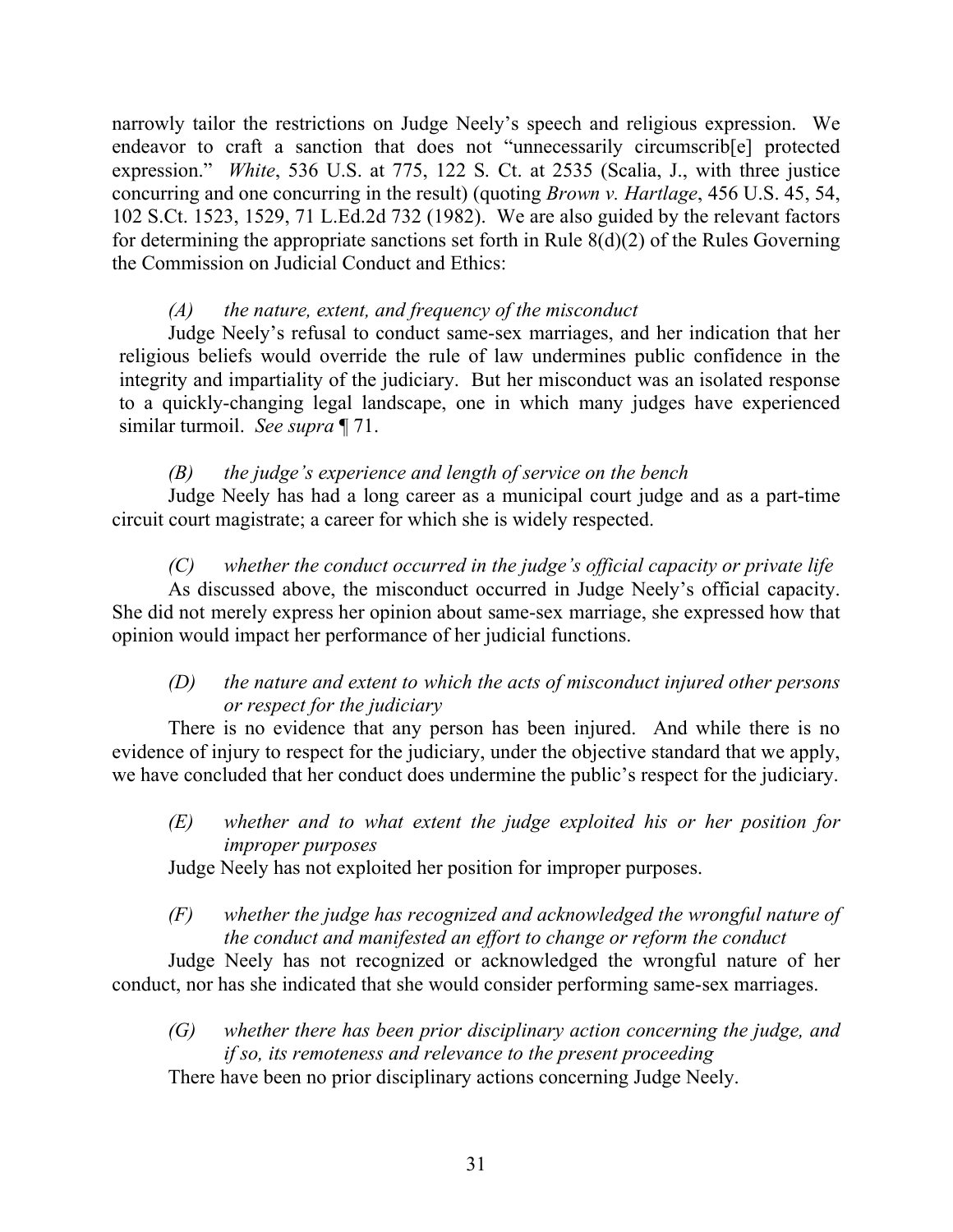*(H) whether the judge complied with prior discipline or requested and complied with a formal ethics advisory opinion*

Judge Neely requested a formal ethics advisory opinion, but only after she had engaged in the objectionable conduct.

*(I) whether the judge cooperated fully and honestly with the Commission in the proceeding*

Judge Neely cooperated fully and honestly with the Commission in the proceeding.

[¶74] Weighing these factors, we find that Judge Neely's misconduct warrants a public censure. We further find that Judge Neely must perform her judicial functions, including performing marriages, with impartiality. She must either commit to performing marriages regardless of the couple's sexual orientation, or cease performing all marriage ceremonies. This does not mean, as the dissent suggests, that no judge can now turn down any request to perform a marriage. What it means is that no judge can turn down a request to perform a marriage for reasons that undermine the integrity of the judiciary by demonstrating a lack of independence and impartiality. This is no different than allowing parties to exercise the right to peremptory challenges of jurors for any reason, while prohibiting them from challenging jurors on the basis of race or gender. *See Beartusk v. State*, 6 P.3d 138, 142 (Wyo. 2000); (citing *Batson v. Kentucky*, 476 U.S. 79, 106 S.Ct. 1712, 90 L.Ed.2d 69 (1986). Depending on her choice, it will be up to the circuit court judge's discretion to determine whether she will continue as a part-time circuit court magistrate. A part-time circuit court magistrate's position is unique. Unlike a full-time circuit court magistrate or a circuit court judge, the functions of a part-time circuit court magistrate's job depend upon the particular needs of the circuit court judge appointing the magistrate. We therefore defer to the circuit court judge who appointed Judge Neely to determine whether she can continue to serve the essential functions of that position.

[¶75] We decline to remove Judge Neely from her position as a municipal court judge; such a punishment would "unnecessarily circumscribe protected expression," and we are mindful of our goal to narrowly tailor the remedy.

## *CONCLUSION*

[¶76] We conclude that Judge Ruth Neely shall receive a public censure; Judge Neely shall either perform no marriage ceremonies or she shall perform marriage ceremonies regardless of the couple's sexual orientation; and each party will bear its own fees and costs.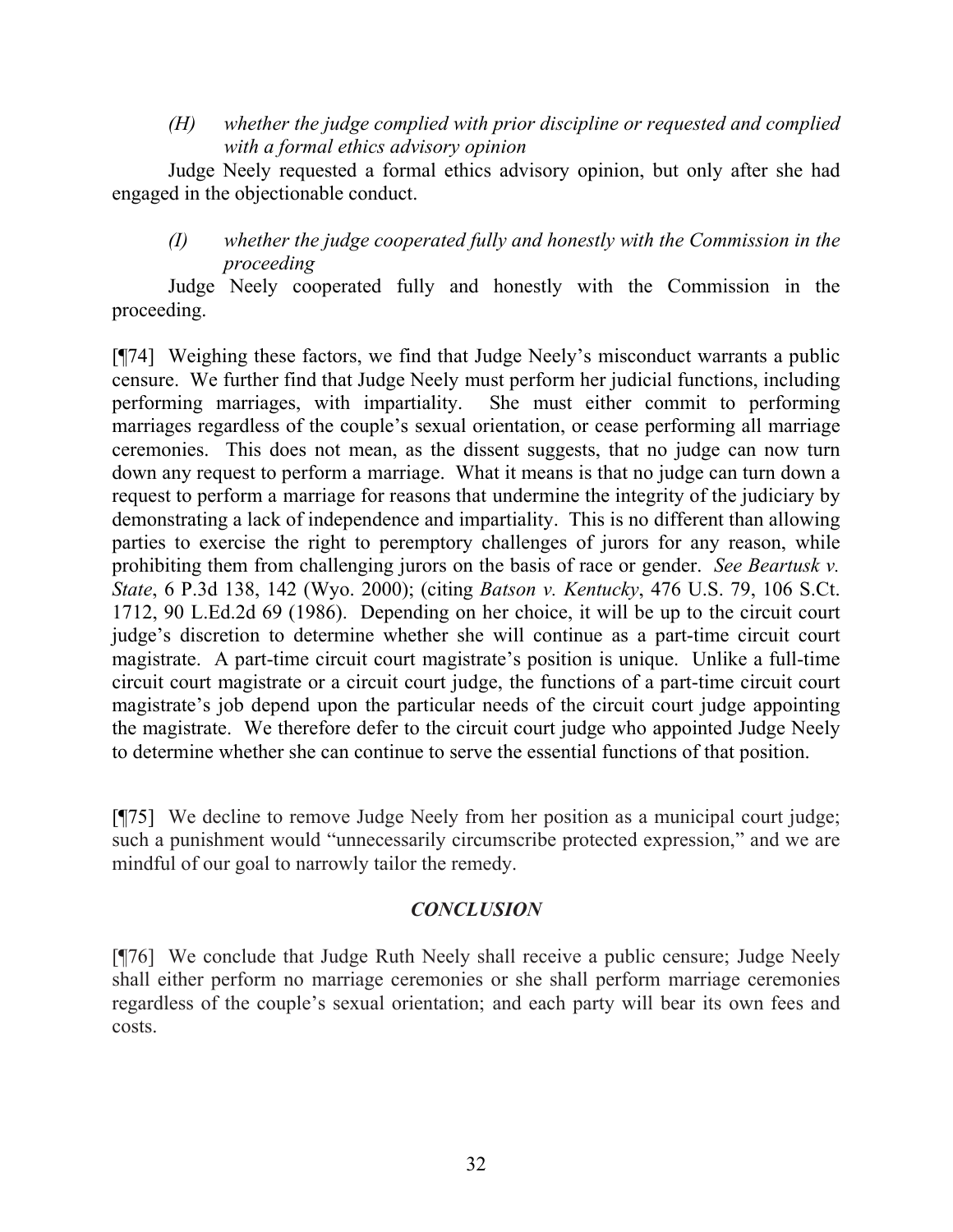## **KAUTZ, Justice**, dissenting, in which, **DAVIS, Justice**, joins.

[¶77] I must respectfully, but vigorously, dissent.

[¶78] This case is of the utmost importance to the State of Wyoming. It is a case confronting new and challenging issues, where the parts of the legal landscape recently changed dramatically and rapidly.<sup>16</sup> Contrary to the position asserted by the majority opinion, this case is about religious beliefs and same sex marriage. The issues considered here determine whether there is a religious test for who may serve as a judge in Wyoming. They consider whether a judge may be precluded from one of the functions of office not for her actions, but for her statements about her religious views. The issues determine whether there is room in Wyoming for judges with various religious beliefs. The issues here decide whether Wyoming's constitutional provisions about freedom of religion and equality of every person can coexist. And, this case determines whether there are job requirements on judges beyond what the legislature has specified.

### **Judge Neely's Background**

[¶79] The majority opinion summarizes facts from the record. However, in addition to the facts presented by the majority, some additional facts are important to this decision.

[¶80] Prior to this case, Judge Neely has never been accused of prejudice or bias, and has never had a complaint brought against her either before the Commission or the Pinedale town council. Judge Neely has an outstanding record and reputation, being recognized for her fairness and willingness to serve the public. The current Mayor of Pinedale, Bob Jones, who has known Judge Neely for over ten years, states that "she has a sterling reputation in the community as a person of unswerving character and as an honest, careful, and fair judge." After observing her on the bench, Mayor Jones said he "cannot imagine a situation in which she would treat unfairly anyone who appears before her." Former mayor, Miriam Carlson, who also appointed Judge Neely and observed her both while mayor and later while serving on the town council, states "based on my experience watching her operate as a municipal judge, she has always been fair and impartial. In fact, I don't think you could find a fairer person to be a judge."

[¶81] Pinedale town attorney, Ralph E. Wood, has observed Judge Neely during his entire tenure as town attorney – seventeen years. Based on his experience he describes Judge Neely as "a dedicated public servant and an unselfish and generous member of the

 <sup>16</sup> No other state court has decided this issue. The Washington Commission on Judicial Conduct decided a case consistent with the majority opinion, and advisory committees in Arizona, Nebraska, Wisconsin, Pennsylvania, and Ohio have given advisory opinions. None of those states have the same religious freedom provisions found in the Wyoming Constitution. As can be seen with the Wyoming Commission's decision on Rule 1.1, Commission recommendations may or may not be correct, and are not precedent.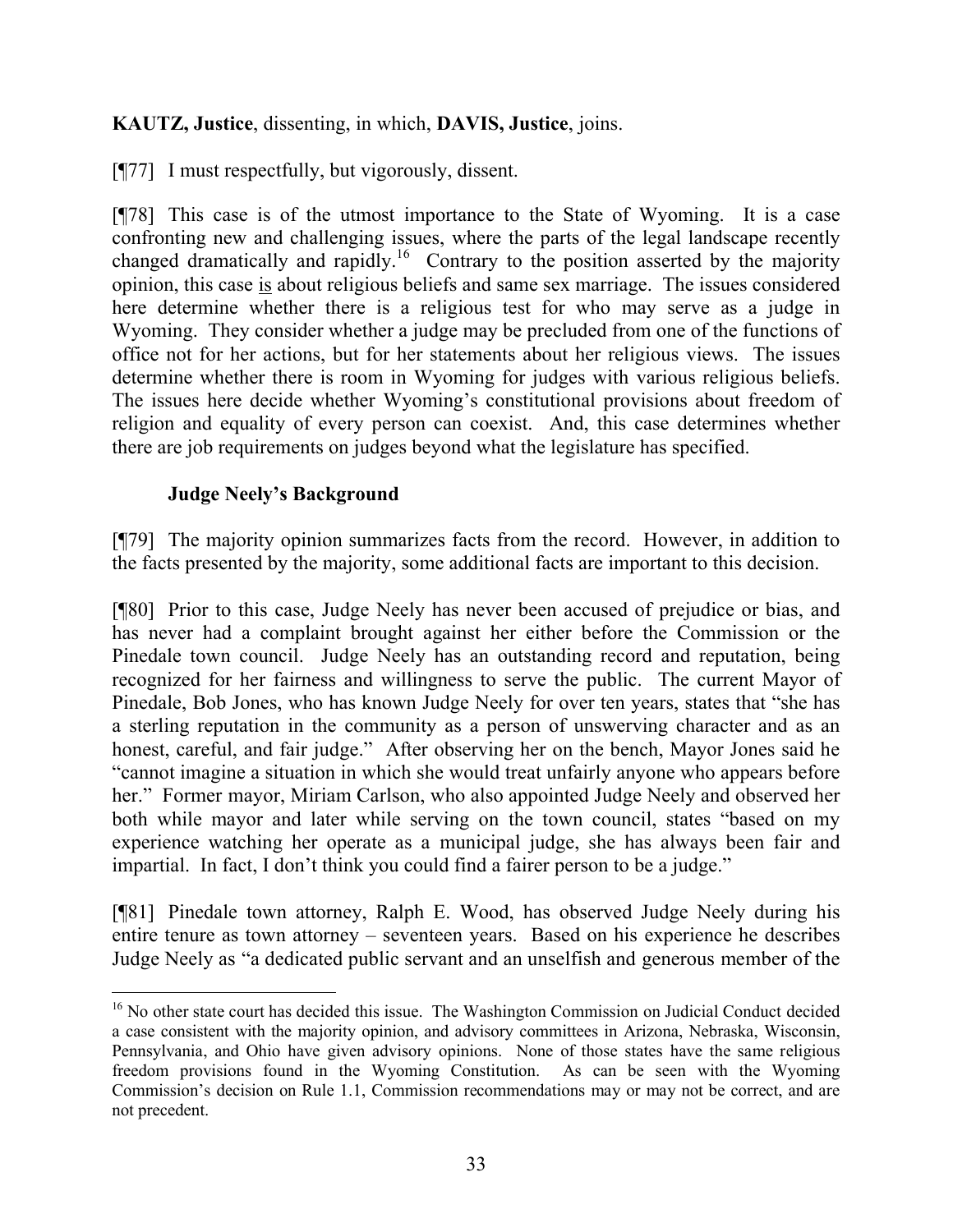community more generally." He unequivocally states that "in my experience, every party who appears before Ruth gets a fair shake, and she has never exhibited even the slightest hint of bias, prejudice or partiality toward anyone." Under oath, Mr. Wood states "based on my experience, Ruth's religious belief regarding marriage and her inability to officiate at same-sex wedding ceremonies does not, and will not, affect in any way her impartiality as a judge."

[¶82] Judge Neely serves on the steering committee of the Sublette County Treatment Court. The coordinator of that agency, Kathryn Anderson, has known Judge Neely since 2006. Ms. Anderson is married to her same sex partner, Ms. Stevens. She is fully aware of Judge Neely's views on same sex marriage, yet describes Judge Neely as a "conscientious, fair, and impartial person." Ms. Anderson states, "I have no doubt that she will continue to treat all individuals respectfully and fairly inside and outside her courtroom, regardless of their sexual orientation. Accordingly, I believe it would be obscene and offensive to discipline Judge Neely for her statement . . . about her religious beliefs regarding marriage."

# **What Judge Neely Said and Did**

[¶83] On December 5, 2014, Ned Donovan, a reporter from the Pinedale Roundup, called Judge Neely, but she was unable to answer the call. When she called him back, Mr. Donovan identified himself as a reporter and "asked if [she] was excited to be able to start performing same-sex marriages." Judge Neely responded that because of her religious beliefs she would not be able to perform same sex marriages. However, she affirmed that others could and would perform same sex marriages. Mr. Donovan wrote an article about the conversation, concluding "Neely, however, was clear that this does not stop any same sex couple in Pinedale from getting married in the town." Judge Neely added that she had never been asked to perform a same sex marriage.

[¶84] About twenty minutes after that conversation, Judge Neely called Mr. Donovan back and asked that he substitute her earlier statements with the following: "When law and religion conflict, choices have to be made. I have not yet been asked to perform a same-sex marriage." Mr. Donovan called Judge Neely back a few hours later and offered to not publish a story if Judge Neely would state a willingness to perform same-sex marriages. Judge Neely declined, and on December 9, 2014, a local newspaper published an article written by Mr. Donovan which included Judge Neely's statements from both conversations.

[¶85] No one ever asked Judge Neely to perform a same sex marriage, and Judge Neely never refused such a request.

[¶86] Under oath, Judge Neely said "if I ever were to receive a request to perform a same-sex marriage, which has never happened, I would ensure that the couple received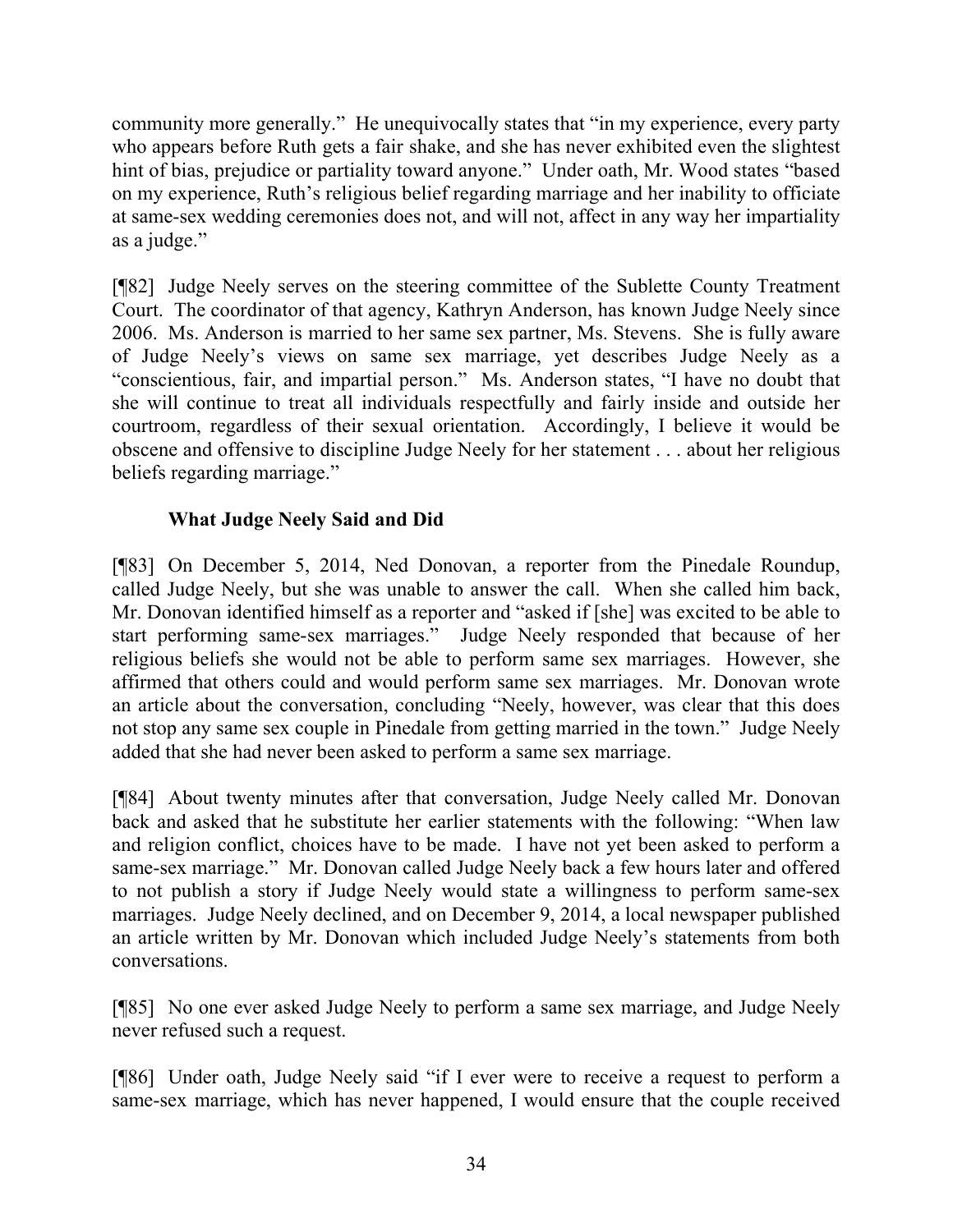the services that they requested by very kindly giving them the names and phone numbers of other magistrates who could perform their wedding." Further, also under oath, Judge Neely stated that if any case before her "would ever require me to recognize or afford rights based on a same-sex marriage . . . I would unquestionably recognize that marriage and afford the litigant all the rights that flow from it. . . . I have never disputed the legality of same-sex marriage."

[¶87] The record has no indication that any same sex couple has been denied or delayed marriage in Pinedale. Mr. Wood, who is able to perform marriages as a district court commissioner and as a circuit court magistrate, states "there is no shortage of public officials in Pinedale or Sublette County willing to officiate at same-sex wedding ceremonies." He indicated that he is willing to perform such marriages and has done so.

## **DISCUSSION**

[¶88] Accusations that a judge violated the Code of Judicial Conduct are akin to criminal charges, and the most serious incriminations that can be leveled at a judge. Analysis of whether a judge violated a specific rule in the Code should be exact, just as it is with criminal charges. The public can be confident in its judiciary only if the Code is accurately applied to every judge, without watering down the requirements therein, but also without overreaching beyond the specific language in the rules.

# *1. Did Judge Neely violate Rule 1.1 of the Wyoming Code of Judicial Conduct?*

[¶89] The majority opinion concludes that the record does not indicate that Judge Neely violated Rule 1.1. I concur.

[¶90] Before specifically addressing the other Rules the majority finds Judge Neely violated, it is necessary to analyze exactly what "the law" requires of Judge Neely and other Wyoming judges with respect to officiating at marriages.

[¶91] The majority opinion asserts that Judge Neely failed or refused to follow the law as established in *Guzzo v. Mead,* No. 14-CV-SWS, 2014 WL 5317797 (D. Wyo. Oct. 17, 2014). *Guzzo* is clear about the law it establishes. It states:

> Defendants (essentially State and County Officials) are hereby enjoined from enforcing or applying Wyoming Statute § 20-1-101, or any other state law, policy, or practice, as a basis to deny marriage to same-sex couples or to deny recognition of otherwise valid same-sex marriages entered into elsewhere. Marriage licenses may not be denied on the basis that the applicants are a same-sex couple.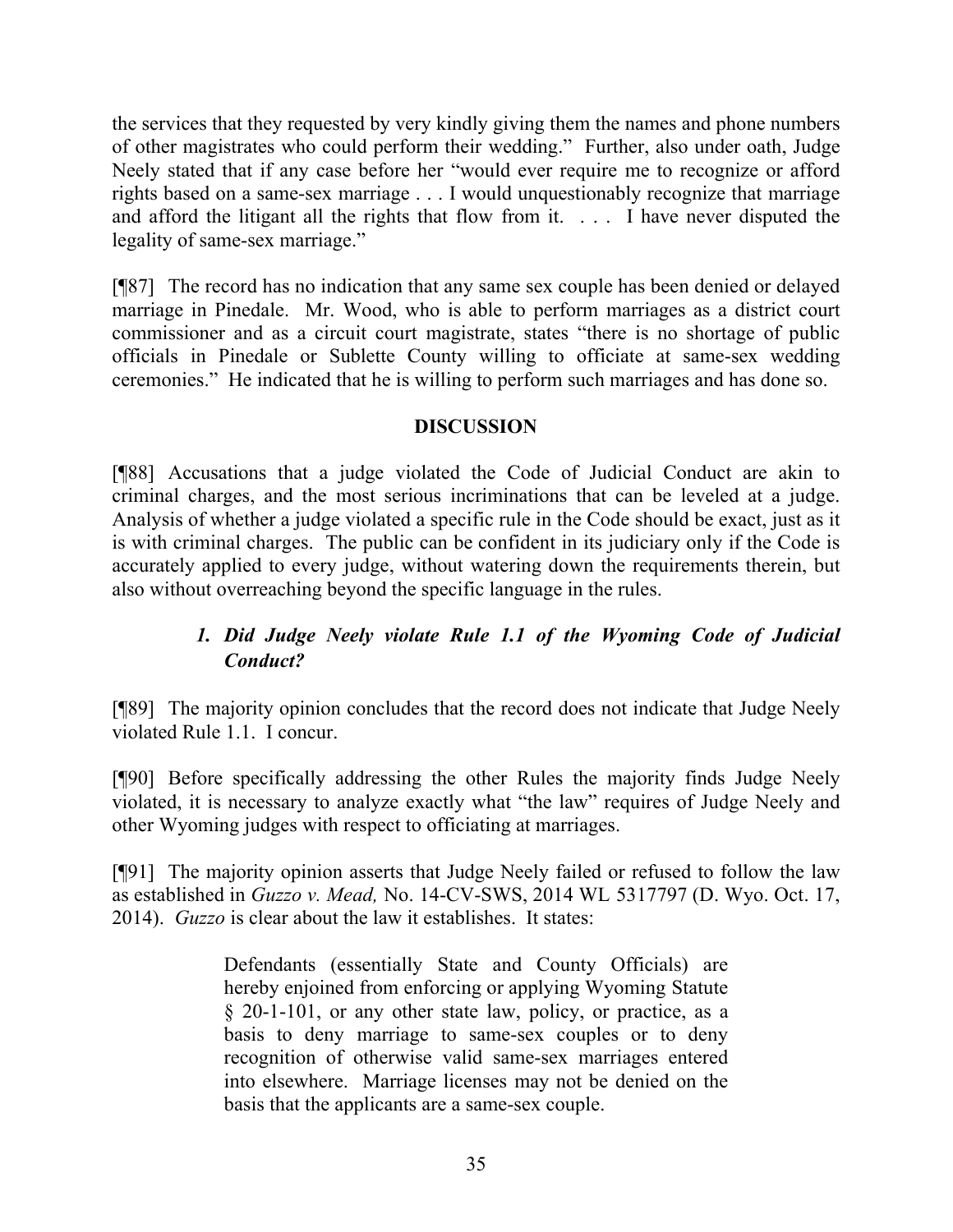## *Id.* at 8.

[¶92] *Guzzo* established that Wyoming officials (which would include judges) may not deny marriage to same sex couples on the basis of any state law, policy or practice. It did not establish any law beyond this specific prohibition. It is clear from the undisputed facts that Judge Neely did not deny marriage to anyone, nor did she say she would deny marriage to anyone. Rather, she said that because of her religious beliefs, she would not perform same sex marriages herself, but would assist couples in finding a judge who would. *Guzzo* did not involve statements about religious beliefs in any manner. It did not involve any issue of who must perform same sex marriages. *Guzzo* certainly did not establish any requirement that any particular judge or level of judges in Wyoming must perform every marriage when requested. Similarly, it did not establish any right of same sex couples to insist that they be married by a particular judge.

[¶93] In addition to *Guzzo,* the majority finds applicable law in the U.S. Supreme Court's decision in *Obergefell,* 135 S. Ct. 2584, 192 L. Ed. 2d 609 (2015)*.* That case also is clear about the law it establishes (as it applies to the issues here). The Court stated "[t]he Constitution, however, does not permit the State to bar same-sex couples from marriage on the same terms as accorded to couples of the opposite sex." *Id*. at 2607. *Obergefell* did not establish any law about who must perform those marriages, but only said they must be available on the same terms as accorded to other couples. Because other couples in Wyoming cannot insist that a particular judge or magistrate perform their wedding ceremony, it follows that same sex couples also have no right to do so. In *Obergefell* the U.S. Supreme Court made some other clear statements that apply to this case. It stated "[m]any who deem same-sex marriage to be wrong reach that conclusion based on decent and honorable religious or philosophical premises, and neither they nor their beliefs are disparaged here." *Id*. at 2602. It added:

> Finally, it must be emphasized that religions, and those who adhere to religious doctrines, may continue to advocate with utmost, sincere conviction that, by divine precepts, same-sex marriage should not be condoned. The First Amendment ensures that religious organizations and persons are given proper protection as they seek to teach the principles that are so fulfilling and so central to their lives and faiths, and to their own deep aspirations to continue the family structure they have long revered.

*Id*. at 2607.

[¶94] The majority's decision implies that the law requires Judge Neely to perform weddings, and that Judge Neely did not "follow" the law when she made the reported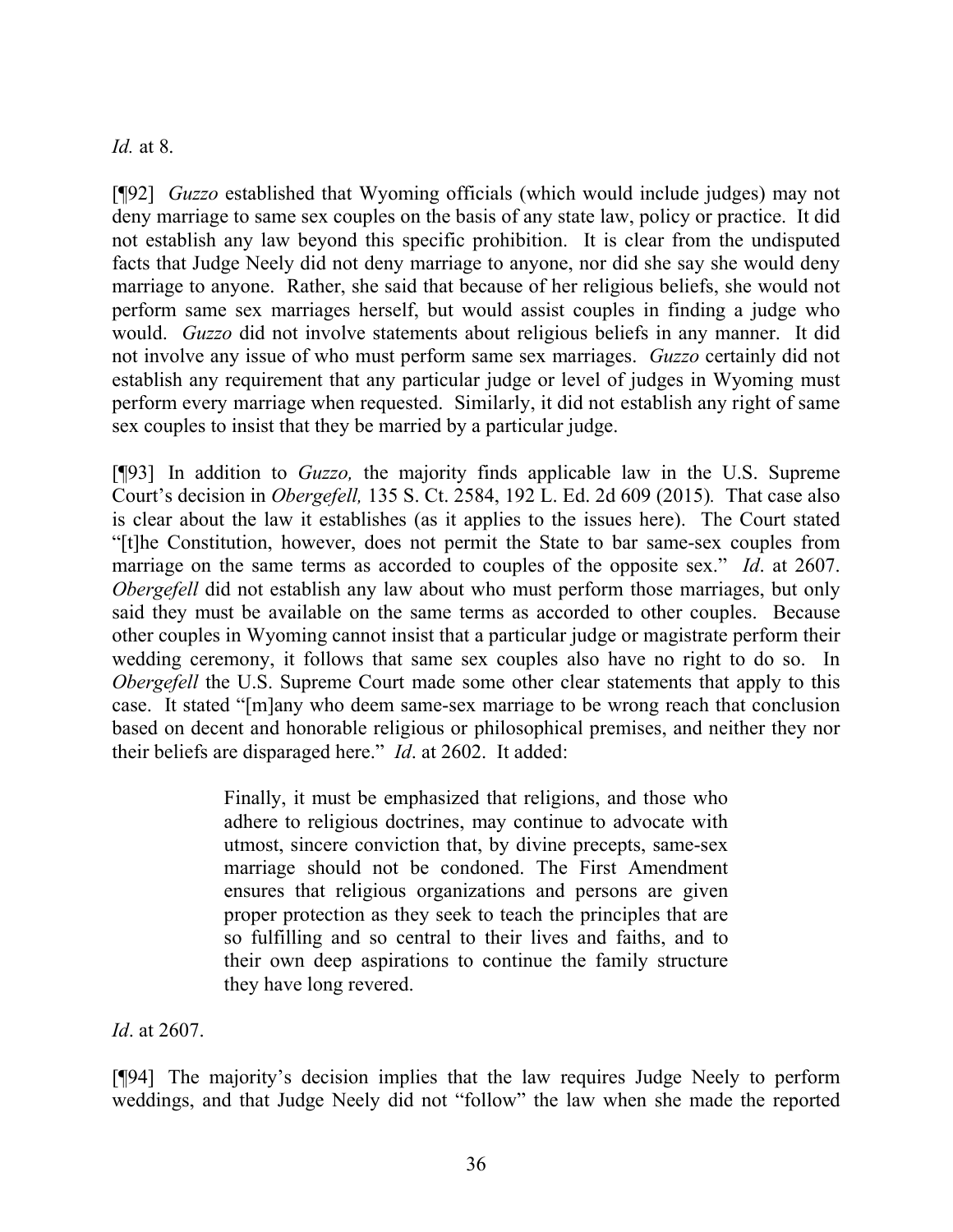statements. Indeed, a key element in the majority opinion is an assumption that to follow the law Judge Neely was required to perform all marriages, or at least all same sex marriages, when requested. Neither *Guzzo* nor *Obergefell* created such a requirement*.*  Wyoming law does not contain such a requirement. Wyo. Stat. Ann. § 20-1-106(a) (LexisNexis 2015) governs who may perform marriages in Wyoming. It says:

> Every district or circuit court judge, district court Commissioner, supreme court justice, magistrate and every licensed or ordained minister of the gospel, bishop, priest or rabbi, or other qualified person acting in accordance with traditions or rites for the solemnization of marriage of any religion, denomination or religious society, may perform the ceremony of marriage in this state.

[¶95] This statute indicates that many judges and religious officials **may** perform weddings, but it does not give that authority to municipal judges. Further, this statute states that certain judges and other individuals **may** perform the marriage ceremony, but it does not require any judge to do so. Nothing in any other statute or rule requires any particular judge or individual to perform a marriage ceremony.

[¶96] It cannot be argued that Judge Neely had an implied duty to perform marriages if asked. If there is an implied duty for circuit judges or circuit court magistrates to perform all weddings when requested, then there likewise is a duty for district court judges, Supreme Court justices, ministers, bishops, priests, rabbis and others. Of course, there simply is no such duty based on the plain language of § 20-1-106(a). The legislature, not this Court, wrote  $\S 20$ -1-106(a) and determines who can perform marriages and whether any particular class of officiant is required to do so. It is not appropriate for this Court to attempt to re-write this statute. *Horning v. Penrose Plumbing & Heating, Inc.,* 2014 WY 133, ¶ 18, 336 P.3d 151, 155 (Wyo. 2014) ("We are not at liberty to rewrite a statute under the guise of statutory interpretation or impose a meaning beyond its unambiguous language.").

[¶97] Further, nothing in Wyoming law or the record supports any express or implied requirement that if a judge decides to perform any weddings, he or she must perform every wedding. The record contains evidence that magistrates and judges decline to perform legal marriages for a variety of reasons. Magistrates who perform some marriages decline to perform others because they have family commitments, have other things to do, prefer to watch a football game, or prefer to perform weddings only for friends. Wyoming judges may or may not perform weddings without regard to the reason for their decision.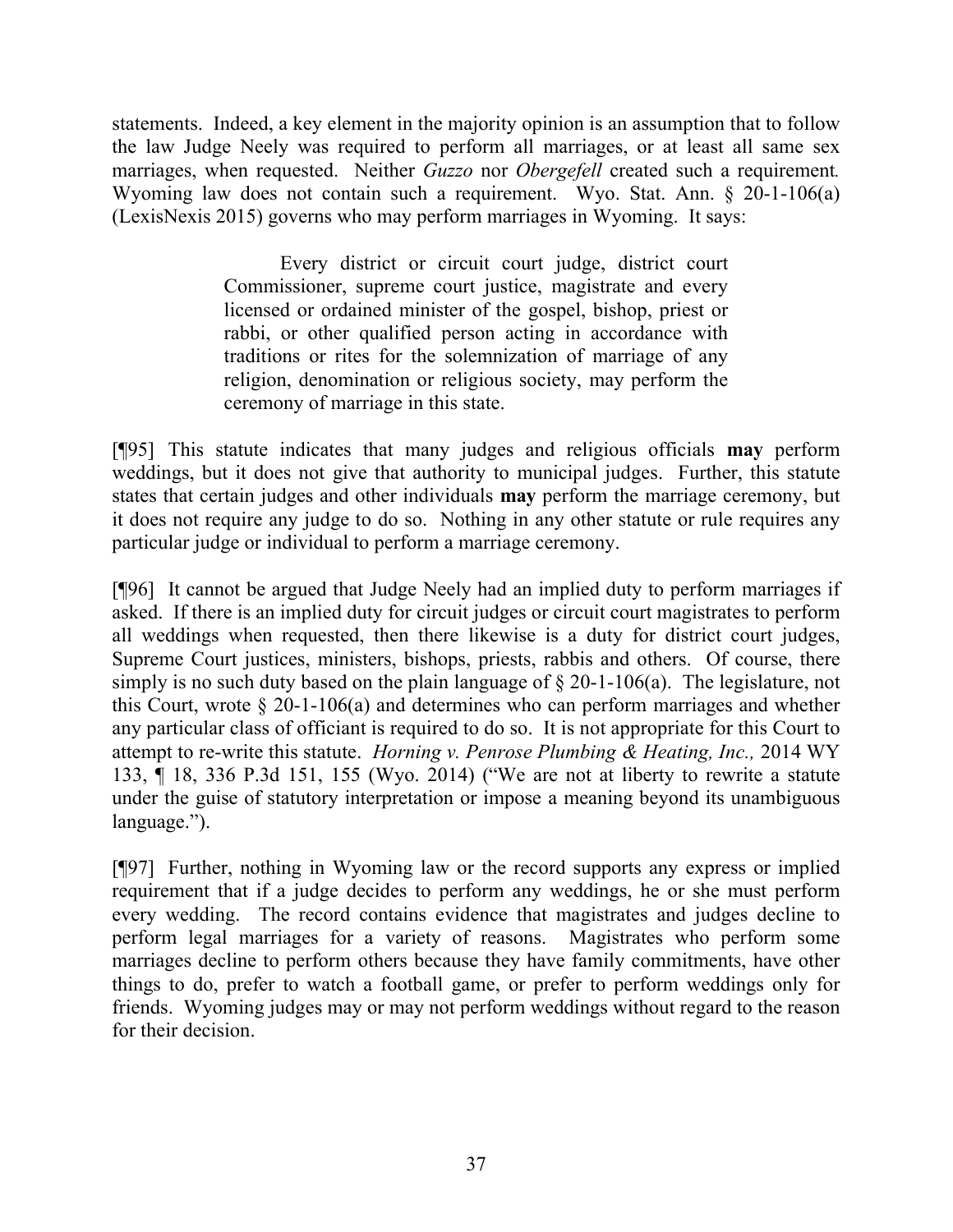[¶98] Simply put, the law does not require any Wyoming judge, including part-time  $m$ agistrate Neely, to perform any marriage ceremony.<sup>17</sup> The applicable law only requires that state officials may not "deny marriage to same-sex couples."

[¶99] The evidence does not indicate that Judge Neely ever denied a same sex couple marriage. It does not indicate that Judge Neely ever said she would deny marriage to a same sex couple if asked. To the contrary, she clearly stated that she recognized their right to be married. Judge Neely did not hinder or delay any same sex couple seeking to be married, and she did not indicate any intent to do so. There simply is no evidence in the record indicating that Judge Neely failed to comply with the law or said she would not follow the law.

# *2. Did Judge Neely violate Rule 1.2 of the Wyoming Code of Judicial Conduct?*

[¶100] Rule 1.2 of the Wyoming Code of Judicial Conduct states that "[a] judge shall act at all times in a manner that promotes public confidence in the independence, integrity and impartiality of the judiciary, and shall avoid impropriety and the appearance of impropriety." The Code defines "impartiality" as "the absence of bias or prejudice in favor of, or against, particular parties or classes of parties. Comment [5] to this rule states that "the test for appearance of impropriety is whether the conduct would create in reasonable minds a perception that the judge violated this Code or engaged in other conduct that reflects adversely on the judge's honesty, impartiality, temperament or fitness to serve as a judge."

[¶101] The majority opinion accepts the Commission's recommendation on Rule 1.2. The Commission explained the basis for its conclusion that Judge Neely violated Rule 1.2 by stating:

> Here, Judge Neely announced she would not follow the law because of her religious convictions regarding same sex marriage. By announcing her position against same sex marriage and her decision not to perform said marriages, she has given the impression to the public that judges, sworn to uphold the law, may refuse to follow the law of the land. She has also suggested by her statements that other citizens may

<sup>&</sup>lt;sup>17</sup> Sound policy reasons support magistrates having discretion in exercising their marriage-celebrant authority. They are not paid by the state for performing marriages, but instead must negotiate their own fee with the participants. Magistrates are sometimes appointed to perform just a particular wedding – to act for their own private purposes. Unlike other functions of a magistrate, they personally participate in celebrating a private event. Considering these factors, it makes sense that the legislature found it appropriate to authorize many levels of judges to perform weddings, while giving each judge the discretion to decide for or against participating in any specific wedding.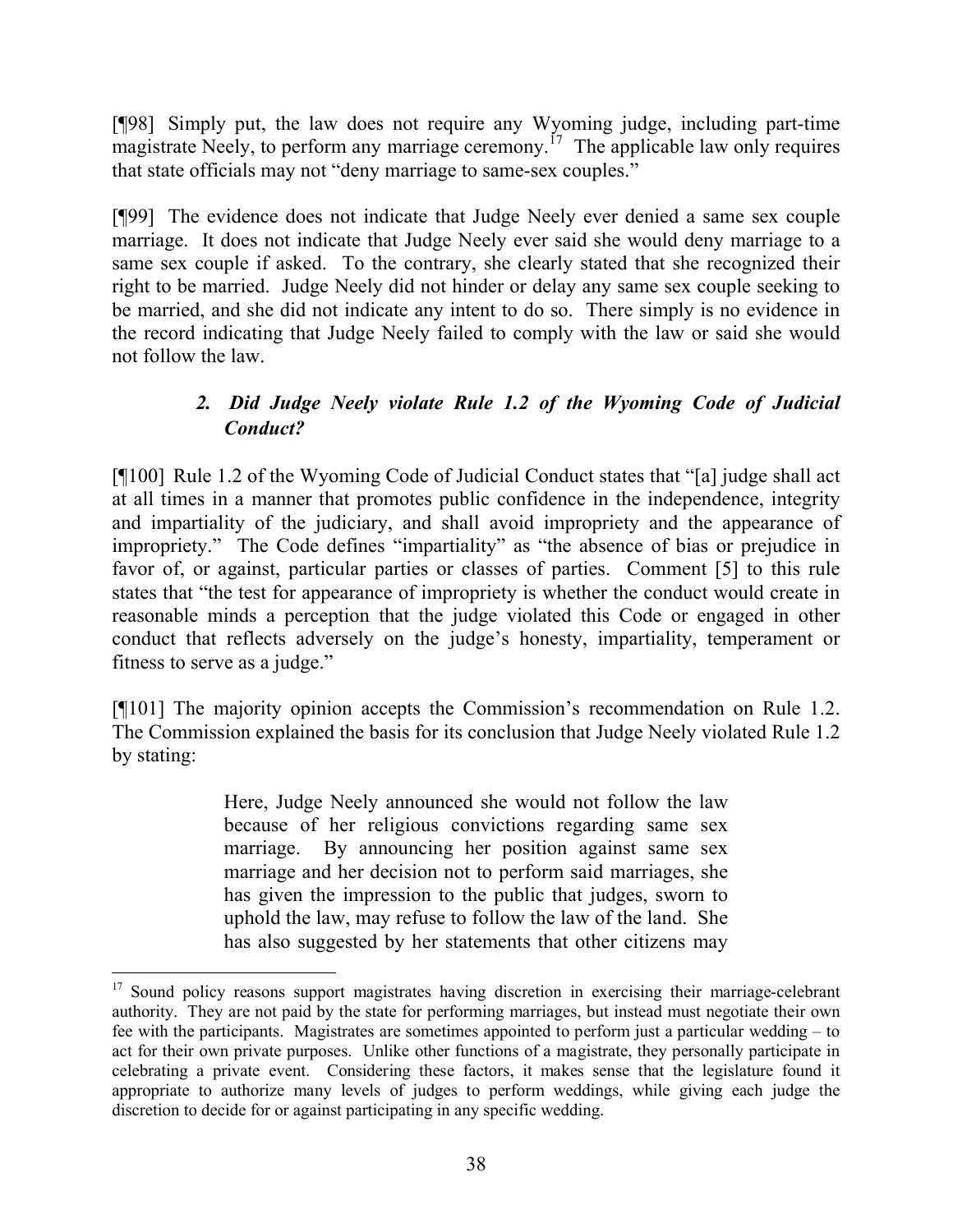follow her lead. A judge announcing her decision to pick and choose the law she wishes to follow undermines her position and our system of justice.

[¶102] The majority's position that Judge Neely violated Rule 1.2 is based on the mistaken conclusion that Judge Neely refused "to follow the law of the land." As discussed above, the undisputed evidence shows that Judge Neely made no such refusal. She did not state that she would deny marriage to same sex couples, but rather said she would assist such couples in finding someone to perform their civil marriage ceremony. The law does not require Judge Neely personally to perform every marriage. There is no clear and convincing evidence in the record that she made a decision to "pick and choose the law she wishes to follow" or that she would "refuse to follow the law of the land." As discussed above, the record is devoid of evidence that Judge Neely refused to follow any law. Nothing about what Judge Neely said remotely indicates that she will "pick and choose the law she wishes to follow."

[¶103] The majority's conclusion on Rule 1.2 is an overreach, just as the Commission's position on Rule 1.1 was. The standards in Rule 1.2 are vague, and require appropriate caution and reasonableness from the Court when applying them. Here the majority opinion goes "too far" in attempting to find appearances of impropriety or lack of independence. It concludes that Judge Neely's statements erode public confidence in the judiciary without any evidentiary or logical support for that conclusion.

[¶104] To maintain public confidence in the judiciary, it is necessary to carefully apply vague rules like these. On the one hand, application of the standards "must be appropriately demanding to the end that justice is facilitated in every possible way. At the same time the standards must ensure that the judges are not unnecessarily separated from the communities they serve in straitjackets of judicial isolation." Robert B. McKay, *The Judiciary and Nonjudicial Activities,* 35 Law and Contemporary Problems L.J. 9 (1970). When the rule uses vague standards, such as those in Rule 1.2, "*we must fear not only unreasonable discipline, but also discipline that produces an undesirable in terrorem effect* on judges' moral and social lives." Steven Lubet, *Judicial Impropriety: Love, Friendship, Free Speech, and Other Intemperate Conduct*, 1986 Ariz. L.J. 379, 399. The majority opinion does just that, by sending messages to both the public and judges that (1) every Wyoming judge who is willing to perform any marriage must perform same sex marriages when requested or risk being found to have violated the WCJC, and (2) no person holding a sincere religious belief opposing same sex marriage may be a Wyoming judge who performs marriages.

[¶105] Rule 1.2 requires Judge Neely to act "in a manner that promotes confidence in the independence, integrity and impartiality of the Judiciary." It further requires her to "avoid impropriety and the appearance of impropriety." Whether Judge Neely violated this part of Rule 1.2 hinges on the perceptions of a reasonable member of the public, who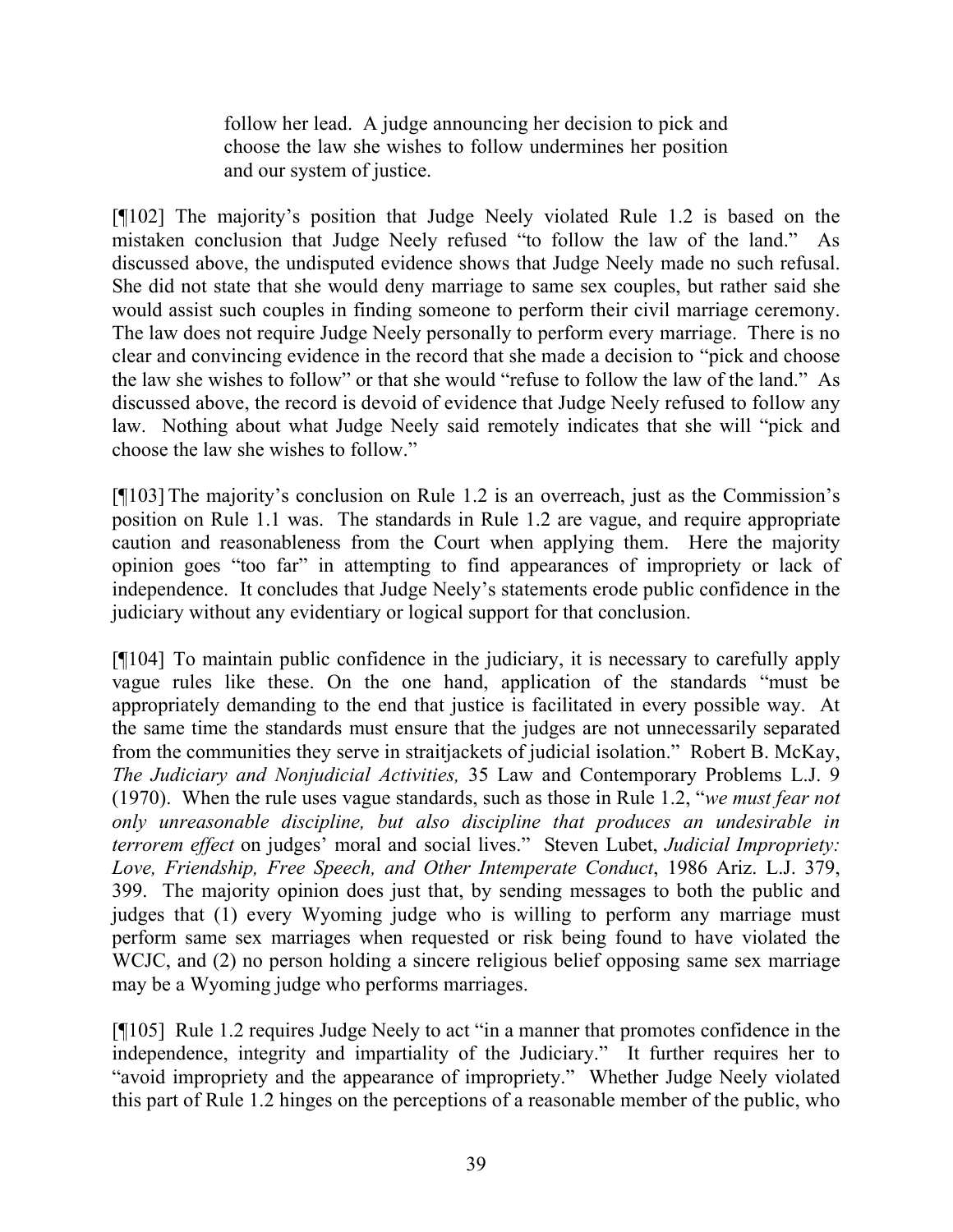must determine whether Judge Neely's statements create an appearance of impropriety or undermine the public's perception of her impartiality when deciding cases. The majority opinion appropriately notes Comment [5] to this rule which specifies that "the test for appearance of impropriety is whether the conduct would create in reasonable minds a perception that the judge violated this Code or engaged in other conduct that reflects adversely on the judge's honesty, impartiality, temperament, or fitness to serve as a judge." Then, the majority concludes that clear and convincing evidence in the record would so persuade a reasonable person. The sole evidence the majority opinion uses to support its conclusion is "her stated refusal to conduct marriages for homosexuals."

[¶106] Although the majority opinion claims otherwise, it applies its own, and the Commission's, subjective test in concluding that Judge Neely violated Rule 1.2. This correct test is an objective one, not a subjective one. Arthur Garwin, et al., *Annotated Model Code of Judicial Conduct,* 61 (2d ed. 2011).

[¶107] The test for determining what constitutes "the appearance of impropriety" and what "promotes (or denigrates) confidence in the . . . impartiality of the judiciary" necessarily must be an objective test based on what a rational person would think knowing all of the circumstances. The use of any lesser standard leads to absurd results. For example, the test cannot be whether some individual subjectively might be offended by what he or she heard or saw. Given the almost limitless capacity for people to take offense or feel "unwelcome," this would put every judge constantly at risk of being brought before the Commission to face ethics charges. Similarly, the test cannot be based on what someone would think knowing only some of the circumstances. A rational person is not rational if he or she draws conclusions based on inadequate facts. Unhappy litigants always would be able to base claims of judicial impropriety or favoritism on just the portion of the facts that supported their side. Such subjective tests would seriously impair a judge's ability to make independent decisions based on the facts and the law. The majority opinion is based on such a subjective analysis. It is based on a subjective thought that circuit court magistrates have a duty to perform marriages when requested (which they do not) and on a subjective thought that someone hearing the misleading presentation of Judge Neely's request to the advisory commission would question her impartiality.

[¶108] The "appearance of impropriety" and "promotes confidence in the … impartiality of the judiciary" language in this rule is analogous to the language found in Rule 2.11 which governs disqualification of judges. Cases decided under both rules, and under corresponding federal statutes, indicate that a reasonable person would look at the particular facts of a case, and the totality of the circumstances when determining whether a judge's actions adversely reflect on the judge's impartiality. For example, Nebraska examines whether "a reasonable person **who knew the circumstances of the case** would question the judge's impartiality under an objective standard of reasonableness." *Tierney v. Four H Land Co. Ltd. P'ship*, 798 N.W.2d 586, 592 (Neb. 2011) (emphasis added).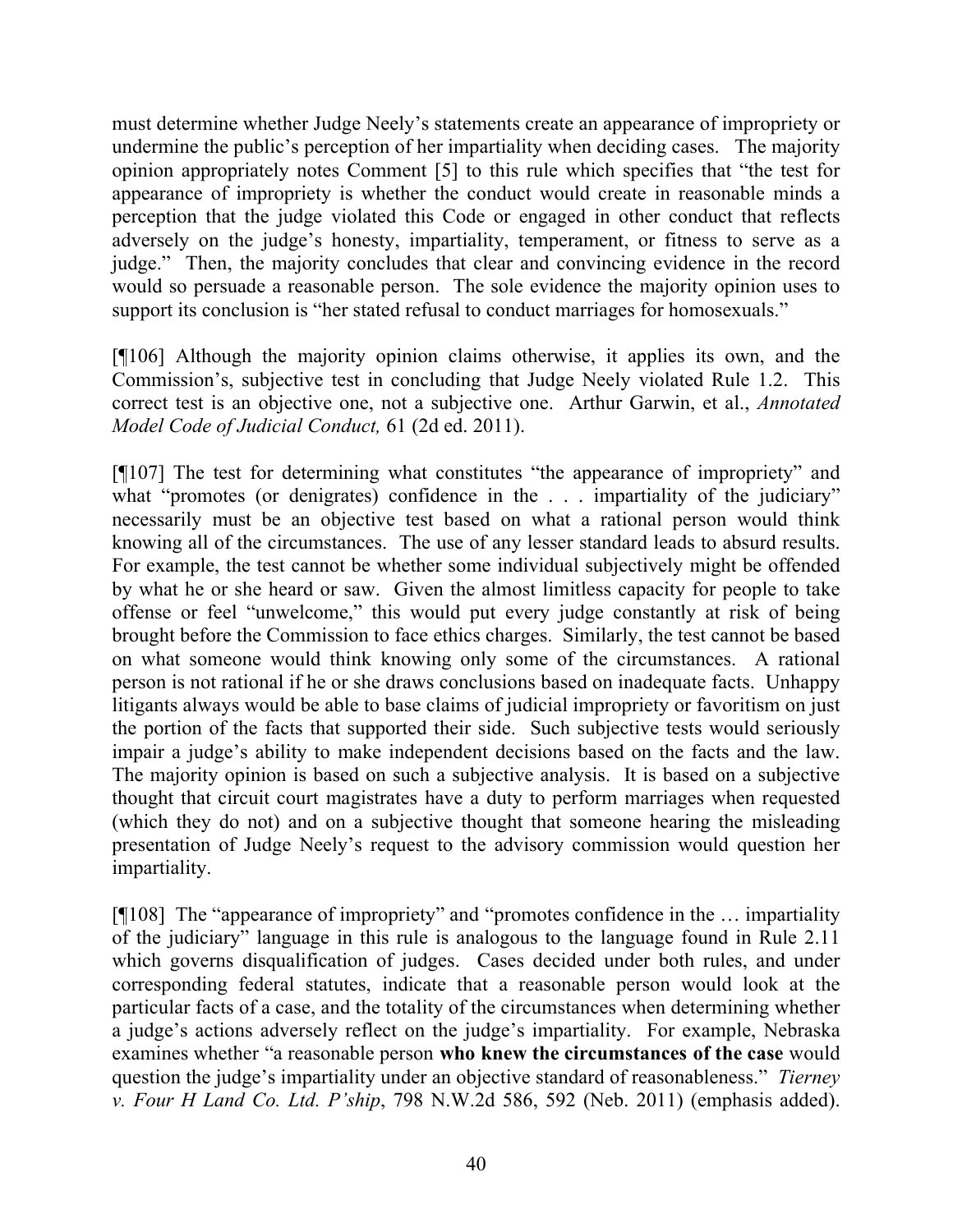Alaska applies this principle by first viewing "**all of the facts**" in the judge's favor, and then determining whether **"the totality of the circumstances** surrounding (the judge's) decision . . . create(d) an unmistakable appearance that something improper was afoot." *In re Johnstone*, 2 P.3d 1226, 1236 (Alaska 2000). The 7<sup>th</sup> Circuit said that "the test for an appearance of partiality is, . . ., whether an objective, disinterested **observer fully informed of the facts** underlying the grounds on which recusal was sought would entertain a significant doubt that justice would be done in the case." *Pepsico, Inc. v. McMillen*, 764 F.2d 458, 460 (7th Cir. 1985) (emphasis added). Mississippi held that "the test for impropriety is whether a judge's impartiality might be questioned by **a reasonable person knowing all the circumstances**." *Mississippi Comm'n on Judicial Performance v. Boland*, 975 So.2d 882, 895 (Miss. 2008) (emphasis added). The Pennsylvania Supreme Court capably expounded on the requirement that the reasonable person standard be based on a reasonable person with knowledge of all the facts and circumstances, and quoted former U.S. Chief Justice Rehnquist. It said:

> We cannot agree, however, with the suggestion that the appearance be gauged as to a misinformed or uninformed hypothetical reasonable person. The absurdity of such a standard was ably and cogently exposed by, then, Justice Rehnquist as follows:

> > It is, of course, possible to interpret the phrase "appearance of impropriety" much more broadly and to suggest that it embraces a situation *where the facts are only partially known,* and where this partial version of the facts might rouse legitimate suspicion. Suppose, for example, that it was known only that Judge Haynsworth had *some* stock in the litigant, without it being known how miniscule his interest was? *But this interpretation would cut so broadly as to prevent a judge named Jones from presiding at the trial of a defendant named Jones, even though they were totally unrelated, since it would be possible from simply reading the docket entries to conclude that they were related to one another.* It will not do.

Rehnquist, *supra,* 28 The Record at 701. (Emphasis added).

Indeed, if appearances were gauged without reference to the full and true facts, then false appearances of impropriety could be manufactured with ease by anyone with personal or political *animus* toward a judge. If such were the case, then the hope of an independent judiciary would have been less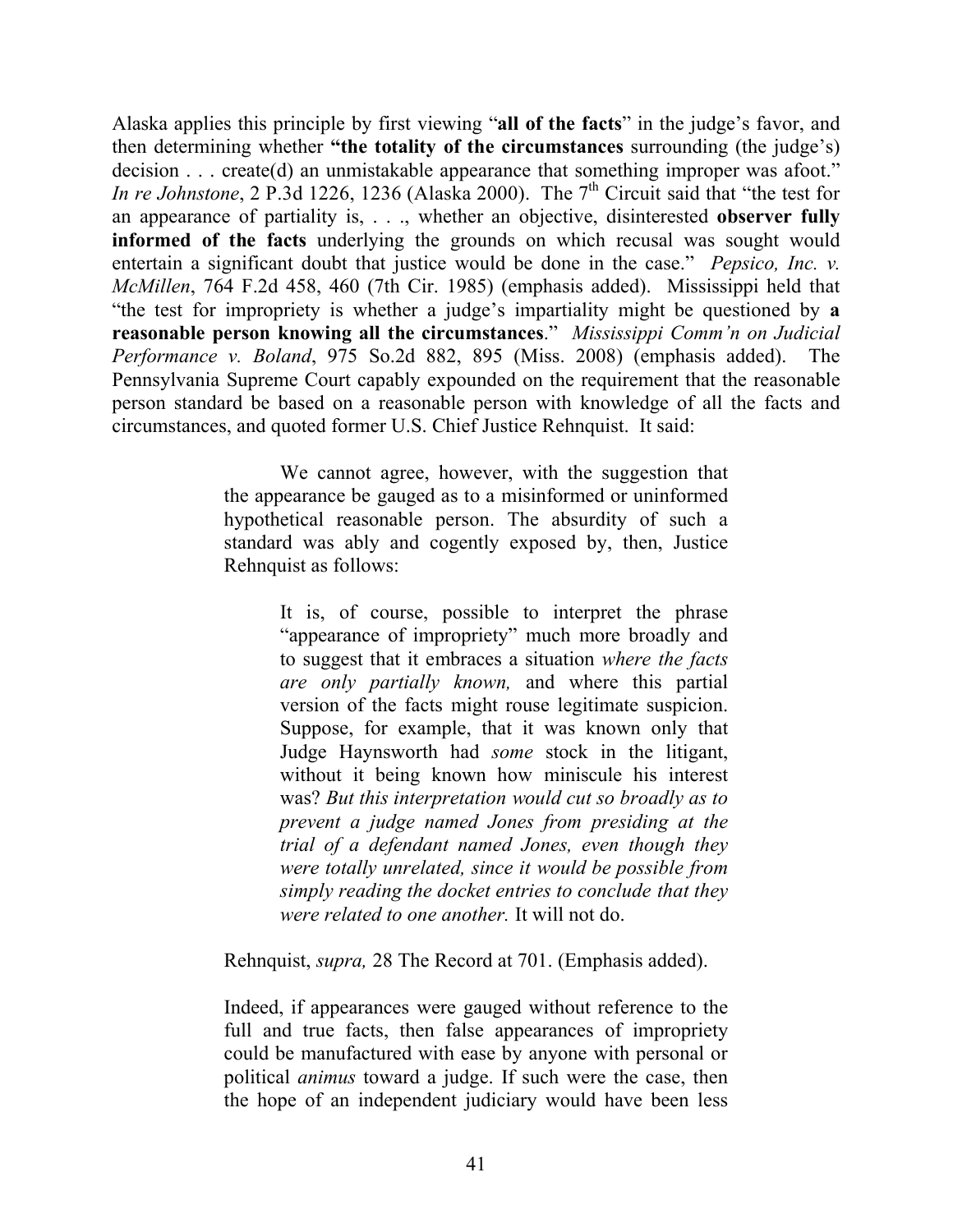than an evanescent dream, it would have been cruel charade and a dangerous snare for an ethical and unsuspecting judiciary.

Fortunately, our case law is squarely to the contrary. In *In re Greenberg (II),* 457 Pa. 33, 318 A.2d 740 (1974), our Supreme Court stated succinctly, "it is our duty to consider the totality of the circumstances when determining questions pertaining to professional and judicial discipline." 318 A.2d at 741. (Emphasis added).

Numerous cases would undoubtedly have been decided differently if the totality of the circumstances were *not* considered, and instead the Board and our Supreme Court applied a reasonable *mis* informed or *un* informed person standard. A judge's acceptance of a gift from a union leader might create a distinct appearance of impropriety, if our hypothetical reasonable *un* informed person did not know of their long familial association, or that the judge had systematically recused himself from any case known to involve a member of the gift donor's union. *See Matter of Braig, supra.* Likewise, an appearance of impropriety might certainly appear if one had neither the benefit of the respondent's version of disputed facts, nor knowledge of the respondent's excellent reputation as an ethical individual and respected jurist. *See Matter of Sylvester, supra.* Moreover, an appearance of impropriety might certainly appear in hindsight based upon facts not known at the time of a judge's challenged conduct, or based upon only one version of disputed facts, which would not appear if the limits of the judge's information at the time of the conduct and the other side of the story were considered. *See Matter of Johnson, supra.* 

*In re Larsen*, 532 Pa. 326, 433-34, 616 A.2d 529, 583 (1992)

[¶109] A reasonable person with knowledge of all the facts would know that Judge Neely was never asked to perform a same sex marriage, and had never refused such a request. He or she would know that all who work with her have expressed unreserved confidence that she will be absolutely fair and impartial to all litigants, whatever their sexual preference. Such a reasonable person would know that Wyoming law does not require Judge Neely to perform any marriage. He or she would know that the law prohibits judges and other public officials in Wyoming from denying marriage to same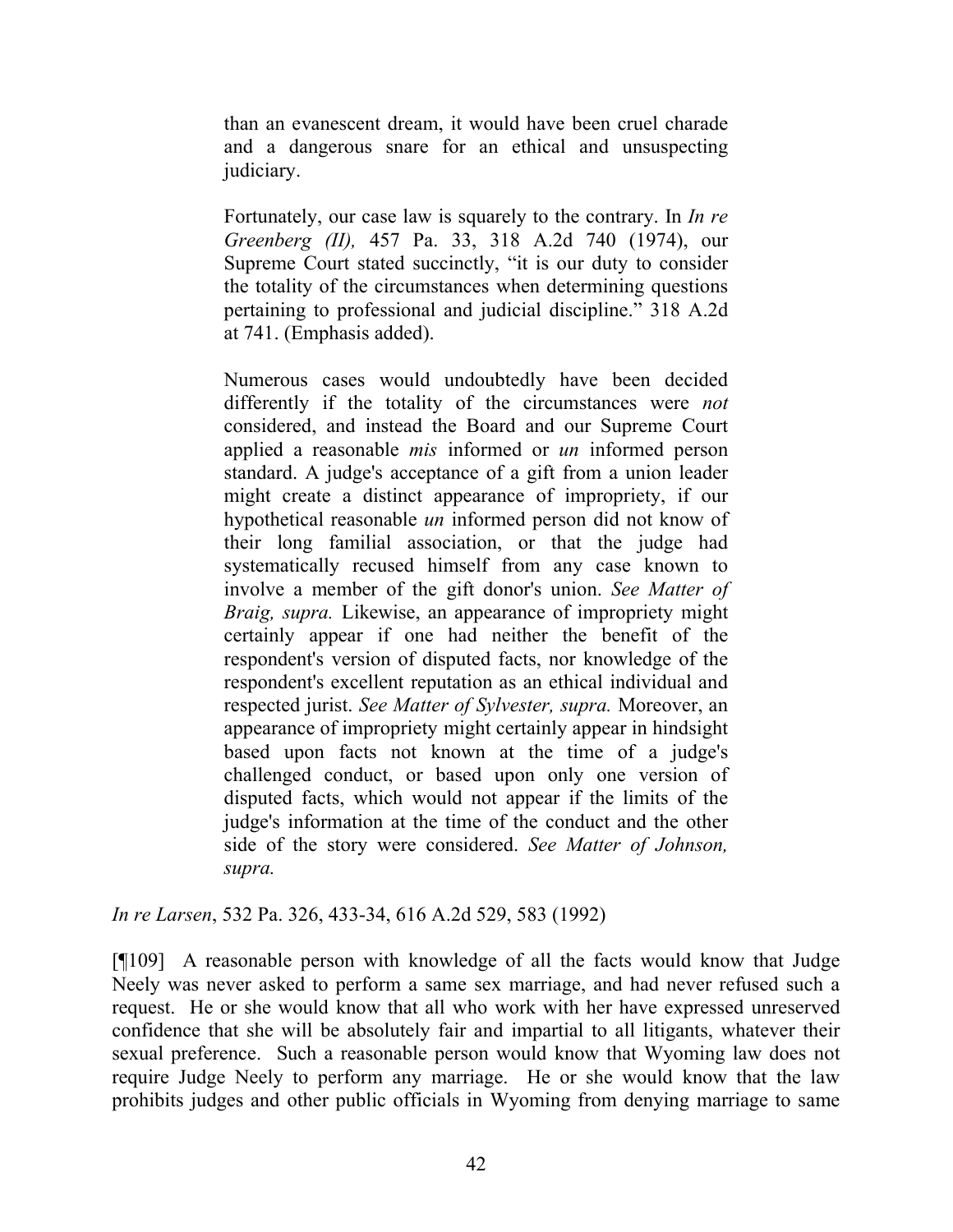sex couples, and no same sex couple has been denied marriage by or because of Judge Neely's statements. Further, a reasonable person would know that there is no indication that any same sex couple is likely to be denied or delayed in obtaining a civil marriage because of Judge Neely's statements or religious beliefs. A reasonable person would know that if asked to perform such a marriage, Judge Neely would assist in finding an appropriate officiant, and that there is no shortage of such officiants. A reasonable person, apprised of these facts, could not conclude that Judge Neely's statements gave the appearance of impropriety nor that they eroded public confidence in the impartiality of the judiciary. To the contrary, a reasonable mind would conclude, as Ms. Anderson did, "it would be obscene and offensive to discipline Judge Neely for her statement . . . about her religious beliefs regarding marriage."

[¶110] Rule 1.2 presents an important requirement that judges act in a manner which promotes public confidence in the judiciary. The record in this case indicates that Judge Neely did just that – she promoted confidence in the integrity and impartiality of the judiciary. Based on Judge Neely's statements, the public in Wyoming can be confident that Judge Neely does not intend to "pick and choose" which law she wants to follow, but, rather, she will comply with the law about same sex marriage. She would not work against or frustrate a requested same-sex marriage. Based on Judge Neely's statements, the public in Wyoming can be confident that she respects and treats every person before her court fairly, and is not biased.

[¶111] The record does not contain clear and convincing evidence that Judge Neely violated Rule 1.2.

# **3. Did Judge Neely violate Rule 2.2 of the Wyoming Code of Judicial Conduct?**

[¶112] The majority opinion concludes that Judge Neely also violated Rule 2.2. That rule states "[a] judge shall uphold and apply the law, and shall perform all duties of judicial office fairly and impartially." The majority believes Judge Neely expressed intent to act unfairly because it finds "she is willing to do that (perform marriages) for one class of people (opposite-sex couples), but not for another (same-sex couples)." However, the record does not show that Judge Neely would perform all marriages for any class of people.

[¶113] The majority position ignores the plain language of this rule. The rule, by its terms, applies only to actions, not to statements made outside the context of a case or an actual request. The words "uphold," "apply" and "perform" all relate to action or deliberate inaction by a judge. They simply cannot apply to a judge's statement about how her religious views would come into play in the event at some unknown, future time, some unknown same sex couple insisted that Judge Neely, rather than someone else, perform their marriage. Although the majority claims that this "action against Judge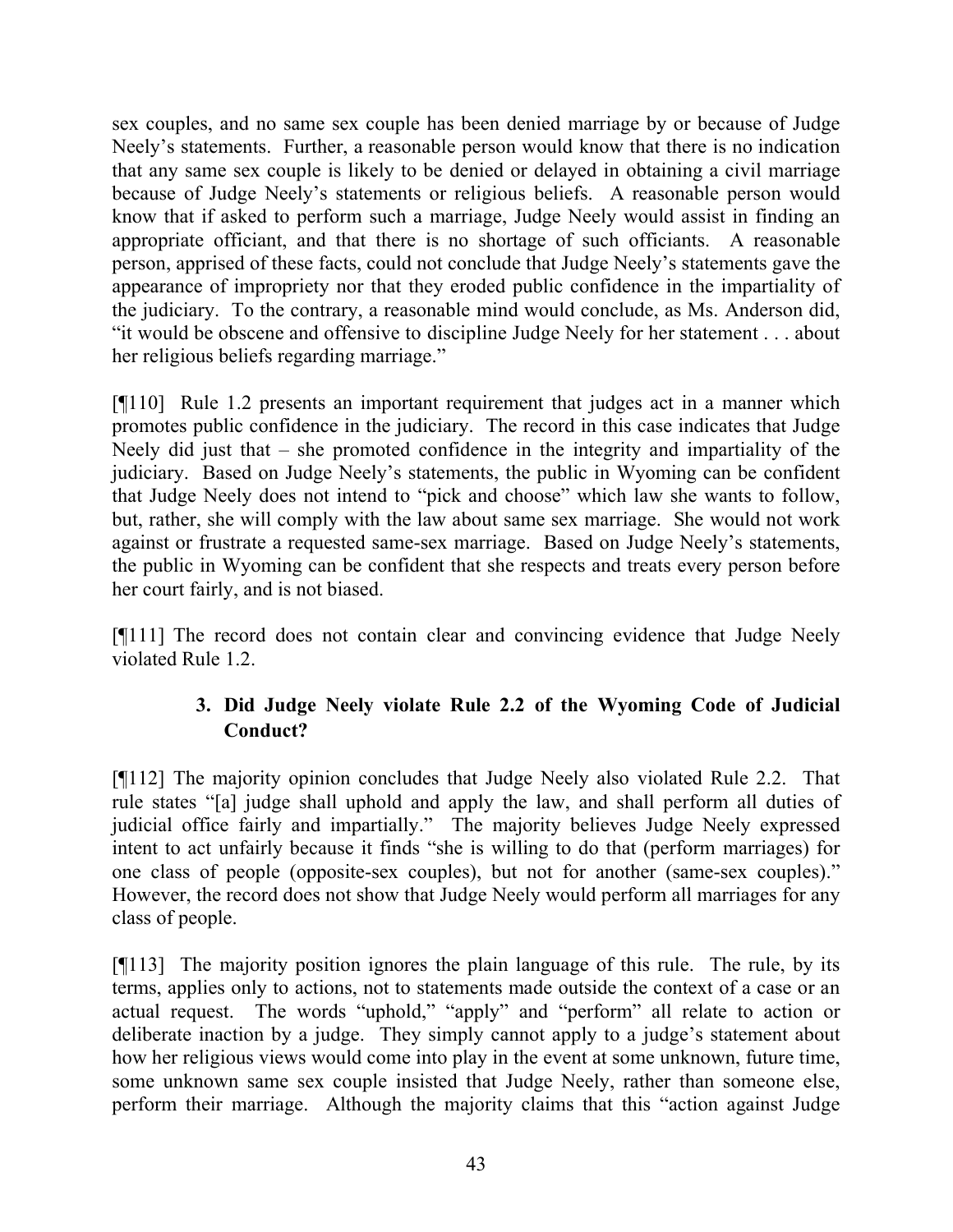Neely is a response to her deeds, not her faith," the opposite is true. Judge Neely took no action, and was never involved in a "deed" which denied anyone a marriage.

[¶114] Furthermore, the rule requires judges to perform "duties" fairly and impartially. As discussed above, no judge in Wyoming has a duty to perform any particular marriage. Because no couple seeking marriage has a right in Wyoming to insist that a particular judge perform the ceremony, it is not "unfair" or "partial" for Judge Neely to arrange for some other judge to officiate for a same sex couple. Using the majority logic about this rule it would be a violation of Rule 2.2 fairness and impartiality for any judge to decline to perform a wedding if they would perform a wedding for anyone else. The majority position creates a requirement that does not exist in Wyoming—that judges who perform some marriages must perform all marriages.<sup>18</sup>

[¶115] If the law, or Judge Neely's job description, required her to perform every marriage when requested, and if a same sex couple actually demanded that she perform their marriage ceremony, and if Judge Neely then denied them a civil marriage ceremony, then she may have violated Rule 2.2. However, none of those facts exist here.

[¶116] *Guzzo* established a "duty" for state officials in the negative sense – they may not deny marriage to same sex couples. Even if Judge Neely's statements were seen as actions subject to Rule 2.2, she did not indicate she would violate that duty or carry it out unfairly with bias. Based on those statements, every couple requesting to be married would receive a marriage, no matter what their gender or sexual preference. Because there is no legal difference between marriage ceremonies conducted by one judge as opposed to another, and because no law permits any couple to insist that a particular judge or magistrate or clergy perform their marriage ceremony, Judge Neely's statements do not indicate any lack of fairness or impartiality. The record does not contain clear and convincing evidence that Judge Neely violated Rule 2.2 by her statements.

# 4. **Did Judge Neely violate Rule 2.3(B) of the Wyoming Code of Judicial Conduct**?

[¶117] Rule 2.3(A) states "a judge shall perform the duties of judicial office, including administrative duties, without bias or prejudice." The Commission did not find that Judge Neely violated Rule 2.3(A), apparently recognizing that this rule applies to actions as opposed to statements about what would occur in hypothetical circumstances. The majority and the Commission, however, conclude that clear and convincing evidence indicates Judge Neely violated Rule 2.3(B), which states:

 <sup>18</sup> The majority suggests that the results here are similar to the results in jury selection from *Batson v*. *Kentucky,* 476 U.S. 79, 106 S. Ct. 1712, 90 L. Ed. 2d 69 (1986), which held that jurors could not be challenged solely on the basis of race or gender. There are many, many differences between the effect of *Batson* and the effect of the majority opinion.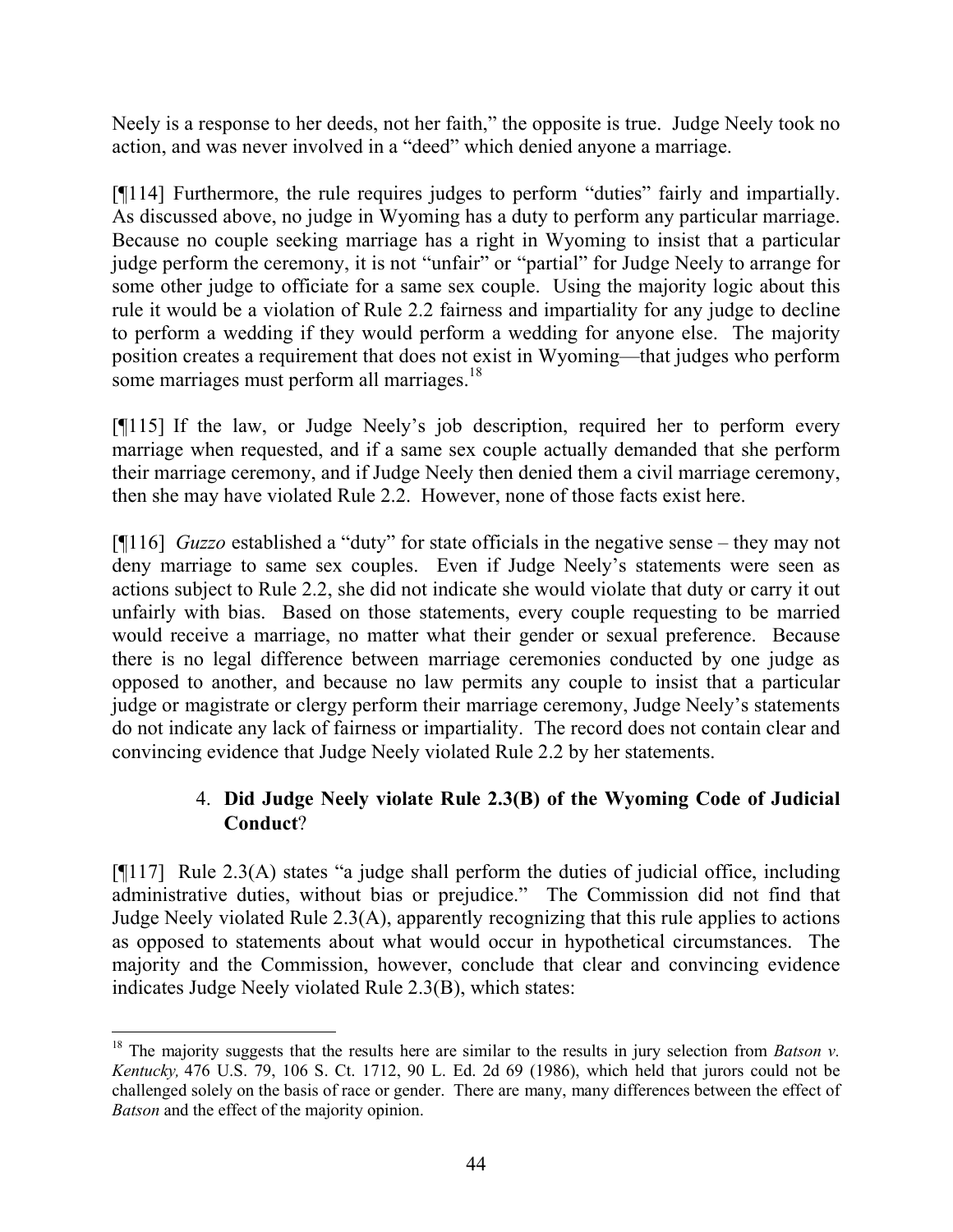A judge shall not, in the performance of judicial duties, by words or conduct manifest bias or prejudice, or engage in harassment, including but not limited to bias, prejudice, or harassment based upon race, sex, gender, religion, national origin, ethnicity, disability, age, sexual orientation, marital status, socioeconomic status, or political affiliation, and shall not permit court staff, court officials, or others subject to the Judge's direction and control to do so.

[¶118] Analysis of whether Judge Neely's statements violated Rule 2.3 requires accurate definitions of the terms "bias" and "prejudice." We have generally defined bias as "a leaning of the mind or an inclination toward one person over another. "The 'bias' ... must be personal, and it must be such a condition of the mind which sways judgment and renders the judge unable to exercise his functions impartially in a given case or which is inconsistent with a state of mind fully open to the conviction which evidence might produce." *Eaton v. State*, 2008 WY 97, ¶ 78, 192 P.3d 36, 73 (Wyo. 2008); *Brown v. Avery*, 850 P.2d 612, 616 (Wyo. 1993).

 $[119]$  W.R.C.P. 40.1(b)(2)(E) uses these same terms in defining when a judge is disqualified from sitting on a case "for cause."<sup>19</sup> We defined bias and prejudice as used in that rule as: "Prejudice involves a prejudgment or forming of an opinion without sufficient knowledge or examination. Bias is a leaning of the mind or an inclination toward one person over another. The 'bias' which is a ground for disqualification of a judge must be personal." *TZ Land & Cattle Co. v. Condict*, 795 P.2d 1204, 1211 (Wyo. 1990), quoting *Cline v. Sawyer,* 600 P.2d 725, 729 (Wyo.1979). To find bias or prejudice resulting in disqualification of a judge, "[s]uch conditions must exist which reflect prejudgment of the case by the judge or a leaning of his mind in favor of one party to the extent that his decision in the matter is based on grounds other than the evidence placed before him." *Id.,* quoting *Pote v. State,* 733 P.2d 1018, 1021 (Wyo. 1987).

[¶120] Using these definitions, Judge Neely would have manifested bias if her statements demonstrated an inclination of her mind toward one person over another in such a manner that sways her judgment and renders her unable to exercise her functions impartially in a given case. She would have manifested prejudice if she engaged in prejudgment or forming of an opinion without sufficient knowledge or examination.

[¶121] Judge Neely's statements contain no indication of bias or prejudice under these definitions. The statements are only an indication of her religious belief about marriage. They do not demonstrate any inclination of Judge Neely's mind for or against persons in

 $19$  W.R.C.P. 40.1 recognizes that judges are human beings and may have personal biases and prejudices. When a judge has a bias or prejudice, the rule provides a means for the judge to be recused from that case, and assign the case to a different judge. The judge's bias or prejudice, however, does not disqualify him or her from being a judge altogether.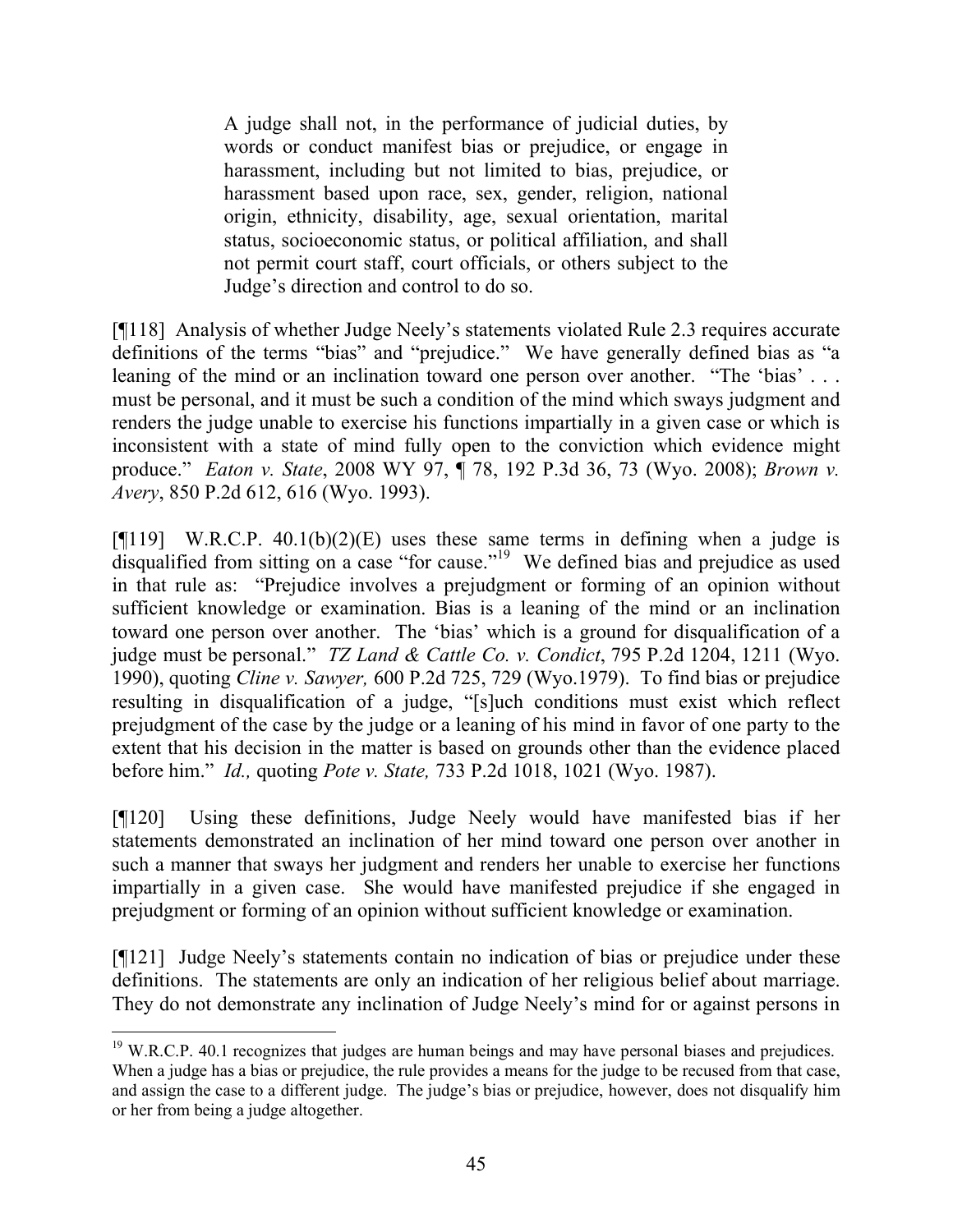same sex relationships. To the contrary, Judge Neely said that she would assist such a couple in finding an officiant, and that she would treat them the same as any other person in any court proceeding. Nothing in her statements indicates a prejudgment or inclination against persons in same sex relationships.

[¶122] A judge is guilty of expressing bias or prejudice by statements which denigrate the human value or standing of a person based on the fact that they fit within a particular class of persons. Comment [2] to Rule 2.3 gives examples: "epithets; slurs; demeaning nicknames; negative stereotyping; attempted humor based upon stereotypes; threatening, intimidating, or hostile acts; suggestions of connections between race, ethnicity, or nationality and crime; and irrelevant references to personal characteristics." Such statements truly do "impair the fairness of the proceeding and bring the judiciary into disrepute." Comment [1] to Rule 2.3. However, Judge Neely's statements did not include any indication of such denigration. To the contrary, Judge Neely's statements and all the other evidence in the record indicate that Judge Neely does not and will not engage in bias or prejudice in any judicial proceeding.

[¶123] The record does not contain clear and convincing evidence that Judge Neely violated Rule 2.3(B).

[¶124] The Commission asserted that because Judge Neely's religious beliefs oppose same sex marriage, she necessarily is biased and prejudiced against persons who might be in a same sex marriage or relationship. Likewise, the majority opinion states that "Judge Neely's refusal to perform same sex marriages exhibits bias and prejudice toward homosexuals." There simply is no logic supporting this position. Judge Neely's religious belief about who may be married has no relationship to her view of the worth of any individual or class of individuals. The overwhelming evidence in the record indicates that Judge Neely does not hold any bias or prejudice against any person or class of persons.

[¶125] The majority opinion hinges on its conclusions that Judge Neely's statements would cause reasonable persons to question her impartiality, and would conclude she exhibited bias and prejudice toward homosexuals. Those are not conclusions that would be reached by a reasonable person apprised of the appropriate facts.

## **5. The Wyoming and U.S. Constitutions**

[¶126] In addition to carefully analyzing the specific Rules in the WCJC that have been applied to this case, it is appropriate to review relevant portions of the Wyoming and U.S. Constitutions. Any construction and analysis of the Rules should be done in a manner consistent with those Constitutional provisions.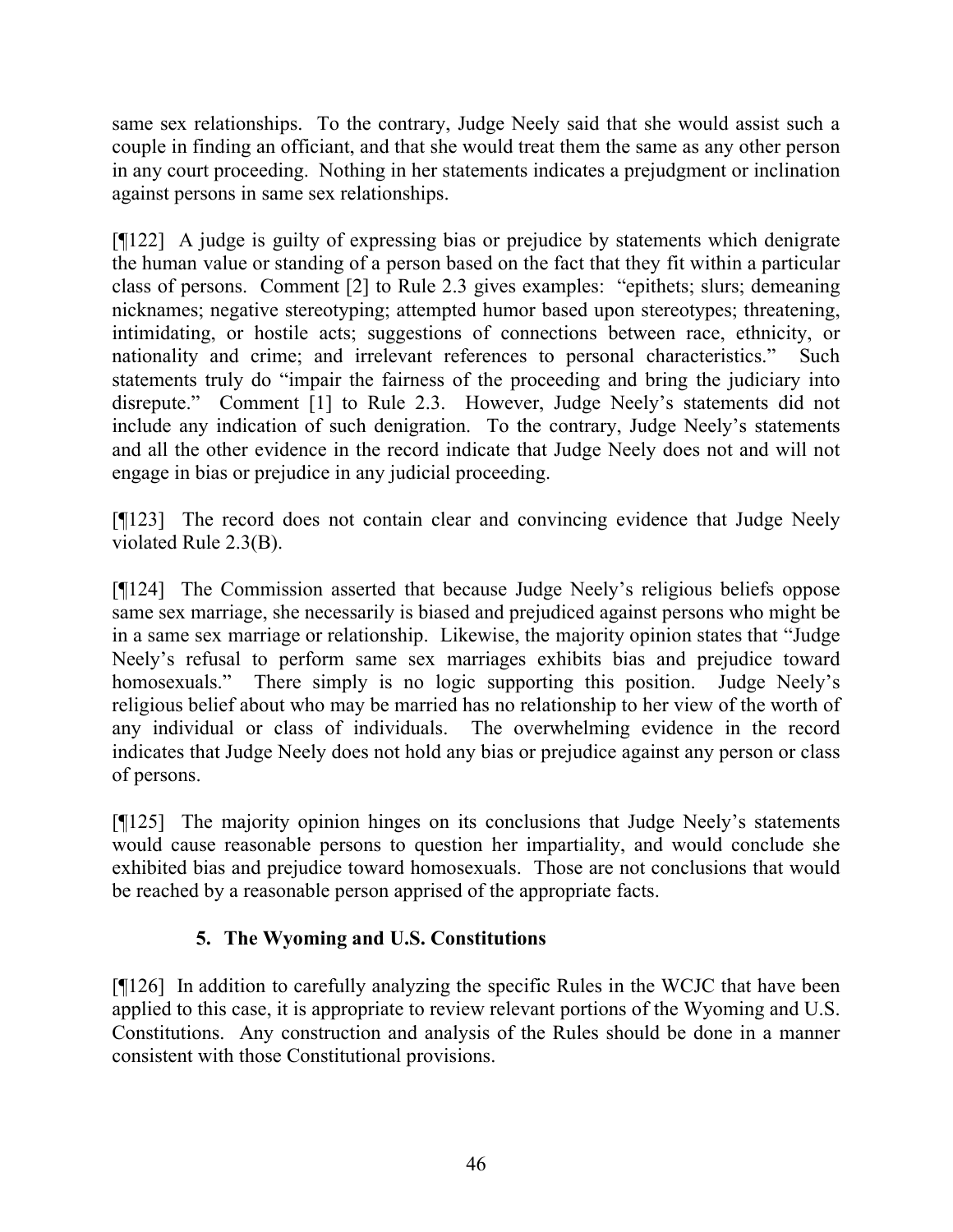[¶127] Wyoming has a rich foundation for and history of protecting both free speech, equality before the law, and religious freedom. Article 1 of the Wyoming Constitution enumerates individual rights that our state government must respect, including the following:

> **§ 2. Equality of all**. In their inherent right to life, liberty and the pursuit of happiness, all members of the human race are equal.

> **§ 3. Equal political rights**. Since equality in the enjoyment of natural and civil rights is only made sure through political equality, the laws of this state affecting the political rights and privileges of its citizens shall be without distinction of race, color, sex, or any circumstance or condition whatsoever … .

> **§ 18. Religious liberty**. The free exercise and enjoyment of religious profession and worship without discrimination or preference shall be forever guaranteed in this state, and no person shall be rendered incompetent to hold any office of trust or profit, or to serve as a witness or juror, because of his opinion on any matter of religious belief whatever; but the liberty of conscience hereby secured shall not be so construed as to excuse acts of licentiousness or justify practices inconsistent with the peace or safety of the state.

> **§ 20. Freedom of speech** … . Every person may freely speak, write and publish on all subjects, being responsible for the abuse of that right; … .

[¶128] Other portions of the Wyoming Constitution also address civil and religious freedom:

> **Preamble.** We, the people of the State of Wyoming, grateful to God for our civil, political and religious liberties, and desiring to secure them to ourselves and perpetuate them to our posterity, do ordain and establish this Constitution.

> **Ordinances**. The following article [sections] shall be irrevocable without the consent of the United States and the people of this state:

> **Art. 21, § 25**. **Religious liberty.** Perfect toleration of religious sentiment shall be secured, and no inhabitant of this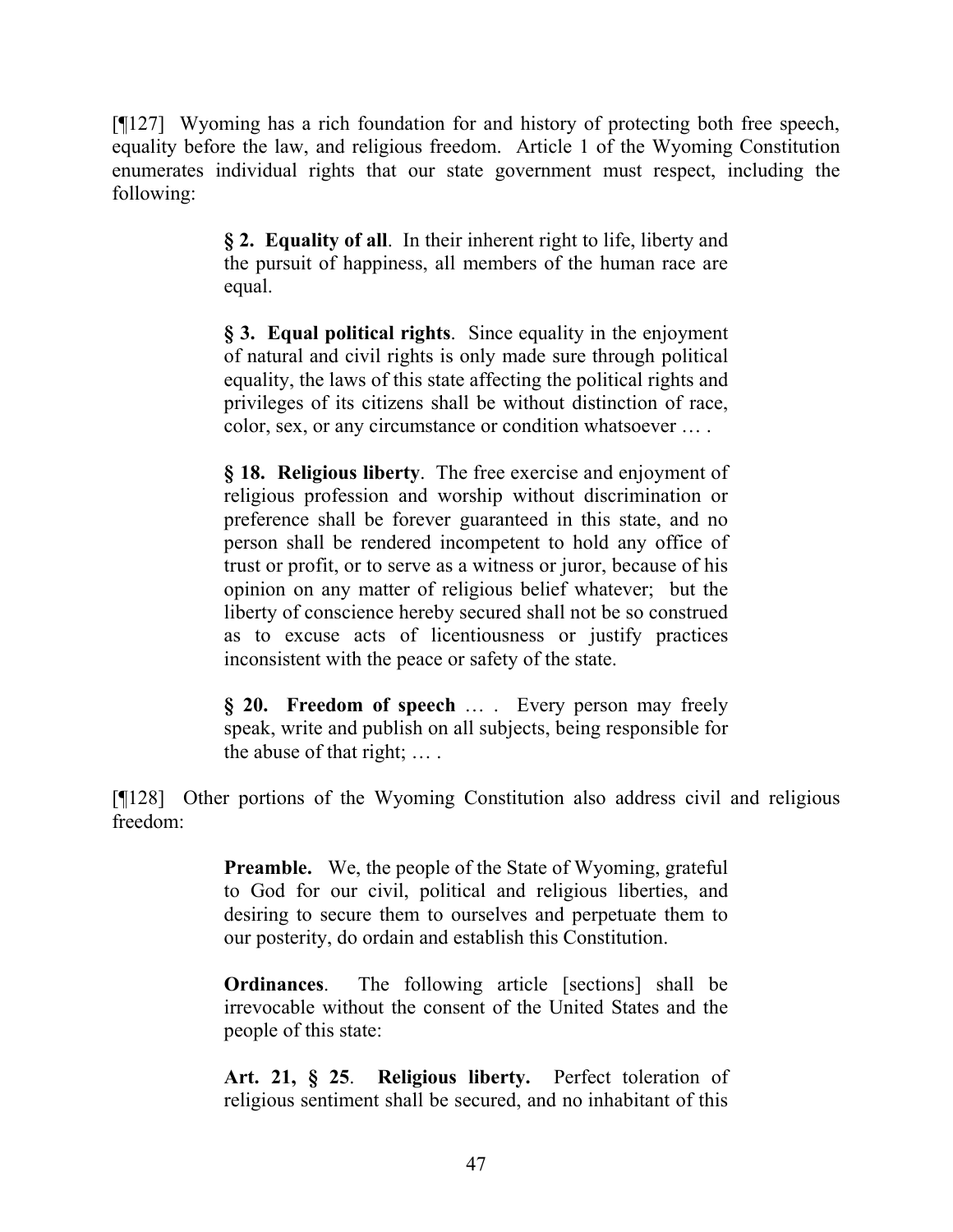state shall ever be molested in person or property on account of his or her mode of religious worship.

[¶129] The U.S. Constitution includes well-known protections for equality and individual freedoms:

> **Amendment 1.** Congress shall make no law respecting an establishment of religion, or prohibiting the free exercise thereof; or abridging the freedom of speech, or of the press; or the right of the people peaceably to assemble, and to petition the government for a redress of grievances.

> **Amendment 14, Section 1.** No State shall make or enforce any law which shall abridge the privileges or immunities of citizens of the United States; nor shall any State deprive any person of life, liberty, or property, without due process of law; nor deny to any person within its jurisdiction the equal protection of the laws.

[¶130] Each of these enumerations of individual rights is vitally important to us. Together, they recognize the value of every person, and confirm that free individuals are the essence of our society. If any of these individual rights is diminished, individual value and freedom are diminished. If any of these individual rights is diminished, the public's confidence in the judiciary is at risk. Judges, along with every other person, enjoy each of these constitutional rights.

[¶131] The *Obergefell* and *Guzzo* decisions are based on equality and equal protection. The majority opinion is based on an assumption that to carry out *Obergefell* and *Guzzo,* other individual rights, including religious liberty and freedom of speech, must be curtailed. The majority opinion states that we must choose between public confidence in the judiciary by implementing *Obergefell* and *Guzzo,* and recognizing constitutionally guaranteed rights to free exercise of religion and speech. Analysis of these constitutional principles, however, shows that Wyoming, the Equality State, can equally recognize each of these individual rights. It is not appropriate, nor necessary, to diminish religious liberty or free speech in Wyoming to accomplish protection of individual rights connected with same sex marriage, or to assure the integrity of the judiciary.

## **A. Article 1, § 18 of the Wyoming Constitution.**

[¶132] The Wyoming Constitution is particularly strong in its protection of religious freedom. The Constitution's preamble identifies religious liberty as a motivation for establishing the Constitution. Article 21, § 25 of our Constitution reaffirms the right to religious freedom, and includes that right with the most security, providing that it could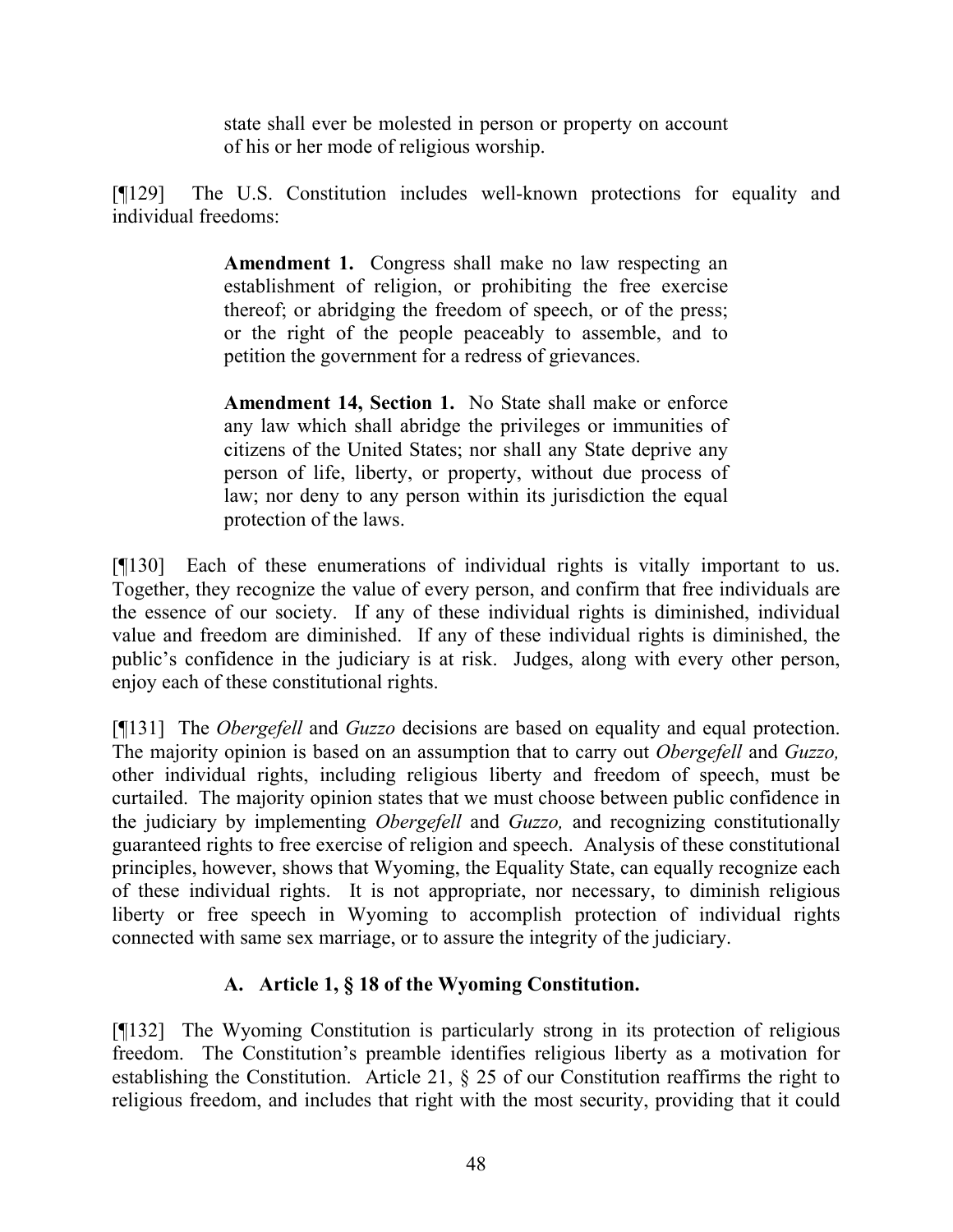only be repealed with the consent of Congress. In addition, the primary guarantee of religious liberty in Wyoming, Article 1, § 18, is almost unique among the states in its strength. It is located in the Declaration of Rights section of the Constitution, which requires that it be construed liberally to protect individual liberty. *Vasquez v. State,* 990 P.2d 476, 485 (Wyo. 1999) (quoting Robert B. Keiter and Tim Newcomb, *The Wyoming State Constitution, A Reference Guide* 11-12 (1993)).

[¶133] Article 1, § 18 establishes several very specific, strong principles which are applicable to this case. It begins by stating that "the free exercise and enjoyment of religious profession" shall be "forever guaranteed in this state." It guarantees that any person can hold "any office of trust" regardless of "his opinion on any matter of religious belief whatever." Finally, this section restricts limitations on religious freedom in Wyoming to very specific, narrow circumstances.

[¶134] Four aspects of this constitutional language are noteworthy. First, by guaranteeing "the free exercise" of religion, this provision of the Wyoming Constitution protects not just religious beliefs, but the exercise of those beliefs through action and abstention. *In re LePage,* 18 P.3d 1177, 1181 (Wyo. 2001). The "exercise of religion" includes "the performance of (or abstention from) physical acts." *Employment Div. v. Smith,* 494 U.S. 872, 877 (1990).

[¶135] Second, unlike the U.S. free exercise clause, which simply attempts to restrain governmental action, Wyoming's Constitution expressly grants affirmative rights to the free exercise of religion. While the federal constitution restricts government from prohibiting religious exercise, the Wyoming Constitution "forever guarantees" freedom of religious exercise.

[¶136] Third, this statement in our Constitution goes far beyond the U.S. Constitution in protecting service in public office. While Article VI of the U.S. Constitution bans "religious test[s]" for public office, our Constitution prohibits **any** government action that renders **any** person incompetent from holding "**any** office of trust" based on "**any** matter of religious belief **whatever**." (Emphasis added). In Wyoming, persons are protected not just from the narrow test oaths often imposed when our country was founded, but from any type of disqualification from office based on religion.

[¶137] Finally, our Constitution states that guarantees of religious freedom are limited only in that they cannot justify "acts of licentiousness" or a threat to "the peace or safety of the state." This portion of Article 1, § 18 shows that the guarantee of free exercise of religion in Wyoming is not limited to belief and expression, but includes actions or abstention. Otherwise, there would have been no need to state that some actions are not protected. Further, when this last statement in Article 1, § 18 specifies that certain "permissible countervailing interests of the government" may "outweigh religious liberty," the possibility that other interests might also outweigh religious liberty is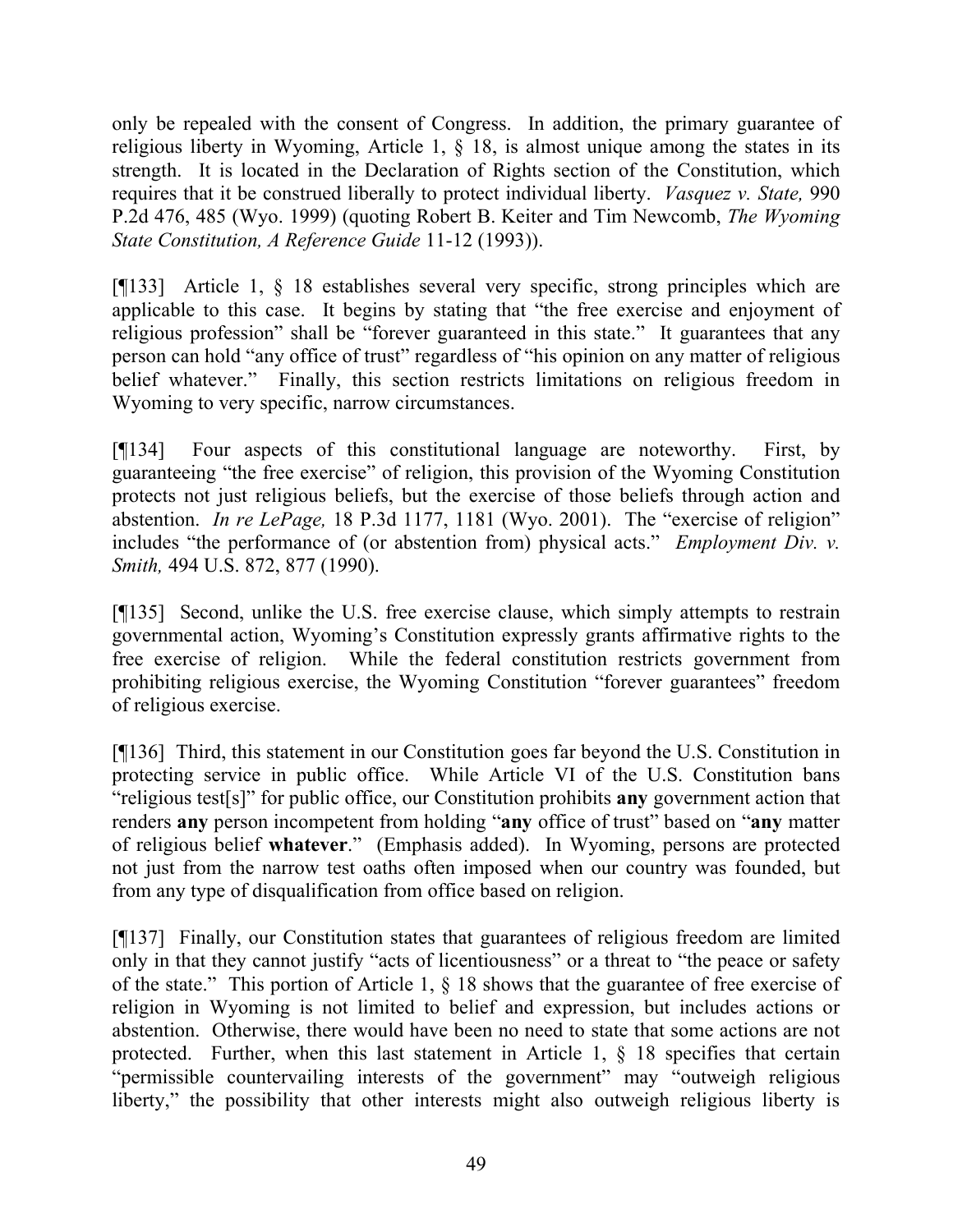foreclosed. *See State v. Hershberger,* 462 N.W.2d 393, 397 (Minn. 1990) (construing identical language).

[¶138] The history and proceedings of our state's constitutional convention are "a valuable aid in interpreting the scope of a provision of the state constitution." *Dworkin v. L.F.P., Inc.,* 839 P.2d 903, 910 (Wyo. 1992). Before adopting the broad free exercise provision we have in our Constitution, the Wyoming constitutional convention rejected much weaker language, which limited protection of religious freedom to "matters of religious sentiment, belief, and worship," and which protected public officeholders solely from being forced to meet "religious qualification[s]." *Journal and Debates of the Constitutional Convention of the State of Wyoming* 168. Clearly, Article 1, § 18 provides greater protection than what was included in the rejected language.

[¶139] The majority opinion finds that Article 1, § 18 does not apply here because, it claims, its decision is not based in any manner on Judge Neely's religious beliefs, but instead on her unwillingness to do what the majority opinion perceives is her duty as a magistrate. The majority opinion states "the action against Judge Neely is in response to her deeds, not her faith."

 $[9140]$  The record is clear, however, that Judge Neely only made statements – nothing more. Everything Judge Neely said is based solely and entirely on her sincerely held religious belief. Her statement that if asked, she would decline personally to officiate at a same sex marriage but would find someone else who would do so is exclusively an expression of her opinion on a matter of religious belief. In spite of the claims to the contrary, it is clear from the record that the majority opinion (and the Commission's recommendation) holds her "incompetent to hold … office" because of her expression of her "opinion on … [a] matter of religious belief." The office of circuit court magistrate includes the authority to perform marriages. The result in this case holds Judge Neely incompetent to hold that function of office unless she compromises her religious convictions. The conclusions of the majority chip away at the heart of Article 1, § 18 of the Wyoming Constitution.

[¶141] Further, the majority's claim that findings against Judge Neely are based on her inability to apply and follow the law and on her display of bias rather than on her religious beliefs is not supported by the law or the record. The law does not require Judge Neely to perform any particular wedding ceremony, and she has never denied or hindered a same sex marriage in any way. If the law required Judge Neely, as a magistrate, to personally perform every marriage when asked, even allowing for scheduling difficulties, and if someone actually attempted to force her to personally perform their marriage rather than having a different officiant, or if she refused to perform same sex marriages because she held personal animosity or disrespect for the parties, then the claims against Judge Neely might have substance. None of those facts exist here.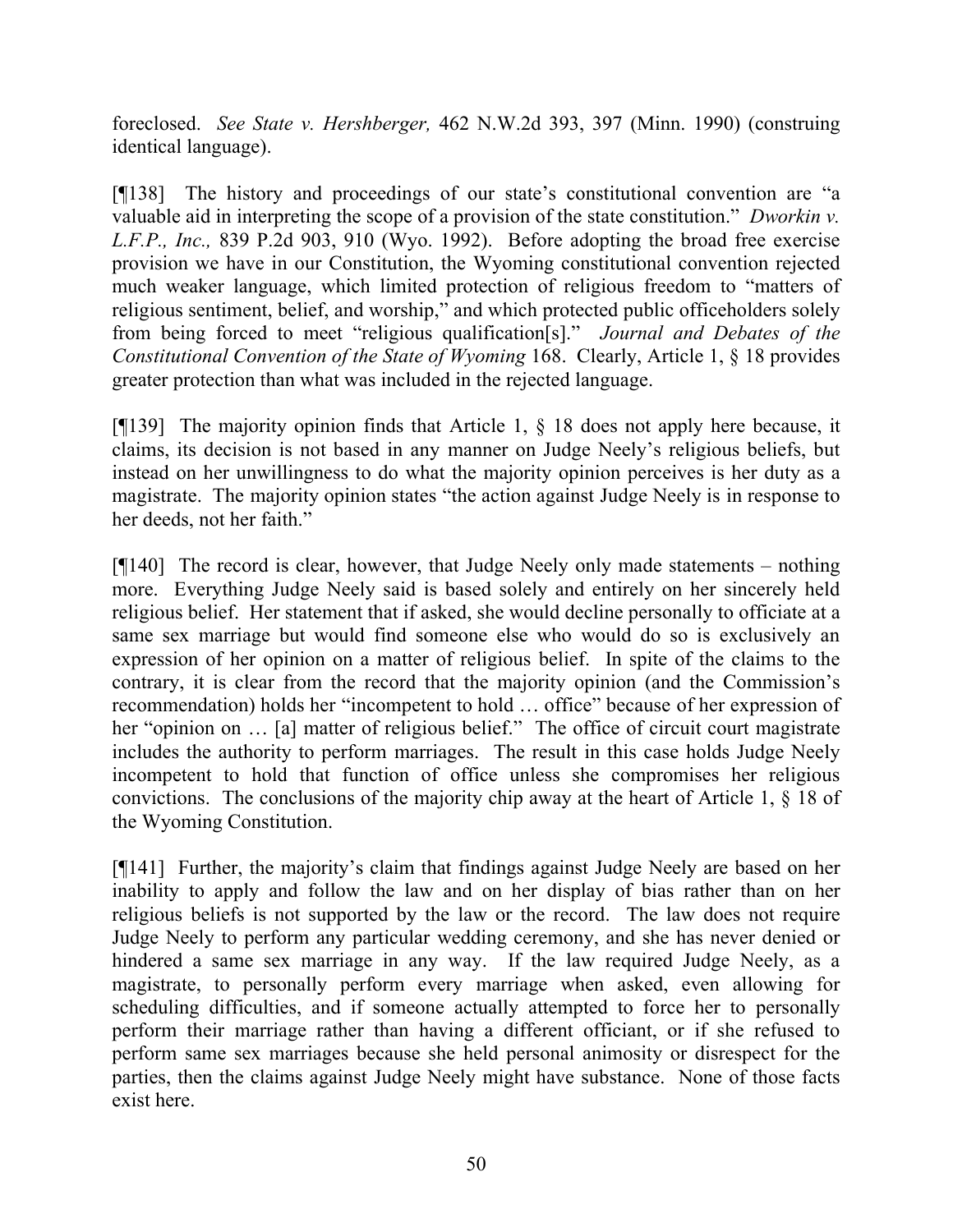[¶142] Article 1, § 18's protection of the free exercise and enjoyment of religious profession is very broad, but does not apply to "acts of licentiousness" or "practices inconsistent with the peace or safety of the state." The record is devoid of even any hint that Judge Neely's expressions constituted "acts of licentiousness" or were "inconsistent with the peace or safety of the state." Wyoming's Constitution (and the U.S. Constitution) guarantees the free exercise of religion, not just the freedom to "believe." It cannot seriously be argued that Judge Neely was free to believe what she wanted, but that the state is permitted to prohibit her from acting consistently with that belief. Under our Constitution the state may restrict her actions based on religious beliefs only when they are "licentious" or "inconsistent with the peace or safety of the state." Under the U.S. Constitution, government can restrict religiously motivated action only where there is a compelling state interest and the state utilizes the least restrictive means to support that interest (as discussed below).

[¶143] The effect of the majority opinion is concerning for the people of Wyoming. It likely results in a religious test for who may be a judge, at any level, in our state. There is only a single statute granting judges and others the authority to perform marriages in Wyoming. Apparently from that statutory authority the majority concludes that a circuit court magistrate who is willing to perform any marriages must perform all same sex marriages when requested. If such a duty exists for circuit court magistrates, it exists for all other judges as well. To avoid ethics charges like these, judges then must pass a religious test indicating that they have no religious beliefs that would prevent them from performing same sex marriages, or be precluded from performing any marriages. The record points out, and *Obergefell* confirms, that a significant portion of our country holds sincere religious views against same sex marriage. The majority position likely would exclude a significant portion of our citizens from the judiciary, without any compelling reason to do so.

[¶144] In addition, the majority opinion is concerning for Wyoming in its treatment of constitutional protections for the free exercise of religion. It finds justification to entirely restrict Judge Neely's "exercise" of her religious beliefs because the majority opinion believes someone might question her independence or impartiality, although the evidence does not support such a conclusion. This reduces the constitutional guarantee of a robust principle – "free exercise" – to a minimal "free belief."

## **B. Amendment I to U.S. Constitution.**

[¶145] **Free exercise of religion.** Although the Wyoming Constitution includes stronger freedom of religion language than the U.S. Constitution does, it is appropriate to consider some principles developed under the First Amendment in the context of this case. The U.S. Constitution essentially provides that no government may make or enforce a law which prohibits the free exercise of religion.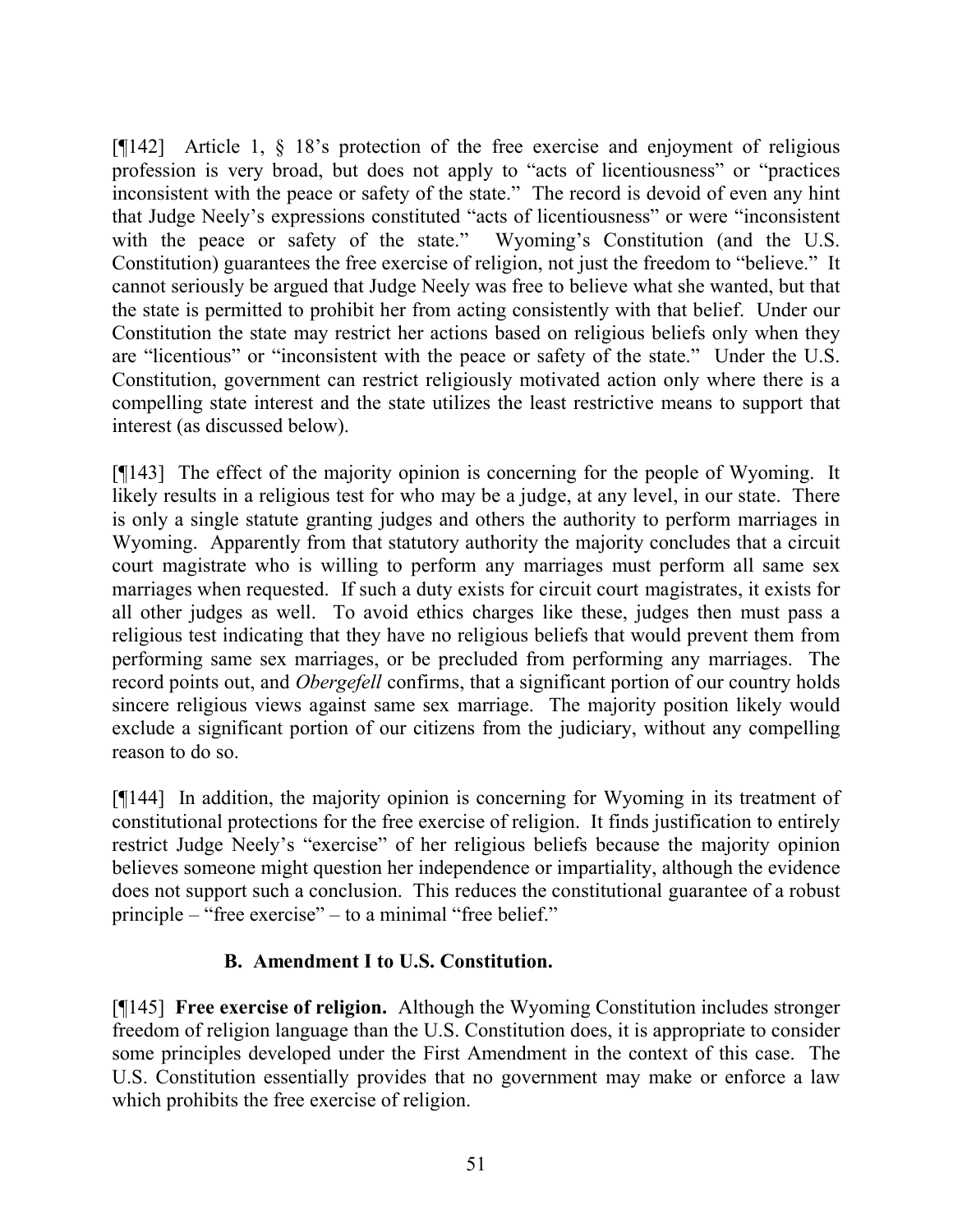[¶146] Both sides agree that this Court should apply the strict scrutiny standard when considering the U.S. constitutional ramifications of the Commission's recommendations and findings. Strict scrutiny is used to determine whether a state's actions which impinge on constitutional rights such as free speech or free exercise of religion may stand, or whether they prohibit the free exercise of religion. To pass strict scrutiny, a state or state actor must "demonstrate a compelling interest and show that it has adopted the least restrictive means of achieving that interest." *City of Boerne v. Flores*, 521 U.S. 507, 534, 117 S. Ct. 2157, 2171, 138 L. Ed. 2d 624 (1997). Strict scrutiny is the "most demanding test known to constitutional law." *Id.*; *Williams-Yulee v. Florida Bar,* 135 S. Ct. 1656, 191 L. Ed. 2d 570 (2015); *Rep. Party of Minn. v. White,* 536 U.S. 765, 122 S. Ct. 2528, 153 L. Ed. 2d 694 (2002). The majority opinion clearly impinges on Judge Neely's right to free exercise of religion (and free speech). Consequently, because of the strict scrutiny standard, the majority opinion's ban of Judge Neely from performing any marriage is constitutionally valid only if it is the "least restrictive means" of achieving a "compelling state interest." *Thomas v. Review Board of Indiana Employment Security Division,* 450 U.S. 707, 718, 101 S. Ct. 1425, 67 L. Ed. 2d 624 (1981); *accord Washakie County School District No. One v. Herschler,* 606 P.2d 310, 333 (Wyo. 1980). One cannot make such a finding here.

[¶147] The majority opinion finds that there is a compelling state interest in protecting same-sex couples from the perception of bias and partiality, and in fostering public confidence in the judiciary by requiring judges to perform all same sex marriages if they perform any marriages. While the state does have a compelling interest in assuring that judges follow the law, no law in Wyoming requires a particular magistrate to perform a particular wedding. No law permits couples to insist that a particular judge or magistrate (or religious official) perform a wedding for them. As discussed above, Judge Neely did not fail or refuse to comply with any law. This is not a case like *Miller v. Davis,* 123 F. Supp. 3d 924 (E.D. Ky. 2015), where the state specifically required a county clerk to issue marriage licenses, nor is it like *Moore v. Judicial Inquiry Commission,* 891 So.2d 848 (Ala. 2004), where a judge was accused of refusing to comply with specific requirements in a court order. This is not a case like those cited in the majority opinion where police officers refused to follow instructions to protect abortion clinics or gambling establishments. In those cases there was an absolute duty which the officers refused to perform. That is not the case here. Absolutely nothing in the record indicates that Judge Neely failed or refused to comply with the law. The Commission's findings and recommendations, therefore, are not supported by the state's interest in insuring that judges follow the law.

[¶148] The state also has an interest in assuring that judges do not give valid cause for reasonable persons to question the judge's impartiality. That interest is broad and vaguely stated, and logically unrelated to the actual facts in this case. Strict scrutiny requires us to "looked beyond broadly formulated interests justifying the general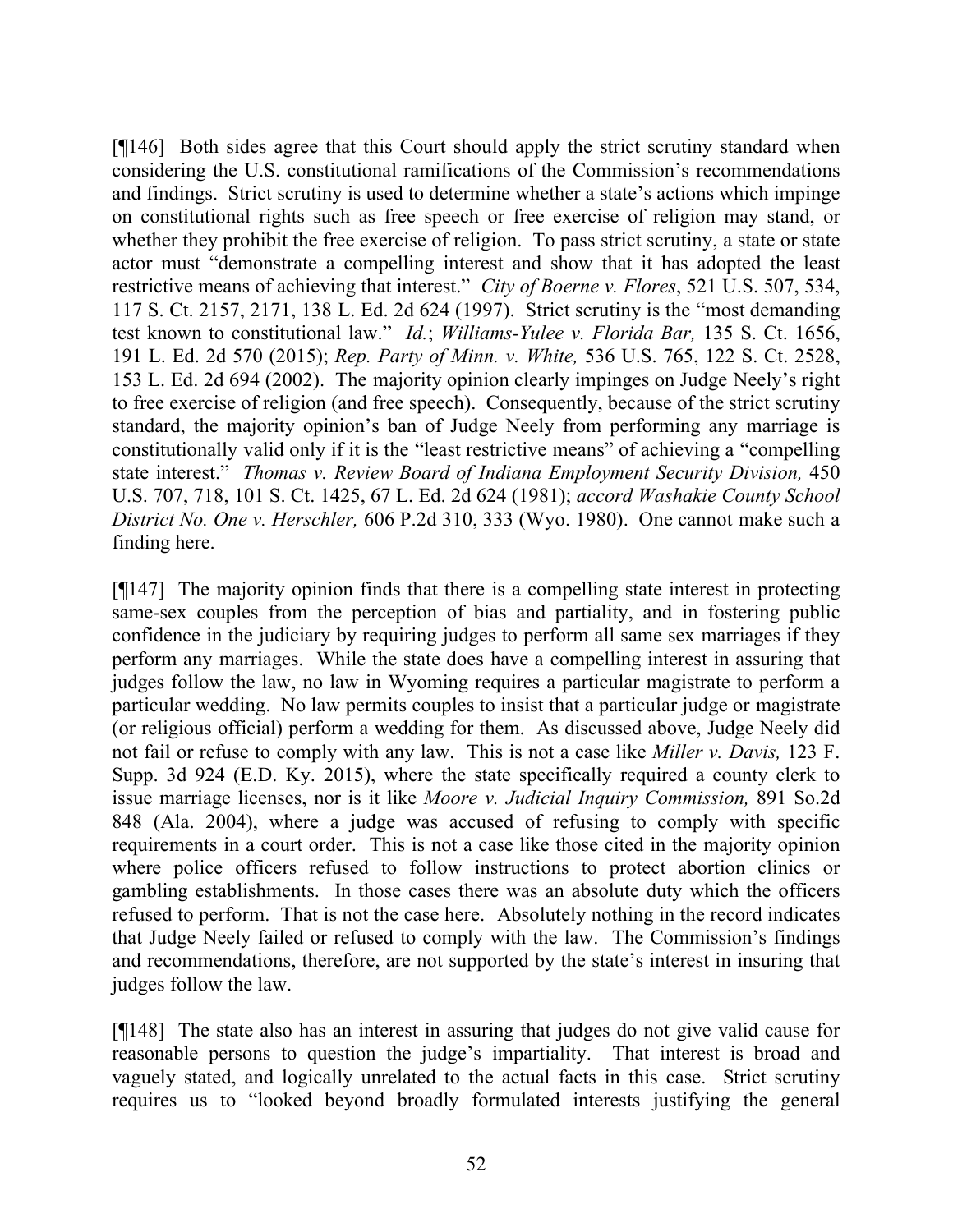applicability of government mandates and scrutinize[e] the asserted harm of granting specific exemptions to particular religious claimants." *Gonzales v. O Centro Espirita Beneficente Uniao do Vegetal,* 546 U.S. 418, 430-31, 126 S. Ct. 1211, 163 L. Ed. 2d 1017 (2006). Here, there is no evidence in the record proving that the interest in promoting public confidence in the judiciary is threatened by Judge Neely's statements.

[¶149] Apparently some individuals might find it offensive that Judge Neely said she would decline to personally perform a same-sex marriage and instead would refer them to someone else. There is no compelling state interest in shielding individuals from taking such an offense. A "bedrock principle underlying the First Amendment" is that "the government may not prohibit the expression of an idea simply because society finds the idea itself offensive." *Snyder v. Phelps,* 562 U.S. 443, 458, 131 S. Ct. 1207, 179 L. Ed. 2d 172 (2011). "Government may neither compel affirmation of a repugnant belief, nor penalize or discriminate against individuals or groups because they hold religious views abhorrent to the authorities." *Sherbert v. Verner*, 374 U.S. 398, 402, 83 S. Ct. 1790, 1793, 10 L. Ed. 2d 965 (1963).<sup>20</sup>

[¶150] The state has a compelling interest in assuring that every person is treated equally and that judges do not display bias or prejudice. This interest comes into play when a judge demonstrates actual bias or partiality. Nothing in the record indicates any bias or prejudice on the part of Judge Neely, so the majority opinion cannot be supported on the basis of this state interest. To assure that judges do not display bias or partiality, our rules permit a judge to assign a particular case to another judge. That is just what Judge Neely proposed to do. Her proposal to refer same sex marriages to another judge cannot be a demonstration of bias, absent any obligation to personally perform such wedding ceremonies.

[¶151] Even if Judge Neely violated a compelling state interest in providing same sex marriages, to protect her constitutional rights the law requires the Commission to recommend or the Court to find the least restrictive alternative to accomplish that interest. If a less restrictive alternative would serve the government's purpose, "the legislature must use that alternative." *U.S. v. Playboy Entertainment Group, Inc.*, 529 U.S. 803, 813, 120 S. Ct. 1878, 146 L. Ed. 2d 865 (2000). To make this showing, the government must "prove" that no other approach will work, *id* at 816, 120 S. Ct. at 126, and must "refute … alternative schemes suggested by the plaintiff." *Yellowbear v. Lampert,* 741 F.3d 48, 62 ( $10^{th}$  Cir. 2014). The record does not show that anyone has been denied same sex marriage in Wyoming since *Guzzo* and it does show there are sufficient persons available to perform same sex marriages in Judge Neely's jurisdiction. The remedy of

 $20$  In footnote 12 the majority suggests that if some other type of religious belief were involved or if some other type of prospective married couple were involved there "would be little controversy regarding her (Judge Neely's) discipline." Neither the hypothetical religion nor the hypothetical couple suggested by the majority are appropriately analogized to this case, and the assumed conclusion is likely incorrect.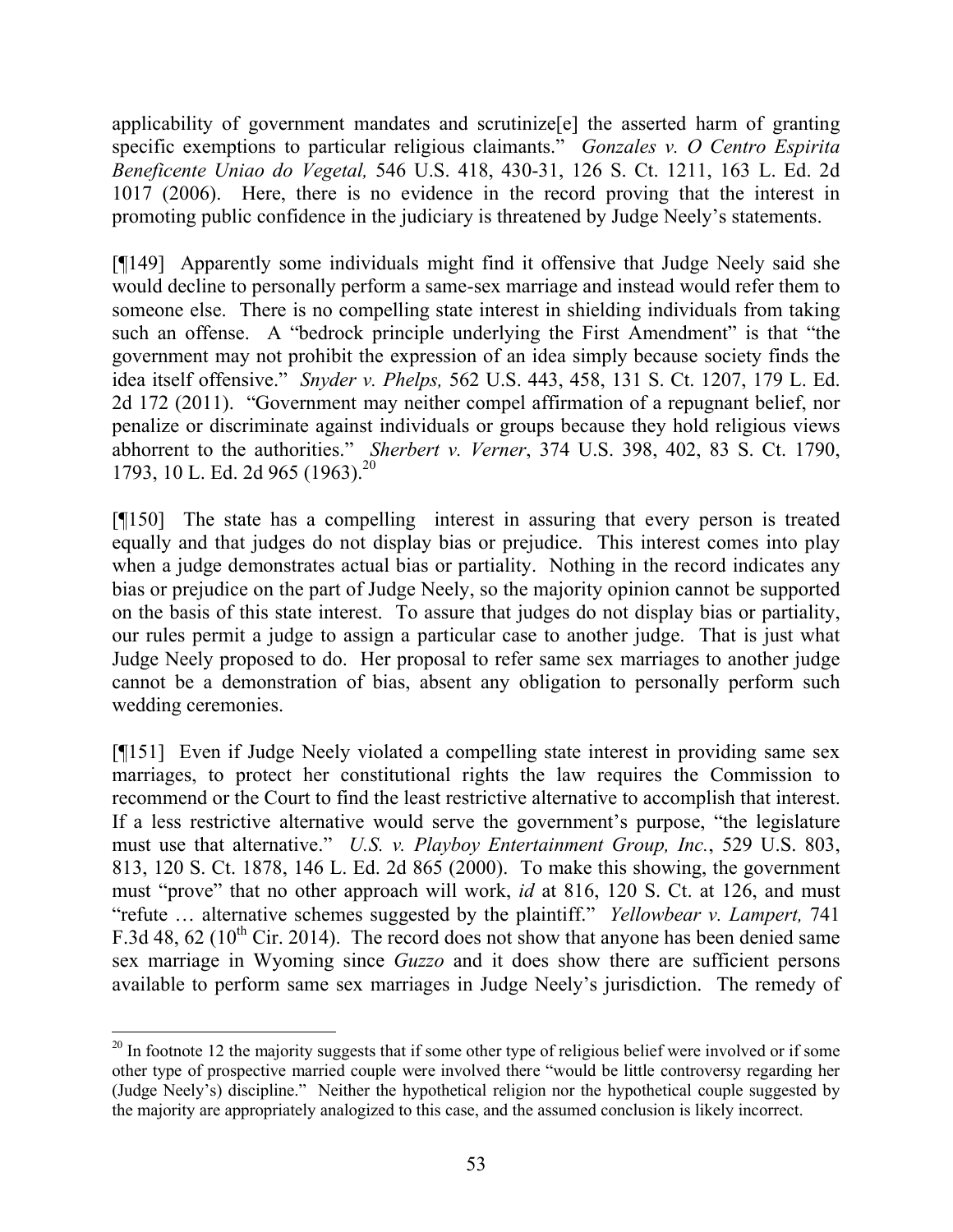prohibiting her from performing any marriages is entirely unnecessary to see that the dictates of *Guzzo* are carried out. The majority opinion claims that letting Judge Neely "opt out" of same sex marriages would not work because it conflicts with the interests of the state in having an impartial judiciary and could result in no judge who was willing to perform same sex marriages. The evidence shows otherwise. Further, the availability of marriage officiants is an issue for the legislature, not this Court nor the WCJCE.

[¶152] Similarly, if Judge Neely violated a compelling state interest in assuring the appearance of impartiality, the state simply could require what Judge Neely already stated her intention to do – find another judge to handle same sex marriages.

## **C. Free Speech**.

[¶153] Both the Wyoming and the U.S. Constitution guarantee free speech. Just as with freedom of religion, when a government action prohibits or punishes free expression, strict scrutiny applies. In that event, the government must show that it narrowly tailored a solution to serve a compelling state interest.

[¶154] Judges subject to disciplinary claims have full protection of the First Amendment. Strict scrutiny is applied to a judge's free speech claims in circumstances like this. *Republican Party of Minnesota v. White*, 536 U.S. 765, 122 S. Ct. 2528, 153 L. Ed. 2d 694 (2002); *Mississippi Commission on Judicial Performance v. Wilkerson,* 876 So.2d 1013 (Miss. 2004); *In re Sanders*, 955 P.2d 369 (1998). "Applying a lesser standard of scrutiny to such speech would threaten 'the exercise of rights so vital to the maintenance of democratic institutions.'" *Williams-Yulee v. Florida Bar*, 135 S. Ct. 1656, 1665, 191 L. Ed. 2d 570 (2015).

[¶155] The *White* case provides an appropriate analysis of a judge's free speech claim in a case like Judge Neely's:

> In *Republican Party of Minnesota v. White*, Justice Scalia, writing for five members of the Court, held that [a Minnesota rule of judicial ethics prohibiting judicial candidates from "announcing" a view on any disputed legal or political issue if the issue might come before a court] violates the First Amendment. In order for the announce clause to survive strict scrutiny, it must be narrowly tailored to serve a compelling state interest. And, in order to be narrowly tailored, it must not "unnecessarily circumscrib[e] protected expression." The Minnesota rule did not meet this rigorous test. The announce clause was not narrowly tailored to promote "impartiality," in the sense of no bias for or against any party to the proceeding becaue it did not restrict speech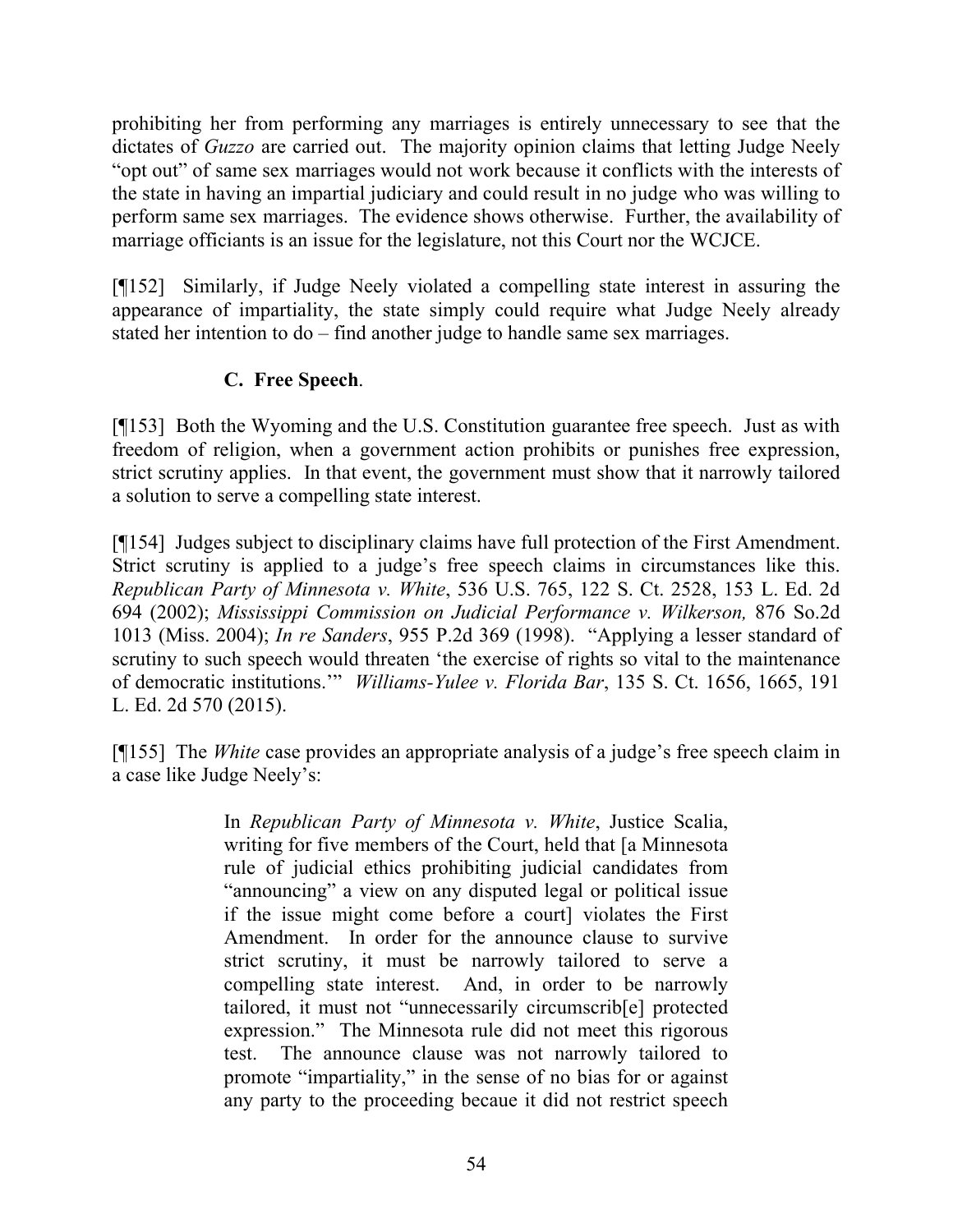for or against particular parties, but rather speech for or against particular issues. If the state meant to promote "impartiality" in the sense of no preconception for or against a particular legal view, that is not a compelling state interest, the Court said, because it is both 'virtually impossible," and also not desirable, to find a judge who does not have preconceptions about the law.

Ronald D. Rotunda, *Constitutionalizing Judicial Ethics: Judicial Elections after Republican Party of Minnesota v. White, Caperton, and Citizens United*, 64 Ark. L.Rev. 1, 36 (2011).

[¶156] The principles identified in *White* apply here. The definition of impartiality in the majority opinion leads not to true impartiality but to forced agreement with a particular idea. *White* recognizes that the impartiality pursued by the majority opinion, seeking "no preconception" against same sex marriage even on the basis of religious belief, is not a compelling state interest. The state does have a compelling interest in assuring that judges do not actually have bias against a particular party, but that is not the interest involved in this case. Judge Neely never exhibited any bias against a particular party. Furthermore, if she had any bias against a particular party, the most narrowly tailored remedy would be to find another judge to perform the wedding—exactly what Judge Neely proposed to do. Discipline against Judge Neely for her statements cannot withstand strict scrutiny as outlined in *White.*

[¶157] The majority opinion asserts that this case is distinguishable from *White* because Judge Neely did not only "announce" her position about same sex marriage, she said she would be unable to perform those marriages and would assist in finding someone who could. The majority opinion concludes that her statement goes beyond a statement and constitutes action. It is obvious, however, that all Judge Neely did was "announce" her position. Taking that position publicly is precisely what the majority opinion sanctions her for.

[¶158] The majority opinion also claims that *White* is distinguishable because "the rules she has violated are far more well established than the announce clause at issue in *White*." That certainly is not the case. Application of Rules 1.1, 1.2, 2.2 and 2.3 to situations like this is not established at all.

[¶159] The strict scrutiny/compelling state interest analysis discussed above for Judge Neely's right to free exercise of religion applies equally to her right of free speech. Although the state has compelling interests in assuring that judges follow the law and are unbiased, the evidence here does not show that Judge Neely failed to do follow the law or is biased. Interference with Judge Neely's right of free speech is not justified by any compelling state interest.